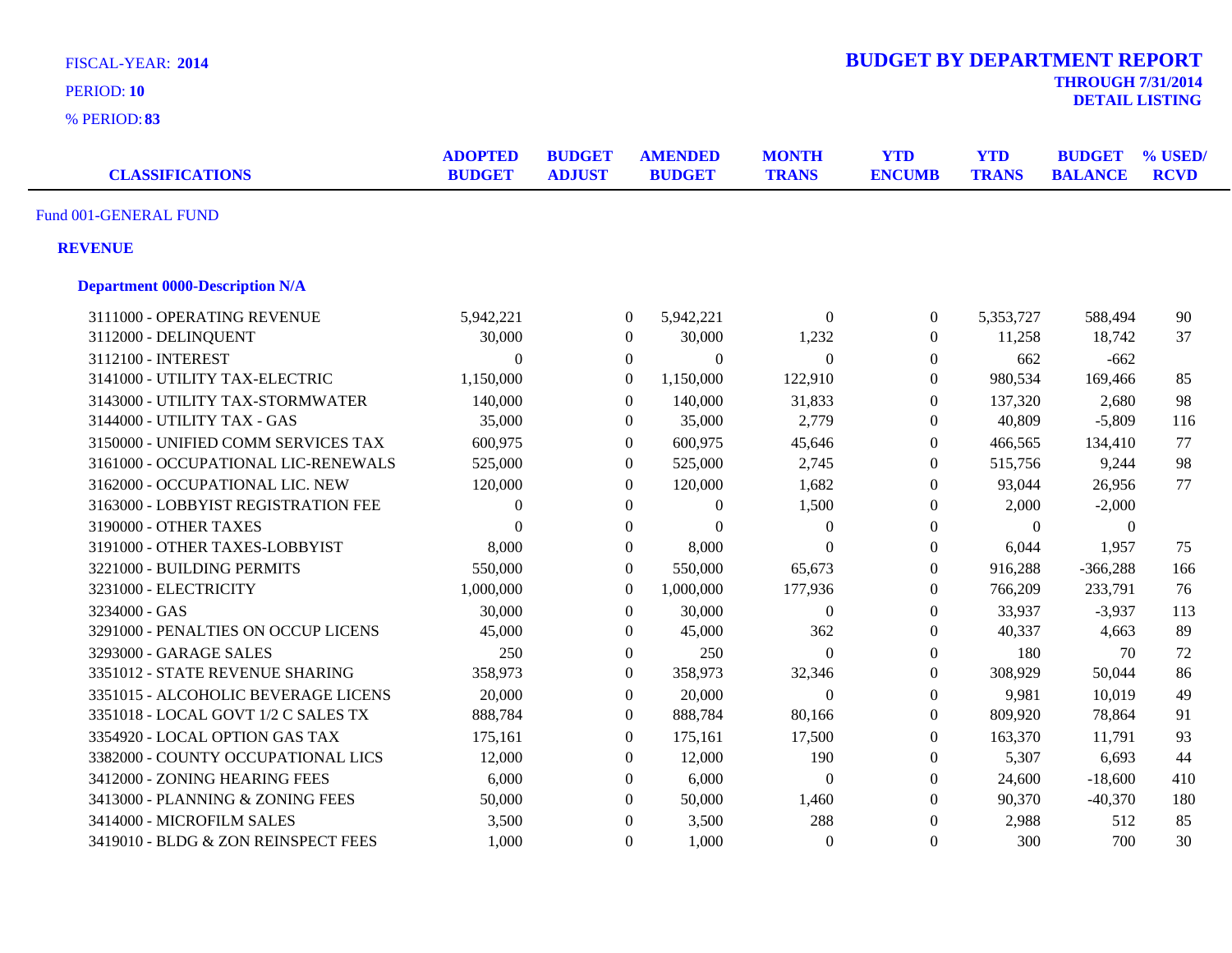| <b>CLASSIFICATIONS</b>              | <b>ADOPTED</b><br><b>BUDGET</b> | <b>BUDGET</b><br><b>ADJUST</b> | <b>AMENDED</b><br><b>BUDGET</b> | <b>MONTH</b><br><b>TRANS</b> | <b>YTD</b><br><b>ENCUMB</b> | <b>YTD</b><br><b>TRANS</b> | <b>BUDGET</b><br><b>BALANCE</b> | % USED/<br><b>RCVD</b> |
|-------------------------------------|---------------------------------|--------------------------------|---------------------------------|------------------------------|-----------------------------|----------------------------|---------------------------------|------------------------|
| 3419030 - CERT OF USE/OCCUPANCY     | 11,000                          | $\Omega$                       | 11,000                          | 2,450                        | $\theta$                    | 17,575                     | $-6,575$                        | 159                    |
| 3419040 - CODE ENFORCEMENT FINES    | 150,000                         | $\overline{0}$                 | 150,000                         | 3,593                        | $\boldsymbol{0}$            | 107,790                    | 42,210                          | 71                     |
| 3419051 - FINGERPRNT&PASSPRT PROCES | 6,000                           | 0                              | 6,000                           | 765                          | $\Omega$                    | 5,980                      | 20                              | 99                     |
| 3421010 - POLICE SERVICES           | 32,000                          | $\Omega$                       | 32,000                          | 2,454                        | $\overline{0}$              | 41,852                     | $-9,852$                        | 130                    |
| 3421021 - TOWING ADMIN FEE          | 4,000                           | $\overline{0}$                 | 4,000                           | 360                          | $\overline{0}$              | 2,750                      | 1,250                           | 68                     |
| 3421025 - SCHL CRSNG GRDS- CTY REIM | 25,000                          | $\Omega$                       | 25,000                          | 331                          | $\Omega$                    | 16,124                     | 8,876                           | 64                     |
| 3434100 - SOLID WASTE CHARGES       | 20,000                          | $\Omega$                       | 20,000                          | 1,846                        | $\theta$                    | 8,543                      | 11,457                          | 42                     |
| 3434200 - PRIVATE HAULERS PERMIT FE | 510,000                         | $\Omega$                       | 510,000                         | 43,047                       | $\theta$                    | 411,936                    | 98,064                          | 80                     |
| 3445100 - PARKING PERMITS           | 50,000                          | $\overline{0}$                 | 50,000                          | 3,870                        | $\boldsymbol{0}$            | 80,219                     | $-30,219$                       | 160                    |
| 3445200 - PARKING METERS FRANCHISE  | 2,320,000                       | $\Omega$                       | 2,320,000                       | 183,524                      | $\Omega$                    | 1,752,448                  | 567.552                         | 75                     |
| 3445210 - VALET PARKING             | 80,000                          | $\Omega$                       | 80,000                          | 5,915                        | $\Omega$                    | 62,895                     | 17,105                          | 78                     |
| 3445220 - PARKING FUND REVENUE      | 25,000                          | $\overline{0}$                 | 25,000                          | $\overline{0}$               | $\boldsymbol{0}$            | 17,520                     | 7,480                           | 70                     |
| 3445300 - PARKING VIOLATIONS        | 624,000                         | $\Omega$                       | 624,000                         | 64,092                       | $\theta$                    | 463,313                    | 160,687                         | 74                     |
| 3445400 - PARKING METER CASH KEY    | $\Omega$                        | $\overline{0}$                 | $\Omega$                        | $\Omega$                     | $\theta$                    | $\Omega$                   | $\theta$                        |                        |
| 3472620 - TENNIS COURT FEES         | 22,000                          | $\Omega$                       | 22,000                          | 1,950                        | $\Omega$                    | 19,500                     | 2,500                           | 88                     |
| 3472630 - RECREATION FEES           | 125,000                         | $\overline{0}$                 | 125,000                         | 12,474                       | $\overline{0}$              | 131,233                    | $-6,233$                        | 104                    |
| 3472631 - MULTIPURPOSE CNTR-RENTAL  | 40,000                          | 0                              | 40,000                          | 1,610                        | 0                           | 26,105                     | 13,895                          | 65                     |
| 3472632 - MULTIPRPOSE CNTR-MEMBSHIP | 26,000                          | $\Omega$                       | 26,000                          | 1,559                        | $\Omega$                    | 20,541                     | 5,459                           | 79                     |
| 3472650 - S MIAMI PARK - RENTAL     | 500                             | $\Omega$                       | 500                             | $\theta$                     | $\Omega$                    | 450                        | 50                              | 90                     |
| 3472660 - CONCESSION STANDS         | 5,000                           | $\overline{0}$                 | 5,000                           | 3,500                        | $\theta$                    | 3,800                      | 1,200                           | 76                     |
| 3511200 - METRO COURT FINES         | 105,000                         | $\Omega$                       | 105,000                         | 6,753                        | $\theta$                    | 42,441                     | 62,560                          | 40                     |
| 3541000 - BURGLAR ALARM FINES       | 35,000                          | $\Omega$                       | 35,000                          | 5,925                        | $\Omega$                    | 29,735                     | 5,265                           | 84                     |
| 3541050 - ALARM REGISTRATION CHG    | 46,000                          | $\Omega$                       | 46,000                          | 1,100                        | $\overline{0}$              | 29,775                     | 16,225                          | 64                     |
| 3612000 - INTEREST INCOME           | 87,204                          | $\overline{0}$                 | 87,204                          | 7,100                        | $\theta$                    | 71,409                     | 15,795                          | 81                     |
| 3614000 - DIVIDENDS INCOME          | 1,400                           | $\Omega$                       | 1,400                           | $\theta$                     | $\Omega$                    | 1,094                      | 306                             | 78                     |
| 3621100 - PARKING GARAGE RENT       | 75,996                          | $\overline{0}$                 | 75,996                          | $\theta$                     | $\overline{0}$              | 87,383                     | $-11,387$                       | 114                    |
| 3622000 - FASCELL PARK              | 30,000                          | $\Omega$                       | 30,000                          | 1,240                        | $\overline{0}$              | 19,680                     | 10,320                          | 65                     |
| 3623000 - BUS BENCH ADS             | 14,500                          | $\Omega$                       | 14,500                          | 2,016                        | $\theta$                    | 15,792                     | $-1,292$                        | 108                    |
| 3625000 - RENT C.A.A.               | 27,000                          | $\Omega$                       | 27,000                          | $\theta$                     | $\Omega$                    | 27,000                     | $\theta$                        | 100                    |
| 3627500 - SOUTH MIAMI MIDDLE SCHOOL | 20,000                          | $\Omega$                       | 20,000                          | $\Omega$                     | $\theta$                    | 20,868                     | $-868$                          | 104                    |
| 3629000 - PALMER PARK RENTALS       | 30,000                          | $\Omega$                       | 30,000                          | 1,220                        | $\Omega$                    | 21,968                     | 8,032                           | 73                     |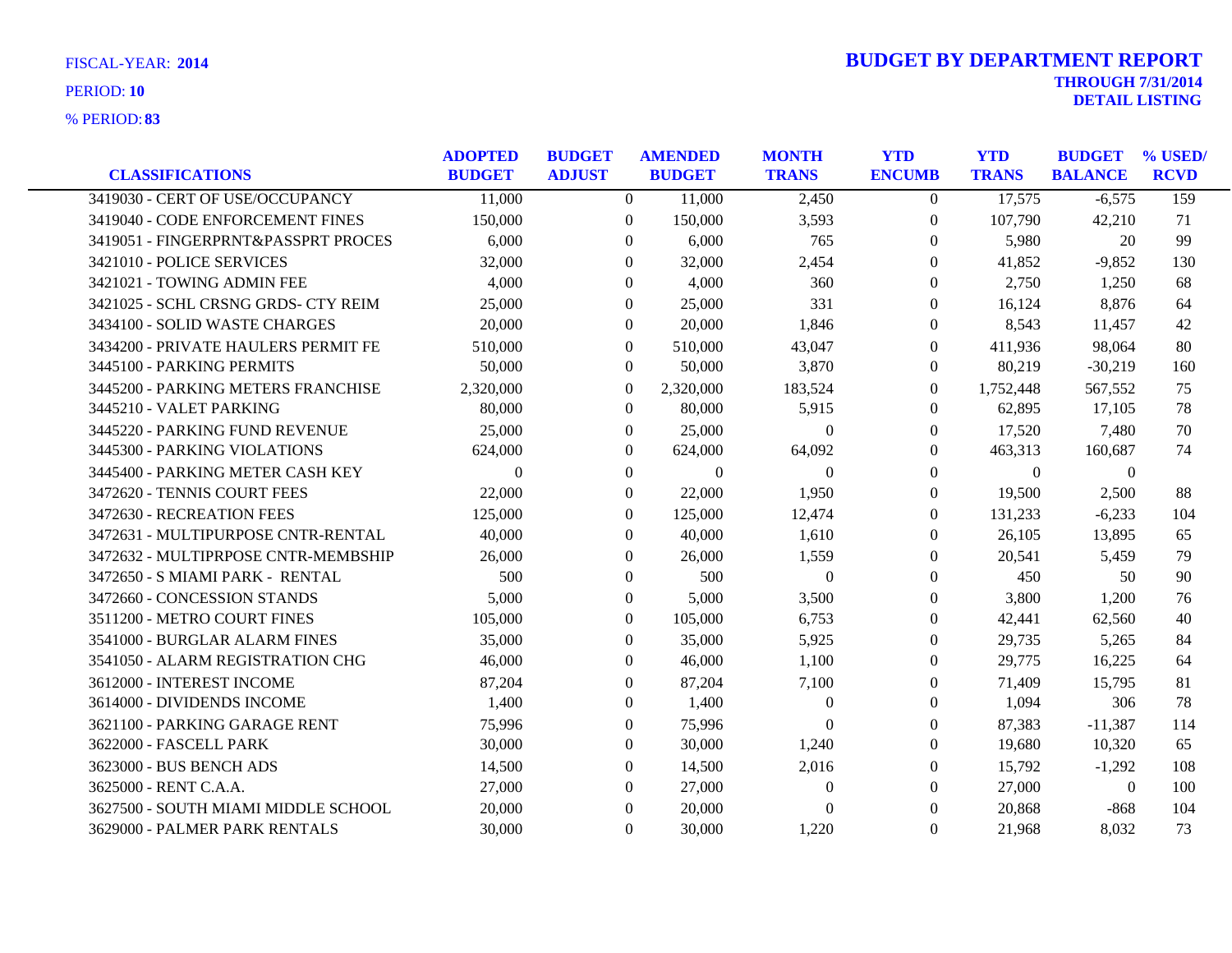**83** % PERIOD:

| <b>CLASSIFICATIONS</b>                             | <b>ADOPTED</b><br><b>BUDGET</b> | <b>BUDGET</b><br><b>ADJUST</b> | <b>AMENDED</b><br><b>BUDGET</b> | <b>MONTH</b><br><b>TRANS</b> | <b>YTD</b><br><b>ENCUMB</b> | <b>YTD</b><br><b>TRANS</b> | <b>BUDGET</b><br><b>BALANCE</b> | % USED/<br><b>RCVD</b> |
|----------------------------------------------------|---------------------------------|--------------------------------|---------------------------------|------------------------------|-----------------------------|----------------------------|---------------------------------|------------------------|
| 3669000 - HOSPITAL LANDSCAPE REVENU                | 7,634                           | $\overline{0}$                 | 7,634                           | $\theta$                     | $\theta$                    | 7,634                      | $\theta$                        | 100                    |
| 3669100 - PARKS                                    | $\Omega$                        | $\theta$                       | $\Omega$                        | 2,790                        | $\overline{0}$              | 31,622                     | $-31,622$                       |                        |
| 3695000 - REIMB WORKERS COMP.                      | $\Omega$                        | $\Omega$                       | $\Omega$                        | $\theta$                     | $\Omega$                    | 19,499                     | $-19,499$                       |                        |
| 3695400 - REIMBSMNT-PUB WORKS LABOR                | $\Omega$                        | $\Omega$                       | $\Omega$                        | 150                          | $\Omega$                    | 9,558                      | $-9,558$                        |                        |
| 3697000 - GAIN/LOSS ON ASSET SALE                  | $\Omega$                        | $\overline{0}$                 | $\Omega$                        | 7,200                        | $\overline{0}$              | 7,200                      | $-7,200$                        |                        |
| 3699201 - MISC. OTHERS                             | 170,000                         | $\theta$                       | 170,000                         | 6,580                        | $\Omega$                    | 145,265                    | 24,735                          | 85                     |
| 3699225 - SUNSET DR MTCE-FDOT REIMB                | 3,952                           | $\overline{0}$                 | 3,952                           | $\theta$                     | $\Omega$                    | 2,985                      | 967                             | 75                     |
| 3699250 - INSURANCE CLAIMS RECOVERY                | $\overline{0}$                  | $\boldsymbol{0}$               | $\overline{0}$                  | 2,614                        | $\boldsymbol{0}$            | 27,222                     | $-27,222$                       |                        |
| 3699501 - SECTION 185 STATE CONTRIB                | 85,000                          | $\overline{0}$                 | 85,000                          | $\overline{0}$               | $\Omega$                    | $\theta$                   | 85,000                          |                        |
| 3811000 - CONTRIB. FROM OTHER FUNDS                | 25,000                          | $\overline{0}$                 | 25,000                          | $\Omega$                     | $\theta$                    | 25,000                     | $\mathbf{0}$                    | 100                    |
| 3811500 - TRANSFER WATER/SEWER FUND                | 250,000                         | $\theta$                       | 250,000                         | $\Omega$                     | $\Omega$                    | 250,000                    | $\Omega$                        | 100                    |
| 3811700 - TRANSFER FROM CRA                        | 83,173                          | $\boldsymbol{0}$               | 83,173                          | $\overline{0}$               | $\Omega$                    | 33,173                     | 50,000                          | 39                     |
| Department 0000-Description N/A TOTAL              | 16,864,223                      | $\overline{0}$                 | 16,864,223                      | 964,276                      | $\Omega$                    | 14,897,312                 | 1,966,913                       | 88                     |
| <b>REVENUE TOTAL</b>                               | 16,864,223                      | 0                              | 16,864,223                      | 964,276                      | $\bf{0}$                    | 14,897,312                 | 1,966,913                       | 88                     |
| <b>EXPENSE</b>                                     |                                 |                                |                                 |                              |                             |                            |                                 |                        |
| <b>Department 1100-MAYOR &amp; CITY COMMISSION</b> |                                 |                                |                                 |                              |                             |                            |                                 |                        |
| 5111110 - EXECUTIVE SALARIES                       | 62,000                          | $\boldsymbol{0}$               | 62,000                          | 5,167                        | $\overline{0}$              | 51,667                     | 10,333                          | 83                     |
| 5112110 - F.I.C.A.                                 | 4,743                           | $\overline{0}$                 | 4,743                           | 395                          | $\overline{0}$              | 3,984                      | 759                             | 83                     |
| 5112410 - WORKERS' COMPENSATION                    | 186                             | $\theta$                       | 186                             | 31                           | $\Omega$                    | 123                        | 63                              | 66                     |
| 5114010 - MAYOR'S EXPENSE                          | 2,000                           | $\overline{0}$                 | 2,000                           | 240                          | $\theta$                    | 1,486                      | 514                             | 74                     |
| 5114020 - COMMISSIONER'S EXP -ONE                  | 1,500                           | $\overline{0}$                 | 1,500                           | $\theta$                     | $\theta$                    | 60                         | 1,440                           | $\overline{4}$         |
| 5114030 - COMMISSIONER'S EXP-FOUR                  | 1,500                           | $\overline{0}$                 | 1,500                           | $\theta$                     | $\Omega$                    | 1,170                      | 330                             | 78                     |
| 5114040 - COMMISSIONER'S EXP-THREE                 | 1,500                           | $\overline{0}$                 | 1,500                           | $\overline{0}$               | $\Omega$                    | $\mathbf{0}$               | 1,500                           |                        |
| 5114050 - COMMISSIONER'S EXP TWO                   | 1,500                           | $\boldsymbol{0}$               | 1,500                           | $\boldsymbol{0}$             | $\theta$                    | $\boldsymbol{0}$           | 1,500                           |                        |
| 5114060 - AUTO ALLOWANCE                           | 500                             | $\overline{0}$                 | 500                             | 42                           | $\theta$                    | 417                        | 83                              | 83                     |
| 5114071 - MAYOR                                    | 1,200                           | $\theta$                       | 1,200                           | $\theta$                     | 0                           | 1,178                      | 22                              | 98                     |
| 5114072 - COMM. ONE                                | 1,200                           | $\Omega$                       | 1,200                           | 40                           | $\Omega$                    | 173                        | 1,027                           | 14                     |
| 5114073 - COMM. TWO                                | 1,200                           | $\Omega$                       | 1,200                           | $\mathbf{0}$                 | $\Omega$                    | $\theta$                   | 1,200                           |                        |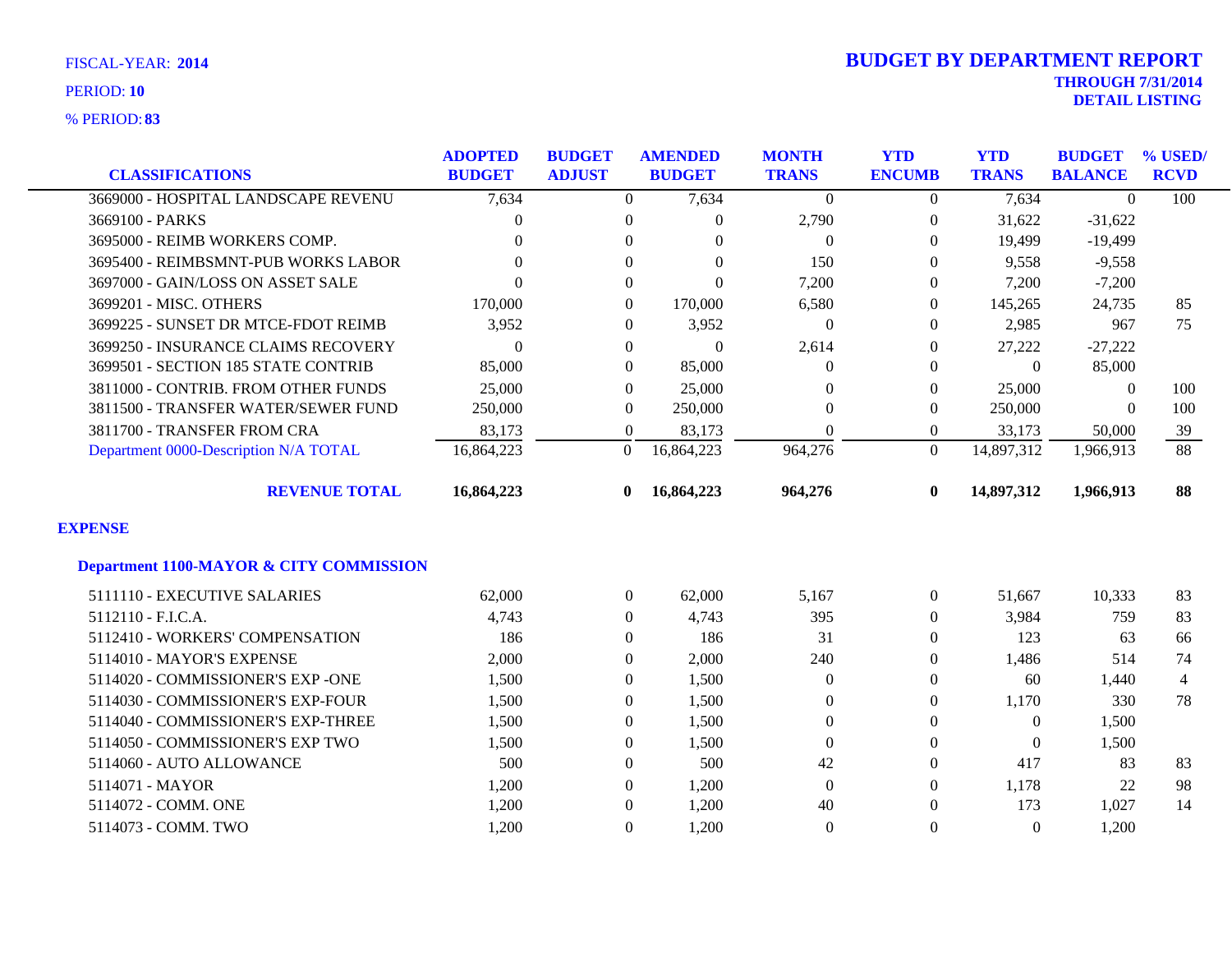| <b>CLASSIFICATIONS</b>                  | <b>ADOPTED</b><br><b>BUDGET</b> | <b>BUDGET</b><br><b>ADJUST</b> |                  | <b>AMENDED</b><br><b>BUDGET</b> | <b>MONTH</b><br><b>TRANS</b> | <b>YTD</b><br><b>ENCUMB</b> | <b>YTD</b><br><b>TRANS</b> | <b>BUDGET</b><br><b>BALANCE</b> | % USED/<br><b>RCVD</b> |
|-----------------------------------------|---------------------------------|--------------------------------|------------------|---------------------------------|------------------------------|-----------------------------|----------------------------|---------------------------------|------------------------|
| 5114074 - COMM. THREE                   | 1,200                           |                                | $\overline{0}$   | 1,200                           | $\theta$                     | $\overline{0}$              | 133                        | 1,067                           | 11                     |
| 5114075 - COMM. FOUR                    | 1,200                           |                                | $\boldsymbol{0}$ | 1,200                           | 500                          | $\boldsymbol{0}$            | 1,117                      | 83                              | 93                     |
| 5114120 - TELEPHONE SERVICE             | 5,000                           |                                | $\overline{0}$   | 5,000                           | 417                          | $\overline{0}$              | 4,166                      | 834                             | 83                     |
| 5114830 - KEYS AND FLOWERS              | 750                             |                                | $\boldsymbol{0}$ | 750                             | $\theta$                     | $\boldsymbol{0}$            | 469                        | 282                             | 62                     |
| 5115210 - SUPPLIES                      | 1,750                           |                                | $\boldsymbol{0}$ | 1,750                           | 54                           | $\boldsymbol{0}$            | 1,045                      | 705                             | 59                     |
| 5115410 - MEMBER. & SUBSCRIPTIONS       | 3,900                           |                                | $\boldsymbol{0}$ | 3,900                           | $\boldsymbol{0}$             | $\boldsymbol{0}$            | 3,274                      | 626                             | 83                     |
| Department 1100-MAYOR & CITY COMMISSION | 92,829                          |                                | $\overline{0}$   | 92,829                          | 6,886                        | $\overline{0}$              | 70,462                     | 22,368                          | 75                     |
| <b>Department 1200-CITY CLERK</b>       |                                 |                                |                  |                                 |                              |                             |                            |                                 |                        |
| 5121210 - REGULAR                       | 184,267                         |                                | $\overline{0}$   | 184,267                         | 14,251                       | $\mathbf{0}$                | 129,547                    | 54,720                          | 70                     |
| 5122110 - F.I.C.A.                      | 14,096                          |                                | $\overline{0}$   | 14,096                          | 1,117                        | $\theta$                    | 10,137                     | 3,959                           | 71                     |
| 5122210 - PENSION PLAN-CONTRIBUTION     | 26,534                          |                                | $\boldsymbol{0}$ | 26,534                          | 7,467                        | $\boldsymbol{0}$            | 22,357                     | 4,177                           | 84                     |
| 5122310 - GROUP HEALTH INSURANCE        | 19,655                          |                                | $\Omega$         | 19,655                          | 1,513                        | $\Omega$                    | 10,170                     | 9,485                           | 51                     |
| 5122410 - WORKERS' COMPENSATION         | 553                             |                                | $\overline{0}$   | 553                             | 92                           | $\theta$                    | 366                        | 187                             | 66                     |
| 5123450 - CONTRACTUAL SERVICES          | 12,600                          |                                | $\overline{0}$   | 12,600                          | $\theta$                     | 3,150                       | 12,600                     | $\overline{0}$                  | 100                    |
| 5123480 - DIGITIZING                    | 45,000                          |                                | $\boldsymbol{0}$ | 45,000                          | $\boldsymbol{0}$             | 15,294                      | 45,000                     | $\boldsymbol{0}$                | 100                    |
| 5124070 - TRAVEL & CONFERENCE           | 11,200                          |                                | $\overline{0}$   | 11,200                          | $\theta$                     | $\boldsymbol{0}$            | 9,381                      | 1,819                           | 83                     |
| 5124110 - POSTAGE                       | 500                             |                                | $\overline{0}$   | 500                             | $\Omega$                     | $\theta$                    | 216                        | 284                             | 43                     |
| 5124120 - TELEPHONE SERVICES            | 360                             |                                | $\overline{0}$   | 360                             | 30                           | $\theta$                    | 240                        | 120                             | 66                     |
| 5124632 - INTERNET SERVICES             | 1,431                           |                                | $\boldsymbol{0}$ | 1,431                           | $\Omega$                     | $\overline{0}$              | $\Omega$                   | 1,431                           |                        |
| 5124710 - PRINTING MATERIAL-INFRAST     | 1,668                           |                                | $\boldsymbol{0}$ | 1,668                           | 170                          | $\boldsymbol{0}$            | 1,536                      | 132                             | 92                     |
| 5124910 - LEGAL ADS/COMP PLAN ATTON     | 30,000                          | 15,000                         |                  | 45,000                          | 87                           | $\boldsymbol{0}$            | 29,723                     | 15,277                          | 66                     |
| 5124920 - ELECTIONS                     | 32,818                          |                                | $\Omega$         | 32,818                          | 26,861                       | $\overline{0}$              | 26,861                     | 5,957                           | 81                     |
| 5124950 - CODIFICATIONS                 | 3,700                           |                                | $\boldsymbol{0}$ | 3,700                           | $\theta$                     | $\theta$                    | 2,552                      | 1,148                           | 68                     |
| 5125210 - SUPPLIES                      | 980                             |                                | $\boldsymbol{0}$ | 980                             | $\theta$                     | $\boldsymbol{0}$            | 620                        | 360                             | 63                     |
| 5125410 - MEMBER. & SUBSCRIPTIONS       | 650                             |                                | $\boldsymbol{0}$ | 650                             | 150                          | $\boldsymbol{0}$            | 480                        | 170                             | 73                     |
| Department 1200-CITY CLERK TOTAL        | 386,012                         | 15,000                         |                  | 401,012                         | 51,738                       | 18,444                      | 301,786                    | 99,226                          | 75                     |
| <b>Department 1310-CITY MANAGER</b>     |                                 |                                |                  |                                 |                              |                             |                            |                                 |                        |
| 5131210 - REGULAR                       | 322,408                         | 31,238                         |                  | 353,646                         | 29,232                       | $\mathbf{0}$                | 270,102                    | 83,544                          | 76                     |
| 5131310 - PART-TIME                     | 32,886                          | $-31,238$                      |                  | 1,648                           | $\theta$                     | $\Omega$                    | 1,648                      | $\overline{0}$                  | 100                    |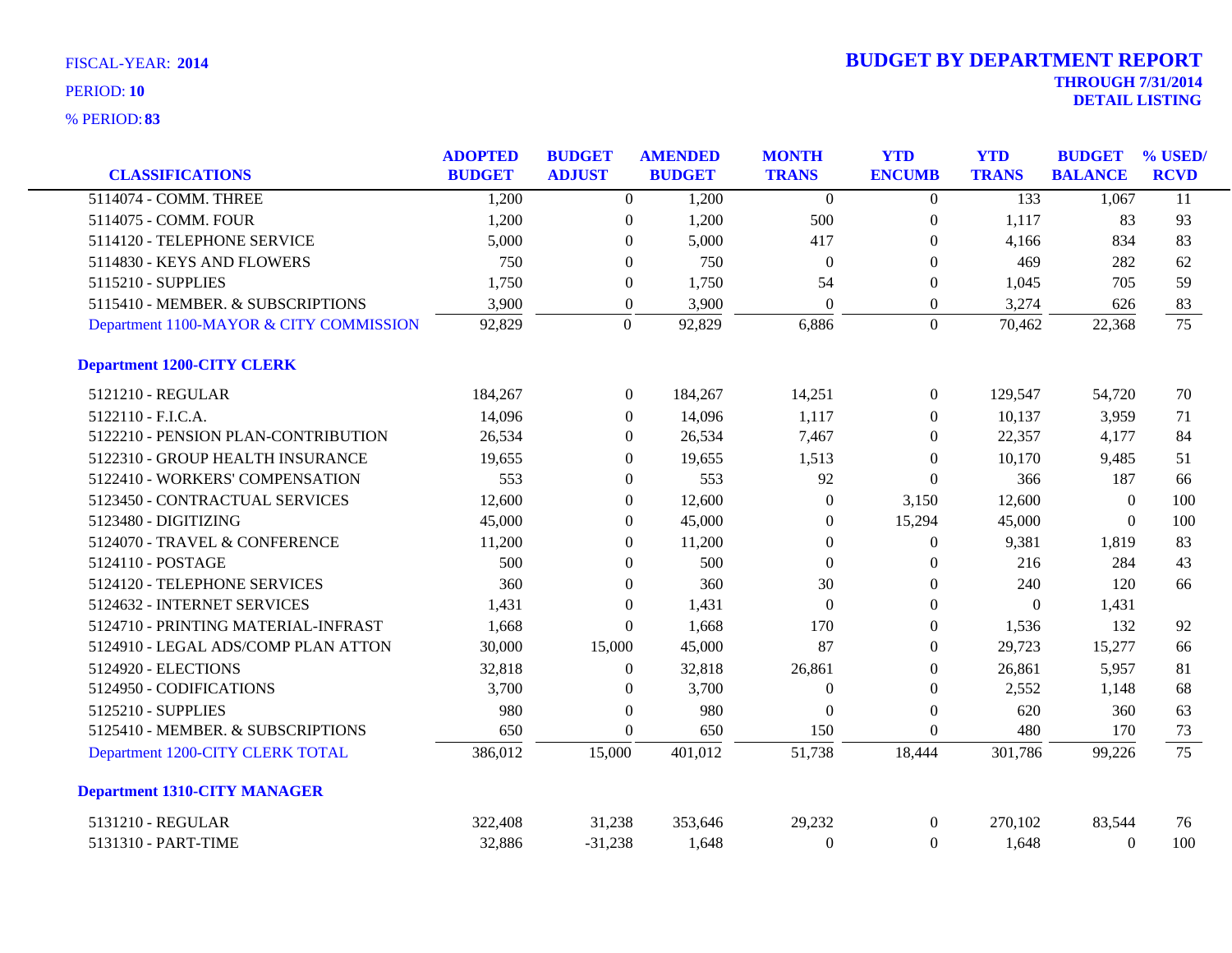| <b>CLASSIFICATIONS</b>                  | <b>ADOPTED</b><br><b>BUDGET</b> | <b>BUDGET</b><br><b>ADJUST</b> | <b>AMENDED</b><br><b>BUDGET</b> | <b>MONTH</b><br><b>TRANS</b> | <b>YTD</b><br><b>ENCUMB</b> | <b>YTD</b><br><b>TRANS</b> | <b>BUDGET</b><br><b>BALANCE</b> | % USED/<br><b>RCVD</b> |
|-----------------------------------------|---------------------------------|--------------------------------|---------------------------------|------------------------------|-----------------------------|----------------------------|---------------------------------|------------------------|
| 5132110 - F.I.C.A.                      | 27,180                          | $\overline{0}$                 | 27,180                          | 2,370                        | $\overline{0}$              | 21,995                     | 5,185                           | 80                     |
| 5132210 - PENSION PLAN CONTRIBUTION     | 9,500                           | $\overline{0}$                 | 9,500                           | 2,673                        | $\boldsymbol{0}$            | 8,005                      | 1,495                           | 84                     |
| 5132220 - DEFERRED COMP CONTRIB.        | 29,209                          | $\overline{0}$                 | 29,209                          | 573                          | $\boldsymbol{0}$            | 4,867                      | 24,342                          | 16                     |
| 5132310 - GROUP HEALTH INSURANCE        | 33,912                          | $\theta$                       | 33,912                          | 2,208                        | $\mathbf{0}$                | 23,083                     | 10,829                          | 68                     |
| 5132410 - WORKERS' COMPENSATION         | 1,066                           | $\overline{0}$                 | 1,066                           | 176                          | $\mathbf{0}$                | 706                        | 360                             | 66                     |
| 5133450 - CONTRACTUAL SERVCS-INFRA      | 144,000                         | 1,050                          | 145,050                         | 5,301                        | 29,000                      | 129,015                    | 16,035                          | 88                     |
| 5134060 - AUTO ALLOWANCE                | 7,200                           | $\mathbf{0}$                   | 7,200                           | 600                          | 0                           | 6,000                      | 1,200                           | 83                     |
| 5134065 - CITY MANAGER'S EXPENSE        | 1,000                           | 2,000                          | 3,000                           | 3                            | $\mathbf{0}$                | 991                        | 2,009                           | 33                     |
| 5134070 - TRAVEL & CONFERENCE           | 1,000                           | $\mathbf{0}$                   | 1,000                           | $\theta$                     | $\mathbf{0}$                | 164                        | 836                             | 16                     |
| 5134080 - EMPLOYEE EDUCATION            | 10,000                          | $\overline{0}$                 | 10,000                          | $\boldsymbol{0}$             | $\boldsymbol{0}$            | $\theta$                   | 10,000                          |                        |
| 5134110 - POSTAGE                       | 1,589                           | $\theta$                       | 1,589                           | $\boldsymbol{0}$             | $\boldsymbol{0}$            | 688                        | 901                             | 43                     |
| 5134120 - TELEPHONE SERVICE             | 3,420                           | $\overline{0}$                 | 3,420                           | 230                          | $\overline{0}$              | 2,371                      | 1,049                           | 69                     |
| 5134515 - AUTO INSURANCE                | 400                             | $\overline{0}$                 | 400                             | $\boldsymbol{0}$             | $\mathbf{0}$                | $\theta$                   | 400                             |                        |
| 5134634 - MAINTENANCE-INTERNET SFTW     | $\theta$                        | $\overline{0}$                 | $\overline{0}$                  | $\overline{0}$               | $\boldsymbol{0}$            | $\mathbf{0}$               | $\boldsymbol{0}$                |                        |
| 5134710 - PRINTING MATERIALS-INFRAS     | 1,668                           | $\theta$                       | 1,668                           | 146                          | $\boldsymbol{0}$            | 1,544                      | 124                             | 92                     |
| 5135205 - COMPUTER EQUIPMENT            | 2,500                           | $\theta$                       | 2,500                           | $\theta$                     | 1,199                       | 1,826                      | 674                             | 73                     |
| 5135210 - SUPPLIES                      | 2,000                           | 27,000                         | 29,000                          | 8,413                        | $\overline{0}$              | 15,727                     | 13,273                          | 54                     |
| 5135230 - FUEL & LUBRICANT              | 1,408                           | $\mathbf{0}$                   | 1,408                           | $\boldsymbol{0}$             | $\boldsymbol{0}$            | 901                        | 507                             | 63                     |
| 5135410 - MEMBER. & SUBSCRIPTIONS       | 2,033                           | 4,000                          | 6,033                           | $\overline{0}$               | $\boldsymbol{0}$            | 3,403                      | 2,630                           | 56                     |
| 5139920 - GENERAL CONTINGENCY           | 130,000                         | $-94,550$                      | 35,450                          | $\theta$                     | $\overline{0}$              | $\Omega$                   | 35,450                          |                        |
| Department 1310-CITY MANAGER TOTAL      | 764,379                         | $-60,500$                      | 703,879                         | 51,925                       | 30,199                      | 493,036                    | 210,843                         | 70                     |
| <b>Department 1320-CENTRAL SERVICES</b> |                                 |                                |                                 |                              |                             |                            |                                 |                        |
| 5131210 - REGULAR                       | 106,338                         | $\overline{0}$                 | 106,338                         | 8,148                        | $\boldsymbol{0}$            | 86,158                     | 20,180                          | 81                     |
| 5131310 - PART-TIME                     | $\Omega$                        | $\overline{0}$                 | $\boldsymbol{0}$                | $\theta$                     | $\overline{0}$              | $\mathbf{0}$               | $\overline{0}$                  |                        |
| 5131410 - OVERTIME                      | 6,970                           | $\overline{0}$                 | 6,970                           | $\theta$                     | $\boldsymbol{0}$            | 2,801                      | 4,169                           | 40                     |
| 5132110 - F.I.C.A.                      | 8,668                           | $\mathbf{0}$                   | 8,668                           | 699                          | $\boldsymbol{0}$            | 7,545                      | 1,123                           | 87                     |
| 5132220 - DEFERRED COMP CONTRIB.        | 7,932                           | $\overline{0}$                 | 7,932                           | 417                          | $\boldsymbol{0}$            | 4,444                      | 3,488                           | 56                     |
| 5132310 - GROUP HEALTH INSURANCE        | 13,103                          | $\overline{0}$                 | 13,103                          | 1,021                        | $\overline{0}$              | 10,174                     | 2,929                           | 77                     |
| 5132410 - WORKERS' COMPENSATION         | 340                             | $\overline{0}$                 | 340                             | 56                           | $\boldsymbol{0}$            | 225                        | 115                             | 66                     |
| 5133450 - CONTRACTUAL SERVCS-INFRA      | 6,000                           | $\overline{0}$                 | 6,000                           | $\theta$                     | $\overline{0}$              | 5,825                      | 175                             | 97                     |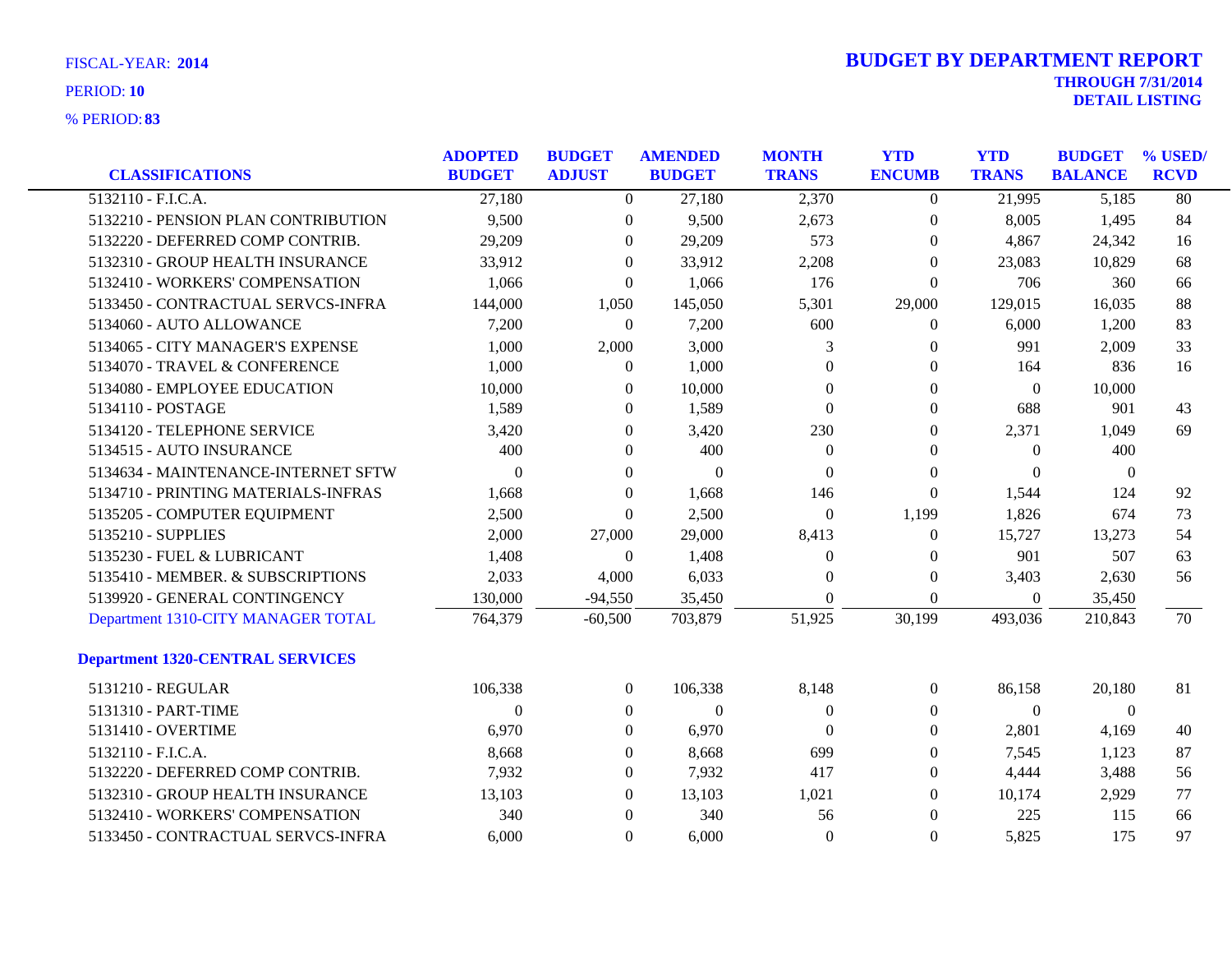| <b>CLASSIFICATIONS</b>                 | <b>ADOPTED</b><br><b>BUDGET</b> | <b>BUDGET</b><br><b>ADJUST</b> |                  | <b>AMENDED</b><br><b>BUDGET</b> | <b>MONTH</b><br><b>TRANS</b> | <b>YTD</b><br><b>ENCUMB</b> | <b>YTD</b><br><b>TRANS</b> | <b>BUDGET</b><br><b>BALANCE</b> | % USED/<br><b>RCVD</b> |
|----------------------------------------|---------------------------------|--------------------------------|------------------|---------------------------------|------------------------------|-----------------------------|----------------------------|---------------------------------|------------------------|
| 5134110 - POSTAGE                      | 3,000                           |                                | $\overline{0}$   | 3,000                           | 433                          | $\theta$                    | 1,584                      | 1,416                           | $\overline{52}$        |
| 5134120 - TELEPHONE SERVICE            | 1,020                           |                                | $\boldsymbol{0}$ | 1,020                           | 64                           | $\boldsymbol{0}$            | 363                        | 657                             | 35                     |
| 5134125 - TELEPHONE                    | 43,721                          |                                | $\theta$         | 43,721                          | 3,288                        | 1,169                       | 29,968                     | 13,753                          | 68                     |
| 5134420 - LEASE PURCH-POSTAGE MACHN    | 1,488                           |                                | $\Omega$         | 1,488                           | $\theta$                     | $\boldsymbol{0}$            | 1,116                      | 372                             | 75                     |
| 5134615 - REPAIR & MAINT. OFFC EQUI    | 2,776                           |                                | $\mathbf{0}$     | 2,776                           | $\theta$                     | $\Omega$                    | 1,020                      | 1,756                           | 36                     |
| 5134620 - REPAIR & MAINT. OPER EQUI    | 250                             |                                | $\mathbf{0}$     | 250                             | $\overline{0}$               | $\theta$                    | $\boldsymbol{0}$           | 250                             |                        |
| 5134634 - MAINTENANCE-INTERNET SFTW    | 2,249                           |                                | $\theta$         | 2,249                           | $\theta$                     | $\Omega$                    | $\theta$                   | 2,249                           |                        |
| 5134710 - PRINTING MATERIALS-INFRAS    | 6,482                           |                                | $\mathbf{0}$     | 6,482                           | 316                          | $\theta$                    | 2,863                      | 3,619                           | 44                     |
| 5134720 - PRINTING - CONTRACTUAL       | 2,000                           |                                | $\mathbf{0}$     | 2,000                           | $\overline{0}$               | $\mathbf{0}$                | 470                        | 1,530                           | 23                     |
| 5135210 - SUPPLIES                     | 17,150                          |                                | $\boldsymbol{0}$ | 17,150                          | 1,905                        | $\boldsymbol{0}$            | 10,816                     | 6,334                           | 63                     |
| 5135410 - MEMBER. & SUBSCRIPTIONS      | 330                             |                                | $\boldsymbol{0}$ | 330                             | $\overline{0}$               | $\mathbf{0}$                | 265                        | 65                              | 80                     |
| Department 1320-CENTRAL SERVICES TOTAL | 229,817                         |                                | $\boldsymbol{0}$ | 229,817                         | 16,347                       | 1,169                       | 165,637                    | 64,180                          | 72                     |
| <b>Department 1330-HUMAN RESOURCES</b> |                                 |                                |                  |                                 |                              |                             |                            |                                 |                        |
| 5131210 - REGULAR                      | 168,378                         |                                | $\overline{0}$   | 168,378                         | 11,302                       | $\boldsymbol{0}$            | 131,559                    | 36,819                          | 78                     |
| 5132110 - F.I.C.A.                     | 12,881                          |                                | $\overline{0}$   | 12,881                          | 929                          | $\theta$                    | 10,323                     | 2,558                           | 80                     |
| 5132220 - DEFERRED COMP CONTRIB.       | 11,786                          |                                | $\Omega$         | 11,786                          | 601                          | $\Omega$                    | 6,601                      | 5,185                           | 56                     |
| 5132310 - GROUP HEALTH INSURANCE       | 19,655                          |                                | $\mathbf{0}$     | 19,655                          | 1,045                        | $\Omega$                    | 13,764                     | 5,891                           | 70                     |
| 5132410 - WORKERS' COMPENSATION        | 505                             |                                | $\mathbf{0}$     | 505                             | 84                           | $\mathbf{0}$                | 334                        | 171                             | 66                     |
| 5132510 - UNEMPLOYMENT COMPENSATION    | 34,000                          |                                | $\Omega$         | 34,000                          | $\Omega$                     | $\theta$                    | 3,516                      | 30,484                          | 10                     |
| 5132610 - EMPLOYEE ASSISTANCE PROGR    | 9,000                           |                                | $\Omega$         | 9,000                           | 179                          | $\Omega$                    | 3,699                      | 5,301                           | 41                     |
| 5133160 - PREEMPLOYMENT PHYSICAL       | 8,000                           |                                | $\mathbf{0}$     | 8,000                           | 505                          | $\boldsymbol{0}$            | 4,515                      | 3,485                           | 56                     |
| 5133450 - CONTRACTUAL SERVCS-INFRA     | 65,000                          |                                | $\mathbf{0}$     | 65,000                          | 8,328                        | 6,667                       | 62,260                     | 2,740                           | 95                     |
| 5134080 - EMPLOYEE EDUCATION           | 16,860                          |                                | $\theta$         | 16,860                          | 2,521                        | 964                         | 8,648                      | 8,212                           | 51                     |
| 5134110 - POSTAGE                      | 275                             |                                | $\Omega$         | 275                             | $\theta$                     | $\overline{0}$              | 139                        | 136                             | 50                     |
| 5134120 - TELEPHONE SERVICE            | 2,040                           |                                | $\mathbf{0}$     | 2,040                           | 158                          | $\Omega$                    | 1,342                      | 698                             | 65                     |
| 5134510 - EXCESS LIABILITY COVERAGE    | 523,107                         |                                | $\mathbf{0}$     | 523,107                         | $\theta$                     | 126,548                     | 291,655                    | 231,452                         | 55                     |
| 5134634 - MAINTENANCE-INTERNET SFTW    | 4,270                           |                                | $\Omega$         | 4,270                           | $\theta$                     | $\theta$                    | $\Omega$                   | 4,270                           |                        |
| 5134710 - PRINTING MATERIALS-INFRAS    | 1,668                           |                                | $\Omega$         | 1,668                           | 170                          | $\Omega$                    | 1,536                      | 132                             | 92                     |
| 5134850 - NON-LEGAL ADVERTISING        | 5,000                           |                                | $\Omega$         | 5,000                           | $\theta$                     | $\Omega$                    | 50                         | 4,950                           |                        |
| 5135205 - COMPUTER EQUIPMENT           | $\Omega$                        |                                | $\Omega$         | $\Omega$                        | $\theta$                     | $\Omega$                    | $\Omega$                   | $\Omega$                        |                        |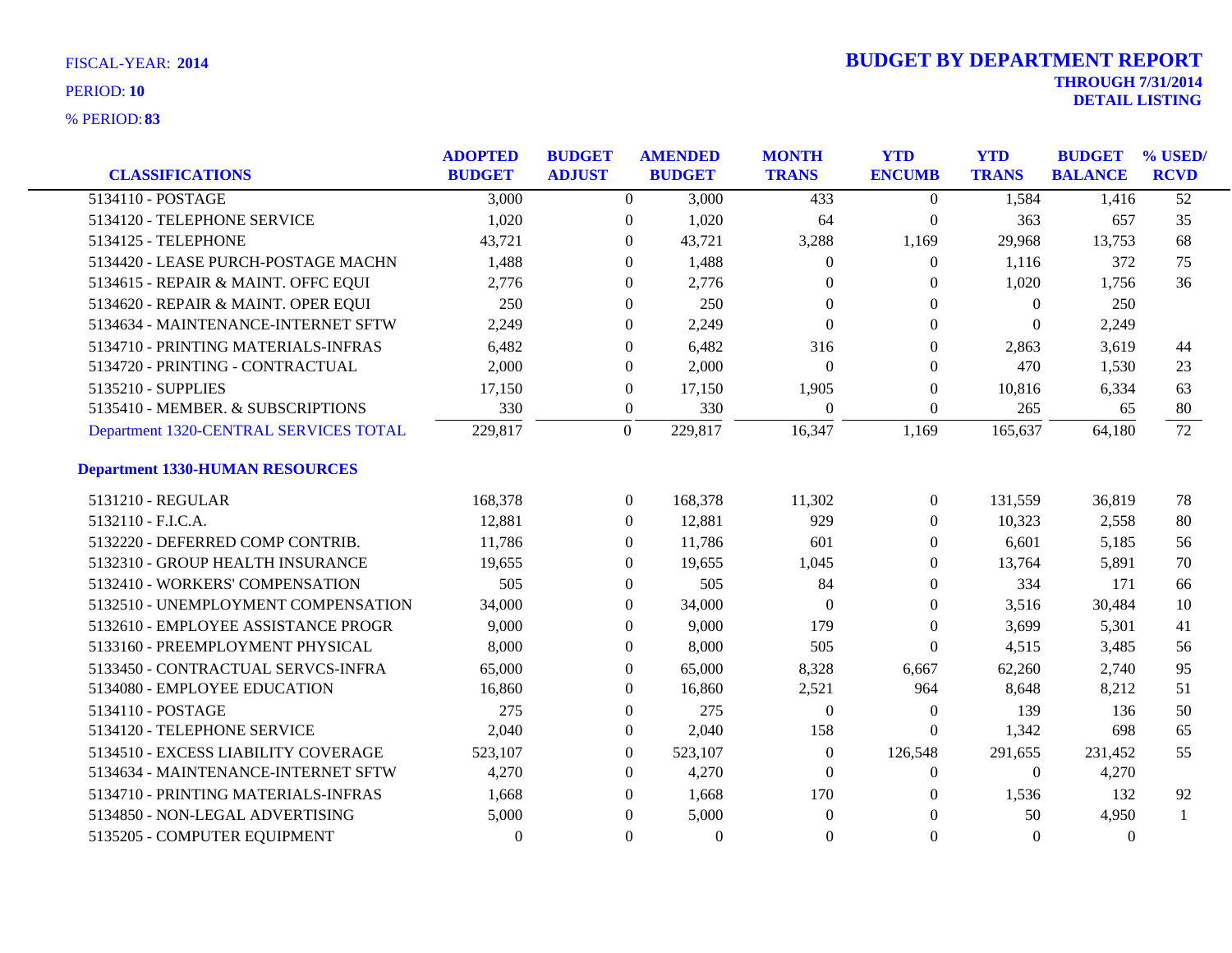| <b>CLASSIFICATIONS</b>                          | <b>ADOPTED</b><br><b>BUDGET</b> | <b>BUDGET</b><br><b>ADJUST</b> | <b>AMENDED</b><br><b>BUDGET</b> | <b>MONTH</b><br><b>TRANS</b> | <b>YTD</b><br><b>ENCUMB</b> | <b>YTD</b><br><b>TRANS</b> | <b>BUDGET</b><br><b>BALANCE</b> | % USED/<br><b>RCVD</b> |
|-------------------------------------------------|---------------------------------|--------------------------------|---------------------------------|------------------------------|-----------------------------|----------------------------|---------------------------------|------------------------|
| 5135210 - SUPPLIES                              | 3,609                           | $\overline{0}$                 | 3,609                           | 106                          | $\boldsymbol{0}$            | 2,595                      | 1,014                           | $\overline{71}$        |
| 5135410 - MEMBER. & SUBSCRIPTIONS               | 3,620                           | $\boldsymbol{0}$               | 3,620                           | $\mathbf{0}$                 | $\theta$                    | 2,503                      | 1,117                           | 69                     |
| Department 1330-HUMAN RESOURCES TOTAL           | 889,654                         | $\boldsymbol{0}$               | 889,654                         | 25,928                       | 134,179                     | 545,039                    | 344,615                         | $\overline{61}$        |
| <b>Department 1340-MANAGEMENT INFO. SYSTEMS</b> |                                 |                                |                                 |                              |                             |                            |                                 |                        |
| 5133450 - CONTRACTUAL SERVCS-INFRA              | 175,000                         | 29,000                         | 204,000                         | $\theta$                     | $\overline{0}$              | 126,533                    | 77,467                          | 62                     |
| 5134632 - INTERNET SERVICE                      | 38,670                          | $\boldsymbol{0}$               | 38,670                          | 2,490                        | 7,470                       | 38,538                     | 132                             | 99                     |
| 5134634 - MAINTENANCE-INTERNET SFTW             | 68,831                          | $\overline{0}$                 | 68,831                          | 5,034                        | 0                           | 42,066                     | 26,765                          | 61                     |
| 5135205 - COMPUTER EQUIPMENT                    | 32,225                          | $\Omega$                       | 32,225                          | $\theta$                     | $\Omega$                    | 28,415                     | 3,810                           | 88                     |
| 5135210 - SUPPLIES                              | 3,038                           | $\mathbf{0}$                   | 3,038                           | $\theta$                     | $\theta$                    | 3,049                      | $-11$                           | 100                    |
| 5136430 - EQUIPMENT-OPERATING                   | $\overline{0}$                  | $\boldsymbol{0}$               | $\Omega$                        | $\boldsymbol{0}$             | $\boldsymbol{0}$            | $\boldsymbol{0}$           | $\overline{0}$                  |                        |
| Department 1340-MANAGEMENT INFO. SYSTEMS        | 317,764                         | 29,000                         | 346,764                         | 7,524                        | 7,470                       | 238,601                    | 108,163                         | 68                     |
| <b>Department 1410-FINANCE</b>                  |                                 |                                |                                 |                              |                             |                            |                                 |                        |
| 5131210 - REGULAR                               | 296,660                         | $\boldsymbol{0}$               | 296,660                         | 22,734                       | $\overline{0}$              | 223,469                    | 73,191                          | 75                     |
| 5131310 - PART-TIME                             | 43,091                          | $\theta$                       | 43,091                          | 3,372                        | $\theta$                    | 30,450                     | 12,641                          | 70                     |
| 5132110 - F.I.C.A.                              | 24,896                          | $\overline{0}$                 | 24,896                          | 1,992                        | $\theta$                    | 19,462                     | 5,434                           | 78                     |
| 5132210 - PENSION PLAN CONTRIBUTION             | 10,302                          | $\overline{0}$                 | 10,302                          | 2,899                        | $\theta$                    | 8,680                      | 1,622                           | 84                     |
| 5132220 - DEFERRED COMP CONTRIB.                | 15,542                          | $\theta$                       | 15,542                          | 943                          | $\theta$                    | 8,821                      | 6,721                           | 56                     |
| 5132310 - GROUP HEALTH INSURANCE                | 29,482                          | $\theta$                       | 29,482                          | 2,741                        | $\theta$                    | 23,658                     | 5,824                           | 80                     |
| 5132410 - WORKERS' COMPENSATION                 | 1,021                           | $\boldsymbol{0}$               | 1,021                           | 169                          | $\Omega$                    | 676                        | 345                             | 66                     |
| 5133100 - PROFESSIONAL SERVICES                 | 10,000                          | 8,000                          | 18,000                          | $\boldsymbol{0}$             | 12,000                      | 18,000                     | $\boldsymbol{0}$                | 100                    |
| 5133210 - AUDITOR'S FEE                         | 72,500                          | $-8,000$                       | 64,500                          | $\theta$                     | $\overline{0}$              | 55,000                     | 9,500                           | 85                     |
| 5133450 - CONTRACTUAL SERVCS-INFRA              | 36,860                          | $\boldsymbol{0}$               | 36,860                          | 1,352                        | $\overline{0}$              | 10,415                     | 26,445                          | 28                     |
| 5133459 - Contractual Services- Parking         | 417,500                         | $\overline{0}$                 | 417,500                         | 35,420                       | 4,496                       | 360,151                    | 57,349                          | 86                     |
| 5134070 - TRAVEL & CONFERENCE                   | 2,800                           | $\overline{0}$                 | 2,800                           | 1,882                        | $\boldsymbol{0}$            | 2,747                      | 53                              | 98                     |
| 5134110 - POSTAGE                               | 7,030                           | $\overline{0}$                 | 7,030                           | $\overline{0}$               | $\boldsymbol{0}$            | 3,043                      | 3,987                           | 43                     |
| 5134120 - TELEPHONE SERVICE                     | 2,100                           | $\overline{0}$                 | 2,100                           | 154                          | $\Omega$                    | 1,369                      | 731                             | 65                     |
| 5134634 - MAINTENANCE-INTERNET SFTW             | 35,000                          | $\boldsymbol{0}$               | 35,000                          | $\boldsymbol{0}$             | $\overline{0}$              | 17,730                     | 17,270                          | 50                     |
| 5134710 - PRINTING MATERIALS-INFRAS             | 1,668                           | $\boldsymbol{0}$               | 1,668                           | 146                          | $\overline{0}$              | 1,319                      | 349                             | 79                     |
| 5135205 - COMPUTER EQUIPMENT                    | 1,300                           | $\overline{0}$                 | 1,300                           | $\theta$                     | $\overline{0}$              | $\theta$                   | 1,300                           |                        |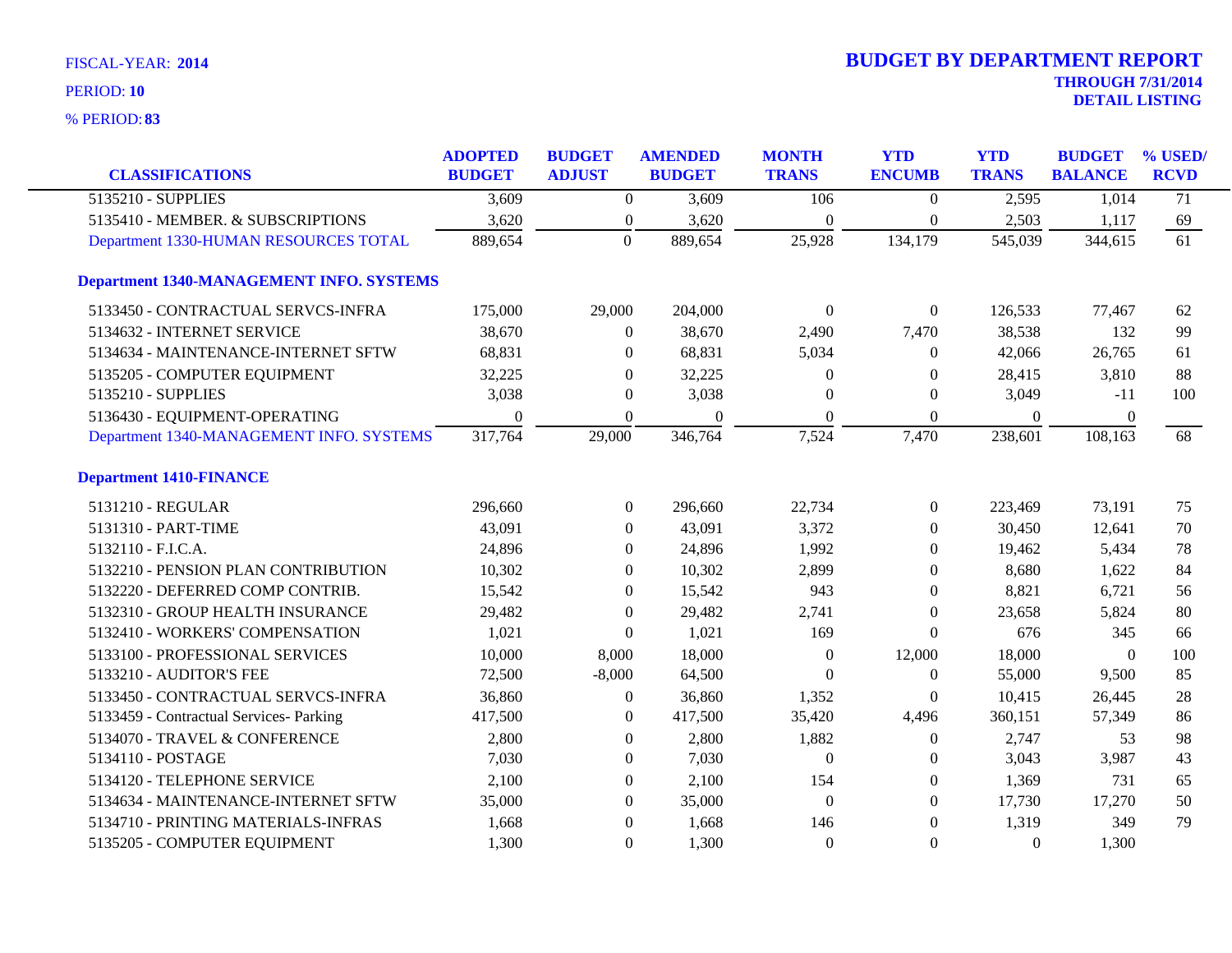| <b>CLASSIFICATIONS</b>               | <b>ADOPTED</b><br><b>BUDGET</b> | <b>BUDGET</b><br><b>ADJUST</b> | <b>AMENDED</b><br><b>BUDGET</b> |           | <b>MONTH</b><br><b>TRANS</b> | <b>YTD</b><br><b>ENCUMB</b> | <b>YTD</b><br><b>TRANS</b> | <b>BUDGET</b><br><b>BALANCE</b> | % USED/<br><b>RCVD</b> |
|--------------------------------------|---------------------------------|--------------------------------|---------------------------------|-----------|------------------------------|-----------------------------|----------------------------|---------------------------------|------------------------|
| 5135210 - SUPPLIES                   | 8,573                           |                                | $\boldsymbol{0}$                | 8,573     | 161                          | 4,000                       | 7,965                      | 608                             | $\overline{92}$        |
| 5135410 - MEMBER. & SUBSCRIPTIONS    | 2,365                           |                                | $\mathbf{0}$                    | 2,365     | 827                          | $\overline{0}$              | 1,895                      | 470                             | 80                     |
| 5137110 - DEBT SERVICE-PRINCIPAL     | 119,268                         |                                | $\theta$                        | 119,268   | 7,120                        | $\Omega$                    | 104,986                    | 14,282                          | 88                     |
| 5137210 - DEBT SERVICE-INTEREST      | 3,825                           |                                | $\boldsymbol{0}$                | 3,825     | 270                          | $\Omega$                    | 3,326                      | 499                             | 86                     |
| Department 1410-FINANCE TOTAL        | 1,141,783                       |                                | $\overline{0}$                  | 1,141,783 | 82,182                       | 20,496                      | 903,162                    | 238,621                         | $\overline{79}$        |
| <b>Department 1500-CITY ATTORNEY</b> |                                 |                                |                                 |           |                              |                             |                            |                                 |                        |
| 5143120 - PROFESSIONAL SERV COST     | 160,000                         |                                | $\boldsymbol{0}$                | 160,000   | 13,360                       | 26,400                      | 160,000                    | $\boldsymbol{0}$                | 100                    |
| 5143410 - LITIGATION-SPC PRJ & COST  | 235,000                         |                                | $\mathbf{0}$                    | 235,000   | 33,655                       | 25,000                      | 127,587                    | 107,413                         | 54                     |
| 5143440 - CONSULTING-LABOR ATTORNEY  | 40,000                          |                                | $\overline{0}$                  | 40,000    | 11,618                       | $\Omega$                    | 34,668                     | 5,332                           | 86                     |
| 5144065 - CITY ATTORNEY'S EXPENSE    | 1,000                           |                                | $\mathbf{0}$                    | 1,000     | $\theta$                     | $\mathbf{0}$                | 623                        | 378                             | 62                     |
| Department 1500-CITY ATTORNEY TOTAL  | 436,000                         |                                | $\overline{0}$                  | 436,000   | 58,633                       | 51,400                      | 322,878                    | 113,123                         | 74                     |
| <b>Department 1610-BUILDING</b>      |                                 |                                |                                 |           |                              |                             |                            |                                 |                        |
| 5241210 - REGULAR                    | 230,649                         |                                | $\boldsymbol{0}$                | 230,649   | 18,032                       | $\mathbf{0}$                | 190,156                    | 40,493                          | 82                     |
| 5241310 - PART-TIME                  | 138,434                         |                                | $\overline{0}$                  | 138,434   | 10,608                       | $\overline{0}$              | 111,384                    | 27,050                          | 80                     |
| 5242110 - F.I.C.A.                   | 28,235                          |                                | $\theta$                        | 28,235    | 2,224                        | $\left($                    | 23,398                     | 4,837                           | 82                     |
| 5242220 - DEFERRED COMP CONTRIB.     | 16,145                          |                                | $\theta$                        | 16,145    | 1,183                        | $\overline{0}$              | 12,404                     | 3,741                           | 76                     |
| 5242310 - GROUP HEALTH INSURANCE     | 26,206                          |                                | $\mathbf{0}$                    | 26,206    | 2,006                        | $\overline{0}$              | 18,548                     | 7,658                           | 70                     |
| 5242410 - WORKERS' COMPENSATION      | 8,125                           |                                | $\theta$                        | 8,125     | 1,345                        | $\overline{0}$              | 5,378                      | 2,747                           | 66                     |
| 5243150 - CONTRACT INSPECT/ENGINEER  | 3,000                           |                                | $\theta$                        | 3,000     | 900                          | 964                         | 1,864                      | 1,136                           | 62                     |
| 5243450 - CONTRACTUAL SERVICES       | 1,000                           |                                | $\boldsymbol{0}$                | 1,000     | $\theta$                     | $\mathbf{0}$                | 414                        | 586                             | 41                     |
| 5244110 - POSTAGE                    | 200                             |                                | $\mathbf{0}$                    | 200       | $\theta$                     | $\mathbf{0}$                | 87                         | 113                             | 43                     |
| 5244120 - TELEPHONE SERVICES         | 1,380                           |                                | $\theta$                        | 1,380     | 64                           | $\overline{0}$              | 469                        | 911                             | 33                     |
| 5244515 - AUTO INSURANCE             | 400                             |                                | $\mathbf{0}$                    | 400       | $\Omega$                     | $\Omega$                    | $\overline{0}$             | 400                             |                        |
| 5244710 - PRINTING MATERIALS-INFRAS  | 1,900                           |                                | $\boldsymbol{0}$                | 1,900     | 82                           | $\overline{0}$              | 740                        | 1,160                           | 38                     |
| 5245210 - SUPPLIES                   | 2,500                           |                                | $\boldsymbol{0}$                | 2,500     | 1,198                        | $\overline{0}$              | 1,580                      | 920                             | 63                     |
| 5245220 - UNIFORMS                   | 680                             |                                | $\mathbf{0}$                    | 680       | $\theta$                     | $\overline{0}$              | 679                        | $\overline{2}$                  | 99                     |
| 5245230 - FUEL                       | 1,600                           |                                | $\mathbf{0}$                    | 1,600     | $\theta$                     | $\Omega$                    | 1,024                      | 576                             | 64                     |
| 5245410 - MEMBER. & SUBSCRIPTIONS    | 120                             |                                | $\mathbf{0}$                    | 120       | $\Omega$                     | $\Omega$                    | $\Omega$                   | 120                             |                        |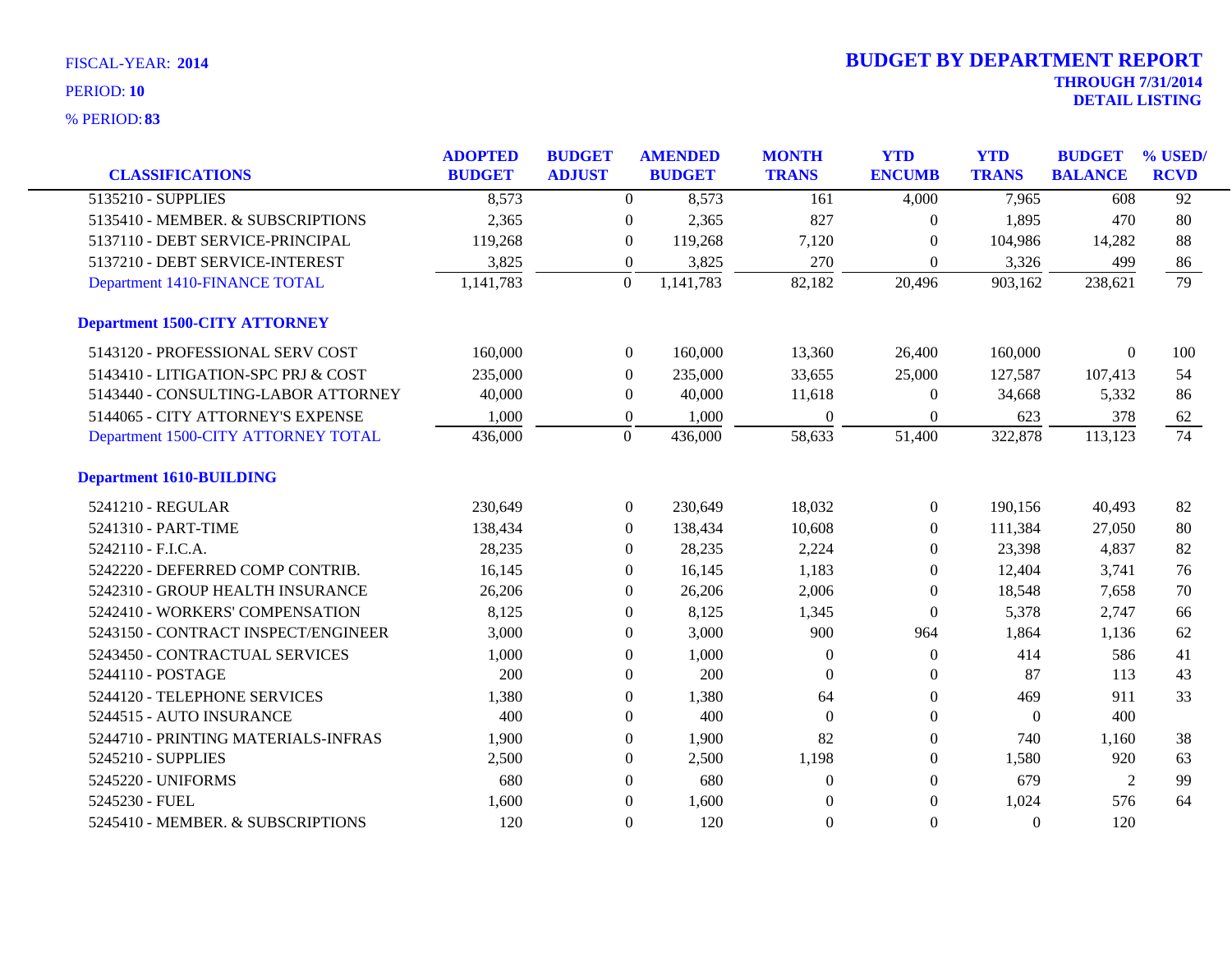| <b>FISCAL-YEAR: 2014</b> | <b>BUDGET BY DEPARTMENT REPORT</b> |
|--------------------------|------------------------------------|
| PERIOD: 10               | <b>THROUGH 7/31/2014</b>           |
|                          | <b>DETAIL LISTING</b>              |

| <b>CLASSIFICATIONS</b>                       | <b>ADOPTED</b><br><b>BUDGET</b> | <b>BUDGET</b><br><b>ADJUST</b> | <b>AMENDED</b><br><b>BUDGET</b> | <b>MONTH</b><br><b>TRANS</b> | <b>YTD</b><br><b>ENCUMB</b> | <b>YTD</b><br><b>TRANS</b> | <b>BUDGET</b><br><b>BALANCE</b> | % USED<br><b>RCVD</b> |
|----------------------------------------------|---------------------------------|--------------------------------|---------------------------------|------------------------------|-----------------------------|----------------------------|---------------------------------|-----------------------|
| Department 1610-BUILDING TOTAL               | 460,574                         | $\theta$                       | 460,574                         | 37,642                       | 964                         | 368,125                    | 92,450                          | 79                    |
| <b>Department 1620-PLANNING &amp; ZONING</b> |                                 |                                |                                 |                              |                             |                            |                                 |                       |
| 5241210 - REGULAR                            | 228,679                         | $\boldsymbol{0}$               | 228,679                         | 15,483                       | $\boldsymbol{0}$            | 191,291                    | 37,388                          | 83                    |
| 5241310 - PART-TIME                          | $\Omega$                        | $\overline{0}$                 | $\Omega$                        | $\Omega$                     | $\theta$                    | $\Omega$                   | $\theta$                        |                       |
| 5242110 - F.I.C.A.                           | 17,494                          | $\overline{0}$                 | 17,494                          | 1,219                        | $\overline{0}$              | 14,966                     | 2,528                           | 85                    |
| 5242210 - PENSION PLAN CONTRIBUTION          | 8,291                           | $\overline{0}$                 | 8,291                           | 2,333                        | $\overline{0}$              | 6,986                      | 1,305                           | 84                    |
| 5242220 - DEFERRED COMP CONTRIB.             | 11,977                          | $\overline{0}$                 | 11,977                          | 704                          | $\boldsymbol{0}$            | 7,574                      | 4,403                           | 63                    |
| 5242310 - GROUP HEALTH INSURANCE             | 26,206                          | $\overline{0}$                 | 26,206                          | 1,523                        | $\theta$                    | 17,158                     | 9,048                           | 65                    |
| 5242410 - WORKERS' COMPENSATION              | 686                             | $\overline{0}$                 | 686                             | 114                          | $\overline{0}$              | 454                        | 232                             | 66                    |
| 5243100 - PROFESSIONAL SERVICES              | 2,440                           | $\boldsymbol{0}$               | 2,440                           | $\theta$                     | $\Omega$                    | $\Omega$                   | 2,440                           |                       |
| 5243450 - CONTRACTUAL SERVICES               | 139,000                         | $-800$                         | 138,200                         | 1,510                        | 8,000                       | 21,290                     | 116,910                         | 15                    |
| 5243480 - DIGITIZING                         | 1,500                           | $\boldsymbol{0}$               | 1,500                           | $\theta$                     | $\overline{0}$              | $\overline{0}$             | 1,500                           |                       |
| 5244070 - TRAVEL & CONFERENCE                | 1,400                           | $\overline{0}$                 | 1,400                           | $\theta$                     | $\overline{0}$              | 150                        | 1,250                           | 10                    |
| 5244110 - POSTAGE                            | 2,063                           | $\overline{0}$                 | 2,063                           | $\theta$                     | $\theta$                    | 893                        | 1,170                           | 43                    |
| 5244120 - TELEPHONE SERVICES                 | 1,097                           | 800                            | 1,897                           | 171                          | $\theta$                    | 1,222                      | 675                             | 64                    |
| 5244515 - AUTO INSURANCE                     | 400                             | $\boldsymbol{0}$               | 400                             | $\theta$                     | $\theta$                    | $\boldsymbol{0}$           | 400                             |                       |
| 5244620 - MAINT.&REP.OPER. EQUIPMNT          | 9,443                           | $\boldsymbol{0}$               | 9,443                           | $\theta$                     | $\theta$                    | 1,112                      | 8,331                           | 11                    |
| 5244634 - PLANNING- INTERNET                 | 4,000                           | $\overline{0}$                 | 4,000                           | $\theta$                     | $\Omega$                    | $\Omega$                   | 4,000                           |                       |
| 5244710 - PRINTING MATERIALS-INFRAS          | 3,412                           | $\overline{0}$                 | 3,412                           | 275                          | $\theta$                    | 2,484                      | 928                             | 72                    |
| 5244910 - LEGAL ADS                          | 3,945                           | $\overline{0}$                 | 3,945                           | 399                          | $\theta$                    | 2,903                      | 1,042                           | 73                    |
| 5245205 - COMPUTERS                          | 1,000                           | $\overline{0}$                 | 1,000                           | $\theta$                     | $\boldsymbol{0}$            | 320                        | 680                             | 32                    |
| 5245210 - SUPPLIES                           | 3,681                           | $\overline{0}$                 | 3,681                           | $\theta$                     | $\theta$                    | 3,083                      | 598                             | 83                    |
| 5245230 - FUEL                               | 144                             | $\boldsymbol{0}$               | 144                             | $\theta$                     | $\boldsymbol{0}$            | 92                         | 52                              | 63                    |
| 5245410 - MEMBER. & SUBSCRIPTIONS            | 1,605                           | $\boldsymbol{0}$               | 1,605                           | 10                           | $\Omega$                    | 323                        | 1,282                           | 20                    |
| Department 1620-PLANNING & ZONING TOTAL      | 468,463                         | $\overline{0}$                 | 468,463                         | 23,741                       | 8,000                       | 272,301                    | 196,162                         | 58                    |
| <b>Department 1640-CODE ENFORCEMENT</b>      |                                 |                                |                                 |                              |                             |                            |                                 |                       |
| 5241210 - REGULAR                            | 153,875                         | $\overline{0}$                 | 153,875                         | 11,864                       | $\theta$                    | 125,227                    | 28,648                          | 81                    |
| 5241310 - PART-TIME                          | $\overline{0}$                  | $\boldsymbol{0}$               | $\boldsymbol{0}$                | $\theta$                     | $\overline{0}$              | $\overline{0}$             | $\overline{0}$                  |                       |
| 5242110 - F.I.C.A.                           | 11,771                          | $\boldsymbol{0}$               | 11,771                          | 936                          | $\Omega$                    | 9,867                      | 1,904                           | 83                    |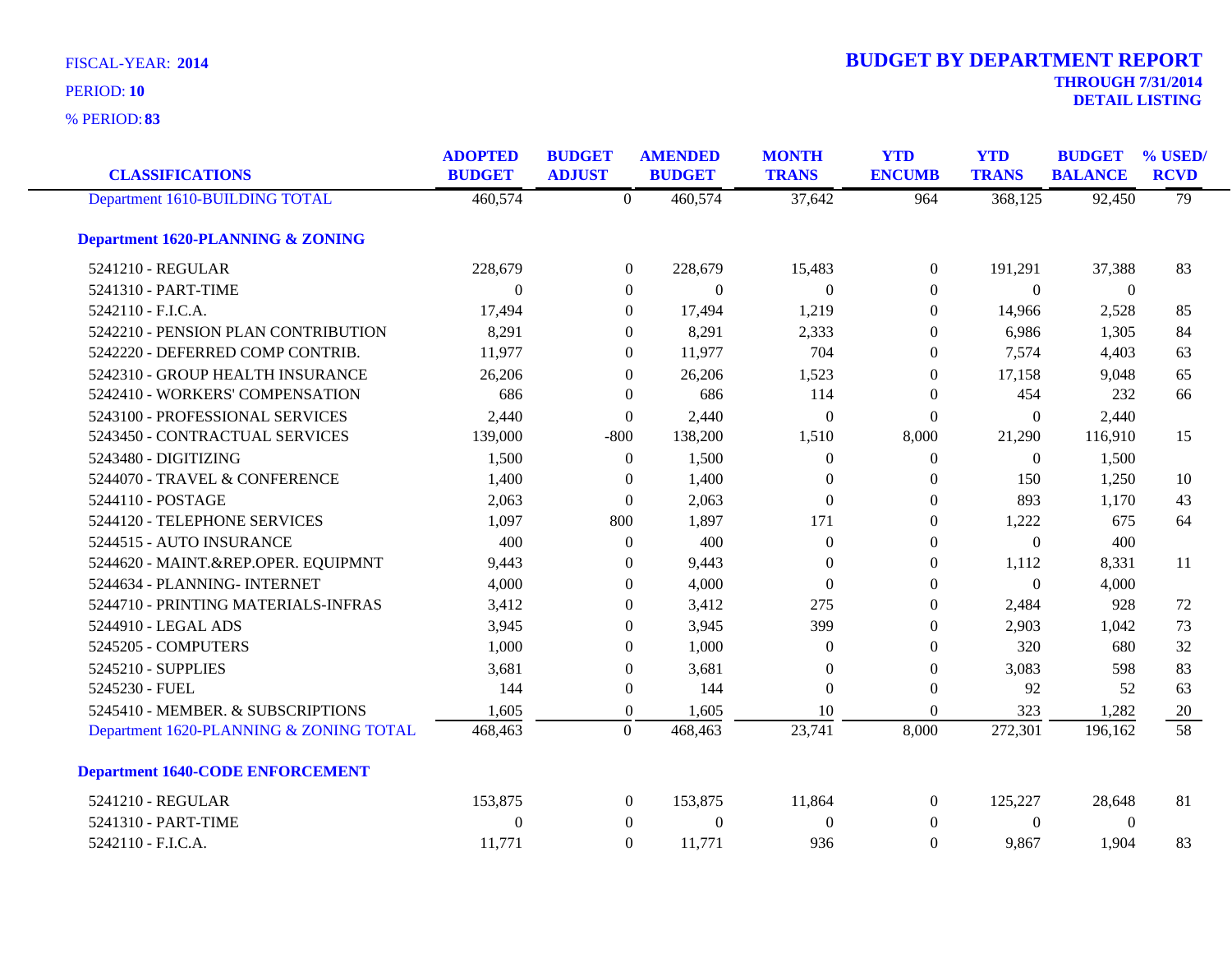| <b>CLASSIFICATIONS</b>                      | <b>ADOPTED</b><br><b>BUDGET</b> | <b>BUDGET</b><br><b>ADJUST</b> | <b>AMENDED</b><br><b>BUDGET</b> | <b>MONTH</b><br><b>TRANS</b> | <b>YTD</b><br><b>ENCUMB</b> | <b>YTD</b><br><b>TRANS</b> | <b>BUDGET</b><br><b>BALANCE</b> | % USED/<br><b>RCVD</b> |
|---------------------------------------------|---------------------------------|--------------------------------|---------------------------------|------------------------------|-----------------------------|----------------------------|---------------------------------|------------------------|
| 5242210 - PENSION PLAN CONTRIBUTION         | 8,207                           |                                | $\overline{0}$<br>8,207         | 2,310                        | $\overline{0}$              | 6,915                      | 1,292                           | 84                     |
| 5242220 - DEFERRED COMP CONTRIB.            | 6,782                           | $\overline{0}$                 | 6,782                           | 378                          | $\boldsymbol{0}$            | 3,997                      | 2,785                           | 58                     |
| 5242310 - GROUP HEALTH INSURANCE            | 19,655                          | $\theta$                       | 19,655                          | 1,513                        | $\boldsymbol{0}$            | 14,107                     | 5,548                           | 71                     |
| 5242410 - WORKERS' COMPENSATION             | 4,801                           | $\overline{0}$                 | 4,801                           | 794                          | $\overline{0}$              | 3,178                      | 1,623                           | 66                     |
| 5243111 - SPECIAL MASTERS                   | 4,000                           | $\Omega$                       | 4,000                           | 100                          | $\overline{0}$              | 900                        | 3,100                           | 22                     |
| 5243450 - CONTRACTUAL SERVICES              | 20,000                          | $\overline{0}$                 | 20,000                          | 928                          | $\boldsymbol{0}$            | 2,524                      | 17,476                          | 12                     |
| 5244070 - TRAVEL & CONFERENCE               | 1,374                           | $\theta$                       | 1,374                           | 144                          | $\overline{0}$              | 632                        | 742                             | 45                     |
| 5244080 - EMPLOYEE EDUCATION                | 2,415                           | $\overline{0}$                 | 2,415                           | $\overline{0}$               | $\overline{0}$              | 600                        | 1,815                           | 24                     |
| 5244110 - POSTAGE                           | 7,000                           | $\overline{0}$                 | 7,000                           | $\Omega$                     | $\overline{0}$              | 3,086                      | 3,914                           | 44                     |
| 5244120 - TELEPHONE SERVICES                | 4,650                           | $\boldsymbol{0}$               | 4,650                           | 442                          | $\overline{0}$              | 3,864                      | 786                             | 83                     |
| 5244515 - AUTO INSURANCE                    | 1,800                           | $\Omega$                       | 1,800                           | $\mathbf{0}$                 | $\theta$                    | $\overline{0}$             | 1,800                           |                        |
| 5244710 - PRINTING MATERIALS-INFRAS         | 1,668                           | $\Omega$                       | 1,668                           | 78                           | $\overline{0}$              | 766                        | 902                             | 45                     |
| 5244920 - LIENS                             | 1,612                           | $\Omega$                       | 1,612                           | 137                          | $\theta$                    | 2,056                      | $-444$                          | 127                    |
| 5245205 - COMPUTERS                         | 4,400                           | $\boldsymbol{0}$               | 4,400                           | $\mathbf{0}$                 | $\overline{0}$              | 3,708                      | 692                             | 84                     |
| 5245210 - SUPPLIES                          | 2,873                           | $\overline{0}$                 | 2,873                           | 247                          | $\boldsymbol{0}$            | 2,846                      | 27                              | 99                     |
| 5245220 - UNIFORMS                          | 2,000                           | $\overline{0}$                 | 2,000                           | $\overline{0}$               | $\overline{0}$              | 771                        | 1,229                           | 38                     |
| 5245230 - FUEL                              | 5,978                           | $\boldsymbol{0}$               | 5,978                           | $\overline{0}$               | $\boldsymbol{0}$            | 3,827                      | 2,151                           | 64                     |
| 5245410 - MEMBER. & SUBSCRIPTIONS           | 540                             | $\boldsymbol{0}$               | 540                             | $\mathbf{0}$                 | $\boldsymbol{0}$            | 105                        | 435                             | 19                     |
| Department 1640-CODE ENFORCEMENT TOTAL      | 265,401                         | $\mathbf{0}$                   | 265,401                         | 19,871                       | $\overline{0}$              | 188,976                    | 76,425                          | 71                     |
| <b>Department 1710-BUILDING MAINTENANCE</b> |                                 |                                |                                 |                              |                             |                            |                                 |                        |
| 5191210 - FULL-TIME                         | 71,737                          |                                | $\mathbf{0}$<br>71,737          | 5,506                        | $\mathbf{0}$                | 58,239                     | 13,498                          | 81                     |
| 5191410 - OVERTIME                          | 4,000                           | $\boldsymbol{0}$               | 4,000                           | 197                          | $\mathbf{0}$                | 1,067                      | 2,933                           | 26                     |
| 5192110 - F.I.C.A.                          | 5,794                           | $\overline{0}$                 | 5,794                           | 511                          | $\boldsymbol{0}$            | 5,171                      | 623                             | 89                     |
| 5192210 - PENSION PLAN CONTRIBUTION         | 10,906                          | $\Omega$                       | 10,906                          | 3,069                        | $\overline{0}$              | 9,189                      | 1,717                           | 84                     |
| 5192310 - GROUP HEALTH INSURANCE            | 13,103                          | $\Omega$                       | 13,103                          | 1,485                        | $\theta$                    | 12,875                     | 228                             | 98                     |
| 5192410 - WORKERS' COMPENSATION             | 3,409                           | $\overline{0}$                 | 3,409                           | 564                          | $\overline{0}$              | 2,257                      | 1,152                           | 66                     |
| 5193450 - CONT. SVCS.                       | 86,655                          | $\overline{0}$                 | 86,655                          | 1,236                        | 9,200                       | 67,496                     | 19,159                          | 77                     |
| 5194070 - TRAVEL                            | 250                             | $\Omega$                       | 250                             | $\overline{0}$               | $\Omega$                    | $\theta$                   | 250                             |                        |
| 5194080 - EMPLOYEE EDUCATION                | 200                             | $\Omega$                       | 200                             | $\theta$                     | $\Omega$                    | $\Omega$                   | 200                             |                        |
| 5194120 - TELEPHONE SERVICE                 | 780                             | $\Omega$                       | 780                             | 39                           | $\Omega$                    | 270                        | 510                             | 34                     |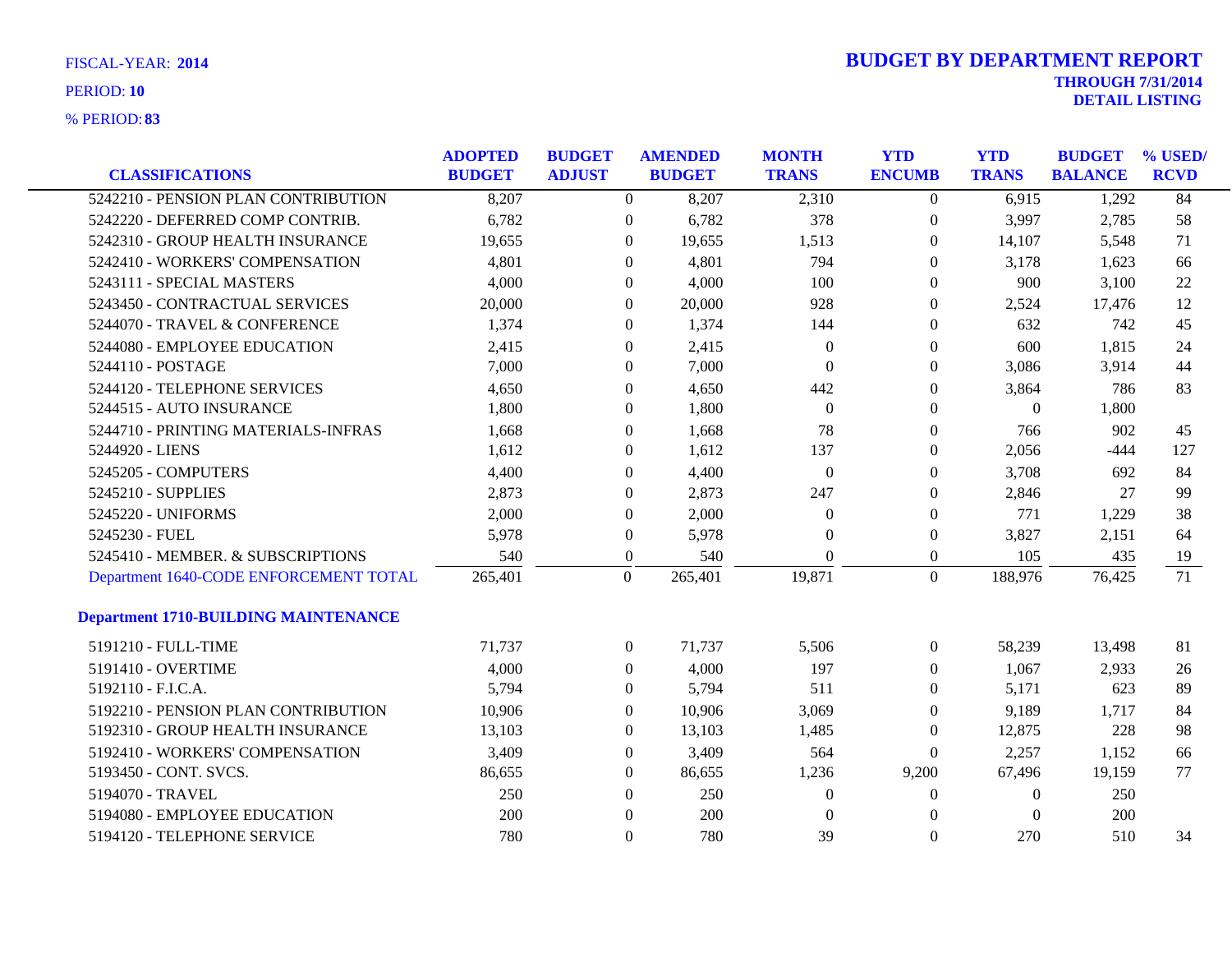| <b>CLASSIFICATIONS</b>                     | <b>ADOPTED</b><br><b>BUDGET</b> | <b>BUDGET</b><br><b>ADJUST</b> | <b>AMENDED</b><br><b>BUDGET</b> | <b>MONTH</b><br><b>TRANS</b> | <b>YTD</b><br><b>ENCUMB</b> | <b>YTD</b><br><b>TRANS</b> | <b>BUDGET</b><br><b>BALANCE</b> | % USED/<br><b>RCVD</b> |
|--------------------------------------------|---------------------------------|--------------------------------|---------------------------------|------------------------------|-----------------------------|----------------------------|---------------------------------|------------------------|
| 5194310 - ELECTRIC                         | 114,000                         |                                | $\overline{0}$<br>114,000       | $\overline{0}$               | 36,150                      | 114,000                    | $\overline{0}$                  | 100                    |
| 5194320 - WATER                            | 27,000                          |                                | $\boldsymbol{0}$<br>27,000      | 1,940                        | 841                         | 27,000                     | $\theta$                        | 100                    |
| 5194620 - REPAIR & MAINT. OPER EQUI        | 250                             |                                | 250<br>$\overline{0}$           | $\mathbf{0}$                 | $\mathbf{0}$                | $\theta$                   | 250                             |                        |
| 5194670 - MAINT & REP - STRUCTURES         | 82,000                          |                                | 82,000<br>$\overline{0}$        | 2,695                        | 3,945                       | 50,676                     | 31,324                          |                        |
| 5195210 - SUPPLIES                         | 21,050                          |                                | 21,050<br>$\overline{0}$        | $\Omega$                     | $\boldsymbol{0}$            | 5,298                      | 15,752                          | 61<br>25               |
| 5195220 - UNIFORMS                         | 800                             | $\boldsymbol{0}$               | 800                             | $\Omega$                     | 530                         | 672                        | 128                             |                        |
| Department 1710-BUILDING MAINTENANCE TOTAL | 441,934                         | $\overline{0}$                 | 441,934                         | 17,242                       | 50,666                      | 354,210                    | 87,724                          | 84<br>80               |
| <b>Department 1720-SOLID WASTE</b>         |                                 |                                |                                 |                              |                             |                            |                                 |                        |
| 5341210 - REGULAR                          | 410,277                         |                                | $\overline{0}$<br>410,277       | 29,330                       | $\boldsymbol{0}$            | 294,546                    | 115,731                         | 71                     |
| 5341410 - OVERTIME                         | 7,000                           |                                | 7,000<br>$\Omega$               | 269                          | $\Omega$                    | 4,349                      | 2,651                           | 62                     |
| 5342110 - F.I.C.A.                         | 31,922                          |                                | 31,922<br>$\boldsymbol{0}$      | 2,242                        | $\theta$                    | 22,803                     | 9,119                           | 71                     |
| 5342210 - PENSION PLAN CONTRIBUTION        | 36,851                          |                                | $\overline{0}$<br>36,851        | 10,370                       | $\Omega$                    | 31,050                     | 5,801                           | 84                     |
| 5342220 - ICMA                             | 10,806                          |                                | 10,806<br>$\Omega$              | 222                          | $\Omega$                    | 1,268                      | 9,538                           | 11                     |
| 5342310 - GROUP HEALTH INSURANCE           | 65,516                          |                                | 65,516<br>$\boldsymbol{0}$      | 4,911                        | $\boldsymbol{0}$            | 37,882                     | 27,634                          | 57                     |
| 5342410 - WORKERS' COMPENSATION            | 54,321                          |                                | 54,321<br>$\overline{0}$        | 8,989                        | $\theta$                    | 35,956                     | 18,365                          | 66                     |
| 5343470 - INTERLCL AGREE-RECYCLING         | 91,150                          |                                | 91,150<br>$\overline{0}$        | 7,244                        | 25,952                      | 91,150                     | $\overline{0}$                  | 100                    |
| 5344070 - TRAVEL & CONFERENCE              | 200                             |                                | 200<br>$\overline{0}$           | $\theta$                     | $\theta$                    | 25                         | 175                             | 12                     |
| 5344080 - EMPLOYEE EDUCATION               | 300                             |                                | 300<br>$\overline{0}$           | 279                          | $\mathbf{0}$                | 279                        | 21                              | 93                     |
| 5344340 - REFUSE DISPOSAL FEE              | 648,815                         |                                | 648,815<br>$\overline{0}$       | 33,079                       | 138,042                     | 645,590                    | 3,225                           | 99                     |
| 5345210 - SUPPLIES                         | 8,500                           |                                | 8,500<br>0                      | $\boldsymbol{0}$             | 3,883                       | 8,500                      | $\boldsymbol{0}$                | 100                    |
| 5345220 - UNIFORMS                         | 4,000                           |                                | 4,000<br>$\overline{0}$         | 423                          | 2,161                       | 3,451                      | 549                             | 86                     |
| 5347110 - DEBT SERVICE-PRINCIPAL           | $\theta$                        |                                | $\boldsymbol{0}$<br>$\Omega$    | $\theta$                     | $\boldsymbol{0}$            | $\Omega$                   | $\boldsymbol{0}$                |                        |
| 5347210 - DEBT SERVICE-INTEREST            | $\Omega$                        | $\boldsymbol{0}$               | $\Omega$                        | $\Omega$                     | $\mathbf{0}$                | $\theta$                   | $\theta$                        |                        |
| Department 1720-SOLID WASTE TOTAL          | 1,369,658                       | $\mathbf{0}$                   | 1,369,658                       | 97,358                       | 170,038                     | 1,176,849                  | 192,809                         | 85                     |
| <b>Department 1730-STREET MAINTENANCE</b>  |                                 |                                |                                 |                              |                             |                            |                                 |                        |
| 5411210 - REGULAR                          | 211,623                         |                                | $\overline{0}$<br>211,623       | 12,998                       | $\theta$                    | 168,437                    | 43,186                          | 79                     |
| 5411310 - PART TIME                        | $\theta$                        |                                | $\mathbf{0}$<br>$\overline{0}$  | $\theta$                     | $\theta$                    | $\overline{0}$             | $\overline{0}$                  |                        |
| 5411410 - OVERTIME                         | $\Omega$                        | $\Omega$                       | $\theta$                        | $\overline{0}$               | $\mathbf{0}$                | 1,917                      | $-1,917$                        |                        |
| 5412110 - F.I.C.A.                         | 16,189                          |                                | $\Omega$<br>16,189              | 994                          | $\Omega$                    | 13,084                     | 3,105                           | 80                     |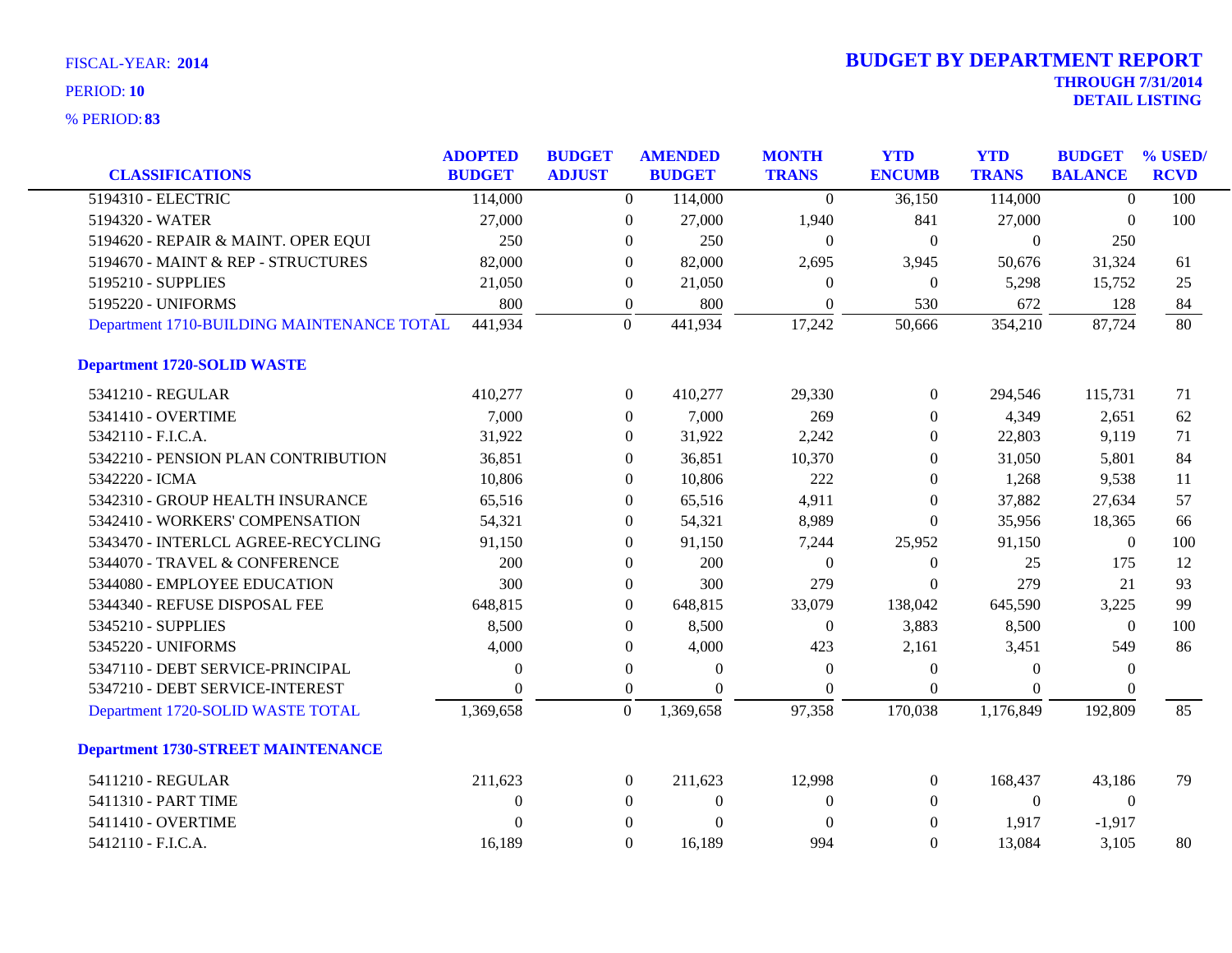| FISCAL-YEAR: 2014   |
|---------------------|
| PERIOD: 10          |
| <b>% PERIOD: 83</b> |

|                                             | <b>ADOPTED</b> | <b>BUDGET</b>  | <b>AMENDED</b>             | <b>MONTH</b>   | <b>YTD</b>       | <b>YTD</b>       | <b>BUDGET</b>  | % USED/     |
|---------------------------------------------|----------------|----------------|----------------------------|----------------|------------------|------------------|----------------|-------------|
| <b>CLASSIFICATIONS</b>                      | <b>BUDGET</b>  | <b>ADJUST</b>  | <b>BUDGET</b>              | <b>TRANS</b>   | <b>ENCUMB</b>    | <b>TRANS</b>     | <b>BALANCE</b> | <b>RCVD</b> |
| 5412210 - PENSION PLAN CONTRIBUTION         | 18,315         |                | $\overline{0}$<br>18,315   | 5,154          | $\overline{0}$   | 15,432           | 2,883          | 84          |
| 5412220 - DEFERRED COMP CONTRIB             | 5,910          |                | 5,910<br>$\mathbf{0}$      | $\overline{0}$ | $\boldsymbol{0}$ | 1,028            | 4,882          | 17          |
| 5412310 - GROUP HEALTH INSURANCE            | 45,861         |                | 45,861<br>$\overline{0}$   | 1,971          | $\theta$         | 28,047           | 17,814         | 61          |
| 5412410 - WORKERS' COMPENSATION             | 21,861         |                | $\Omega$<br>21,861         | 3,618          | $\theta$         | 14,470           | 7,391          | 66          |
| 5413450 - CONTRACTUAL SERVICES              | 30,000         |                | 30,000<br>$\overline{0}$   | 2,362          | 8,100            | 27,262           | 2,738          | 90          |
| 5414070 - TRAVEL & CONFERENCE               | 300            |                | 300<br>$\overline{0}$      | $\overline{0}$ | $\boldsymbol{0}$ | $\boldsymbol{0}$ | 300            |             |
| 5414080 - EMPLOYEE EDUCATION                | 700            |                | 700<br>$\overline{0}$      | 199            | 0                | 274              | 426            | 39          |
| 5414120 - TRAVEL & CONFERENCE               | 1,560          |                | 1,560<br>$\overline{0}$    | 39             | 0                | 502              | 1,058          | 32          |
| 5414625 - LANDSCAPE MAINTENANCE             | 31,000         |                | 31,000<br>$\overline{0}$   | 4,034          | $\overline{0}$   | 20,105           | 10,895         | 64          |
| 5414640 - MAINT & REP STRS & PARKWY         | 12,800         |                | $\overline{0}$<br>12,800   | 79             | $\boldsymbol{0}$ | 3,920            | 8,880          | 30          |
| 5414650 - PARKS & STREETS - ELECT.          | 103,000        |                | 103,000<br>$\overline{0}$  | $\theta$       | 24,861           | 103,000          | $\overline{0}$ | 100         |
| 5414670 - MAINT & REP-GRDS & STRUCT         | 2,500          |                | 2,500<br>$\Omega$          | $\Omega$       | $\mathbf{0}$     | 2,282            | 218            | 91          |
| 5415210 - SUPPLIES                          | 3,400          |                | 3,400<br>$\overline{0}$    | 73             | 604              | 1,303            | 2,097          | 38          |
| 5415220 - UNIFORMS                          | 3,600          |                | 3,600<br>$\overline{0}$    | 371            | 1,611            | 2,340            | 1,260          | 65          |
| 5415245 - TOOLS                             | 500            |                | 500<br>$\overline{0}$      | $\theta$       | $\theta$         | 336              | 164            | 67          |
| 5417110 - DEBT SERVICE- PRINCIPAL           | 0              |                | $\mathbf{0}$<br>$\theta$   | $\Omega$       | 0                | $\Omega$         | $\theta$       |             |
| 5417210 - DEBT SERVICE-INTEREST             | $\Omega$       |                | $\Omega$<br>$\overline{0}$ | $\Omega$       | $\Omega$         | $\Omega$         | $\Omega$       |             |
| Department 1730-STREET MAINTENANCE TOTAL    | 509,119        | $\overline{0}$ | 509,119                    | 31,892         | 35,176           | 403,739          | 105,380        | 79          |
| <b>Department 1750-LANSCAPE MAINTENANCE</b> |                |                |                            |                |                  |                  |                |             |
| 5191210 - FULL-TIME                         | 206,633        |                | 206,633<br>$\Omega$        | 16,081         | $\overline{0}$   | 162,133          | 44,500         | 78          |
| 5191410 - OVERTIME                          | 4,000          |                | 4,000<br>$\overline{0}$    | 865            | $\overline{0}$   | 4,857            | $-857$         | 121         |
| 5192110 - F.I.C.A.                          | 16,113         |                | 16,113<br>$\overline{0}$   | 1,234          | 0                | 12,459           | 3,654          | 77          |
| 5192210 - PENSION PLAN CONTRIBUTION         | 19,355         |                | 19,355<br>$\overline{0}$   | 5,447          | 0                | 16,308           | 3,047          | 84          |
| 5192220 - DEFERRED COMP CONTRIB.            | 5,336          |                | 5,336<br>$\Omega$          | 20             | 0                | 210              | 5,126          | 3           |
| 5192310 - GROUP HEALTH INSURANCE            | 39,310         |                | 39,310<br>$\Omega$         | 2,461          | $\Omega$         | 22,639           | 16,671         | 57          |
| 5192410 - WORKERS' COMPENSATION             | 8,451          |                | 8,451<br>$\overline{0}$    | 1,398          | $\overline{0}$   | 5,594            | 2,857          | 66          |
| 5193450 - CONT. SVCS.                       | 37,000         |                | 37,000<br>$\overline{0}$   | 4,753          | $\Omega$         | 31,623           | 5,377          | 85          |
| 5194070 - TRAVEL                            | 1,000          |                | 1,000<br>$\Omega$          | 60             | 0                | 190              | 810            | 19          |
| 5194120 - TELEPHONE SERVICE                 | 1,800          |                | 1,800<br>$\Omega$          | 81             | $\theta$         | 647              | 1,153          | 35          |
| 5194350 - ELECTRICITY-CITY PARKS            | 75,000         |                | $\Omega$<br>75,000         | 4,439          | 37,096           | 71,670           | 3,330          | 95          |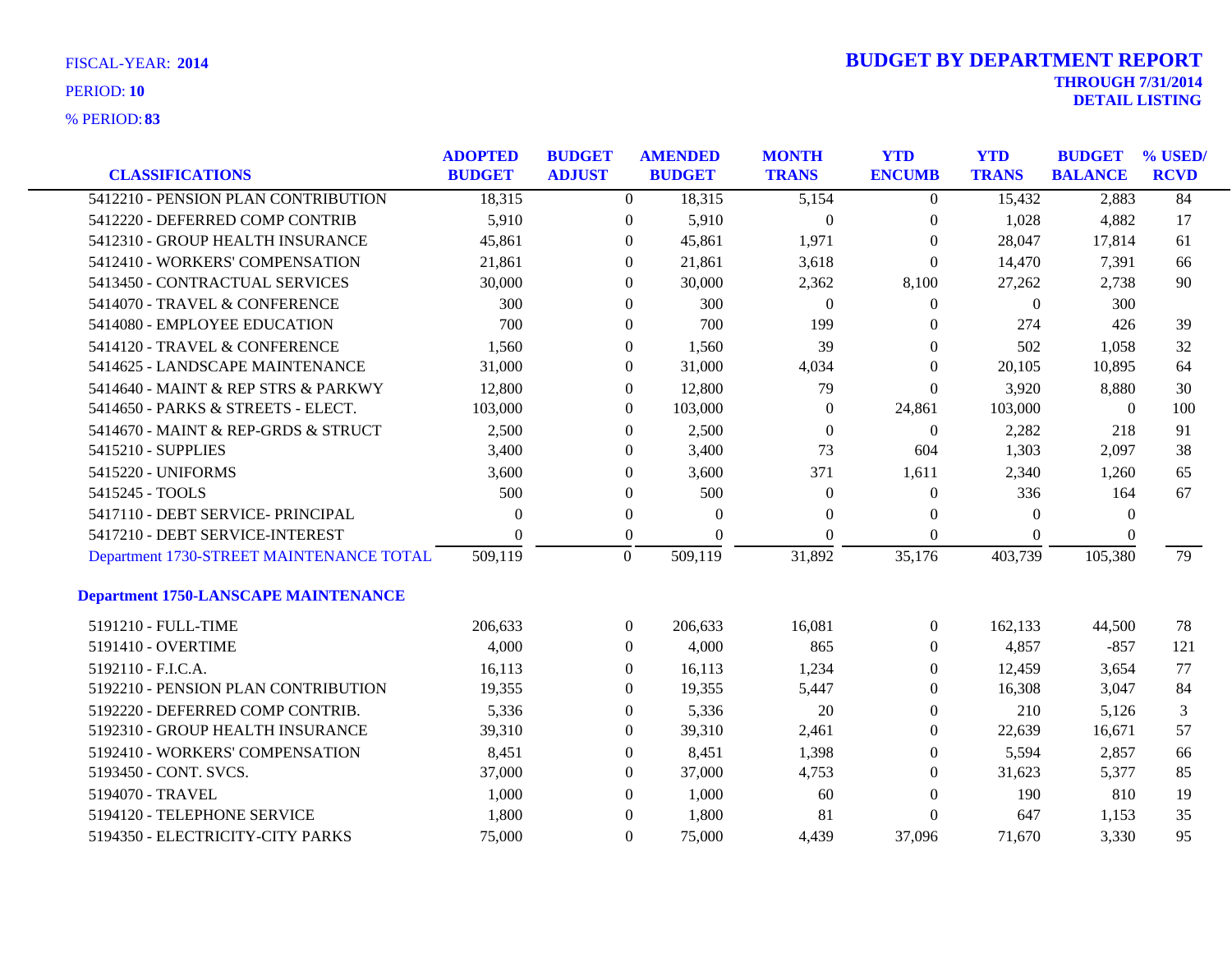**83** % PERIOD:

|                                                     | <b>ADOPTED</b> | <b>BUDGET</b>    | <b>AMENDED</b> | <b>MONTH</b> | <b>YTD</b>       | <b>YTD</b>     | <b>BUDGET</b>  | % USED/         |
|-----------------------------------------------------|----------------|------------------|----------------|--------------|------------------|----------------|----------------|-----------------|
| <b>CLASSIFICATIONS</b>                              | <b>BUDGET</b>  | <b>ADJUST</b>    | <b>BUDGET</b>  | <b>TRANS</b> | <b>ENCUMB</b>    | <b>TRANS</b>   | <b>BALANCE</b> | <b>RCVD</b>     |
| 5194420 - OUTSIDE SERV RENTAL                       | 1,000          | $\overline{0}$   | 1.000          | 252          | $\overline{0}$   | 252            | 748            | $\overline{25}$ |
| 5194515 - AUTO INSURANCE                            | 1,500          | $\overline{0}$   | 1,500          | $\mathbf{0}$ | $\mathbf{0}$     | $\overline{0}$ | 1,500          |                 |
| 5194620 - REPAIR & MAINT. OPER EQUI                 | 56,500         | 831              | 57,331         | $\Omega$     | $\Omega$         | 56,426         | 905            | 98              |
| 5195210 - SUPPLIES                                  | 9,285          | $\theta$         | 9,285          | 6            | $\Omega$         | 9,283          | 2              | 99              |
| 5195220 - UNIFORMS                                  | 3,650          | $\theta$         | 3,650          | 233          | $\Omega$         | 3,513          | 137            | 96              |
| 5195230 - FUEL & LUBRICANT                          | 13,352         | $\theta$         | 13,352         | $\theta$     | $\boldsymbol{0}$ | 8,548          | 4,804          | 64              |
| 5195410 - MEMBER. & SUBSCRIPTIONS                   | 450            | $\mathbf{0}$     | 450            | $\theta$     | $\Omega$         | 159            | 291            | 35              |
| Department 1750-LANSCAPE MAINTENANCE TOTAL          | 499,735        | 831              | 500,566        | 37,330       | 37,096           | 406,511        | 94,055         | 81              |
| <b>Department 1760-EQUIPMENT MAINTENANCE</b>        |                |                  |                |              |                  |                |                |                 |
| 5191210 - FULL-TIME                                 | 125,831        | $\overline{0}$   | 125,831        | 9,642        | $\boldsymbol{0}$ | 102,042        | 23,790         | 81              |
| 5191410 - OVERTIME                                  | 3,500          | $\theta$         | 3,500          | $\theta$     | $\boldsymbol{0}$ | 662            | 2,838          | 18              |
| 5192110 - F.I.C.A.                                  | 9,894          | $\mathbf{0}$     | 9,894          | 660          | $\theta$         | 7,116          | 2,778          | 71              |
| 5192210 - PENSION PLAN CONTRIBUTION                 | 13,488         | $\mathbf{0}$     | 13,488         | 3,796        | $\boldsymbol{0}$ | 11,365         | 2,123          | 84              |
| 5192220 - DEFERRED COMP CONTRIB.                    | 2,496          | $\Omega$         | 2,496          | 100          | $\Omega$         | 1,050          | 1,446          | 42              |
| 5192310 - GROUP HEALTH INSURANCE                    | 19,655         | $\Omega$         | 19,655         | 1,475        | $\theta$         | 13,273         | 6,382          | 67              |
| 5192410 - WORKERS' COMPENSATION                     | 4,480          | $\mathbf{0}$     | 4,480          | 741          | $\boldsymbol{0}$ | 2,965          | 1,515          | 66              |
| 5194070 - TRAVEL                                    | 350            | $\theta$         | 350            | $\Omega$     | $\theta$         | $\theta$       | 350            |                 |
| 5194120 - TELEPHONE SERVICE                         | 780            | $\boldsymbol{0}$ | 780            | 39           | $\boldsymbol{0}$ | 373            | 407            | 47              |
| 5194515 - AUTO INSURANCE                            | 32,873         | $\boldsymbol{0}$ | 32,873         | $\theta$     | $\boldsymbol{0}$ | $\overline{0}$ | 32,873         |                 |
| 5194620 - REPAIR & MAINT. OPER EQUI                 | 400            | $\mathbf{0}$     | 400            | $\theta$     | $\Omega$         | $\Omega$       | 400            |                 |
| 5194680 - MAINT & REP-OUTSIDE SVCS                  | 64,000         | $\mathbf{0}$     | 64,000         | $-15,825$    | 3,003            | 50,742         | 13,258         | 79              |
| 5195220 - UNIFORMS                                  | 5,000          | $\theta$         | 5,000          | 189          | 1,227            | 2,795          | 2,205          | 55              |
| 5195230 - FUEL & LUBRICANT                          | 183,944        | $\theta$         | 183,944        | 13,449       | 55,640           | 178,894        | 5,050          | 97              |
| 5195240 - PARTS                                     | 56,000         | $\theta$         | 56,000         | 7,737        | $\boldsymbol{0}$ | 46,558         | 9,442          | 83              |
| 5195245 - OPERATING TOOLS                           | 600            | $\theta$         | 600            | 300          | $\bf{0}$         | 590            | 10             | 98              |
| 5195250 - TIRES                                     | 27,000         | $\boldsymbol{0}$ | 27,000         | 1,100        | $\mathbf{0}$     | 27,728         | $-728$         | 102             |
| 5195260 - GENERAL                                   | 6,800          | $\theta$         | 6,800          | 114          | $\Omega$         | 1,821          | 4,979          | 26              |
| Department 1760-EQUIPMENT MAINTENANCE TOTAL 557,091 |                | $\Omega$         | 557,091        | 23,517       | 59,870           | 447,974        | 109,118        | 80              |

**Department 1770-PUBLIC WORKS DIRECTOR OFF**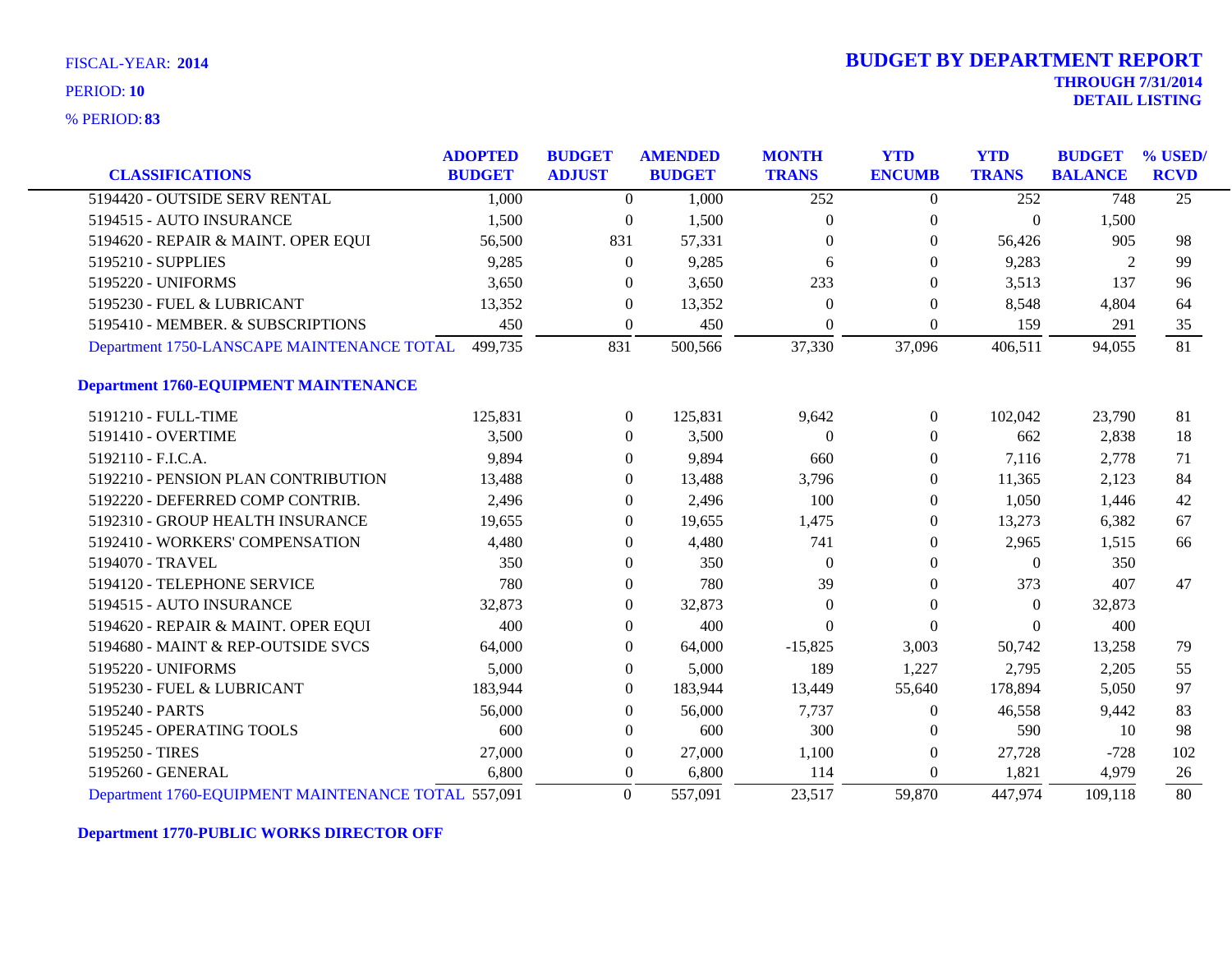| <b>CLASSIFICATIONS</b>                    | <b>ADOPTED</b><br><b>BUDGET</b> | <b>BUDGET</b><br><b>ADJUST</b> |                  | <b>AMENDED</b><br><b>BUDGET</b> | <b>MONTH</b><br><b>TRANS</b> | <b>YTD</b><br><b>ENCUMB</b> | <b>YTD</b><br><b>TRANS</b> | <b>BUDGET</b><br><b>BALANCE</b> | % USED/<br><b>RCVD</b> |
|-------------------------------------------|---------------------------------|--------------------------------|------------------|---------------------------------|------------------------------|-----------------------------|----------------------------|---------------------------------|------------------------|
| 5191210 - FULL-TIME                       | 178,826                         |                                | $\overline{0}$   | 178,826                         | 12,464                       | $\overline{0}$              | 123,934                    | 54,892                          | 69                     |
| 5191410 - OVERTIME                        | $\overline{0}$                  |                                | $\boldsymbol{0}$ | $\boldsymbol{0}$                | $\boldsymbol{0}$             | $\boldsymbol{0}$            | $\boldsymbol{0}$           | $\boldsymbol{0}$                |                        |
| 5192110 - F.I.C.A.                        | 13,680                          |                                | $\theta$         | 13,680                          | 882                          | $\boldsymbol{0}$            | 8,806                      | 4,874                           | 64                     |
| 5192210 - PENSION PLAN CONTRIBUTION       | 7,444                           |                                | $\Omega$         | 7,444                           | 2,095                        | 0                           | 6,272                      | 1,172                           | 84                     |
| 5192220 - DEFERRED COMP CONTRIB.          | 8,899                           |                                | $\theta$         | 8,899                           | 704                          | 0                           | 7,372                      | 1,527                           | 82                     |
| 5192310 - GROUP HEALTH INSURANCE          | 19,655                          |                                | $\boldsymbol{0}$ | 19,655                          | 1,490                        | $\boldsymbol{0}$            | 12,425                     | 7,230                           | 63                     |
| 5192410 - WORKERS' COMPENSATION           | 536                             |                                | $\theta$         | 536                             | 89                           | $\boldsymbol{0}$            | 355                        | 181                             | 66                     |
| 5194070 - TRAVEL                          | 500                             |                                | $\theta$         | 500                             | $\theta$                     | 0                           | $\mathbf{0}$               | 500                             |                        |
| 5194080 - EMPLOYEE EDUCATION              | 380                             |                                | $\boldsymbol{0}$ | 380                             | $\theta$                     | $\boldsymbol{0}$            | 279                        | 101                             | 73                     |
| 5194110 - POSTAGE                         | 125                             |                                | $\boldsymbol{0}$ | 125                             | $\overline{0}$               | 0                           | 54                         | 71                              | 43                     |
| 5194120 - TELEPHONE SERVICE               | 1,020                           |                                | $\boldsymbol{0}$ | 1,020                           | 64                           | 0                           | 341                        | 679                             | 33                     |
| 5194540 - BOILER & MACHINERY              | 2,000                           |                                | $\theta$         | 2,000                           | $\overline{0}$               | $\theta$                    | $\mathbf{0}$               | 2,000                           |                        |
| 5194710 - COPY MACHINE                    | 6,670                           |                                | $\theta$         | 6,670                           | 242                          | 0                           | 2,198                      | 4,472                           | 32                     |
| 5195205 - COMPUTER - EQUIPMENT            | $\overline{0}$                  |                                | $\boldsymbol{0}$ | $\boldsymbol{0}$                | $\boldsymbol{0}$             | 0                           | $\mathbf{0}$               | $\boldsymbol{0}$                |                        |
| 5195210 - SUPPLIES                        | 1,000                           |                                | $\boldsymbol{0}$ | 1,000                           | 26                           | 0                           | 987                        | 13                              | 98                     |
| 5195270 - PERMITS                         | 925                             |                                | $\boldsymbol{0}$ | 925                             | $\theta$                     | 0                           | 925                        | $\theta$                        | 100                    |
| 5195410 - MEMBER. & SUBSCRIPTIONS         | 500                             |                                | $\boldsymbol{0}$ | 500                             | $\Omega$                     | $\boldsymbol{0}$            | $\mathbf{0}$               | 500                             |                        |
| Department 1770-PUBLIC WORKS DIRECTOR OFF | 242,160                         |                                | $\overline{0}$   | 242,160                         | 18,056                       | $\overline{0}$              | 163,948                    | 78,212                          | 67                     |
| Department 1790-ENGINEERING & CONSTRUCTN  |                                 |                                |                  |                                 |                              |                             |                            |                                 |                        |
| 5191210 - FULL-TIME                       | 128,726                         |                                | $\boldsymbol{0}$ | 128,726                         | 10,197                       | $\boldsymbol{0}$            | 83,108                     | 45,618                          | 64                     |
| 5192110 - F.I.C.A.                        | 9,848                           |                                | $\theta$         | 9,848                           | 817                          | $\overline{0}$              | 6,543                      | 3,305                           | 66                     |
| 5192210 - PENSION PLAN CONTRIBUTION       | 6,002                           |                                | 0                | 6,002                           | 1,689                        | 0                           | 5,057                      | 945                             | 84                     |
| 5192220 - DEFERRED COMP CONTRIB.          | 6,093                           |                                | $\overline{0}$   | 6,093                           | 490                          | $\boldsymbol{0}$            | 3,165                      | 2,928                           | 51                     |
| 5192310 - GROUP HEALTH INSURANCE          | 13,103                          |                                | $\theta$         | 13,103                          | 986                          | 0                           | 6,901                      | 6,202                           | 52                     |
| 5192410 - WORKERS' COMPENSATION           | 386                             |                                | $\overline{0}$   | 386                             | 64                           | 0                           | 256                        | 130                             | 66                     |
| 5193450 - CONT. SVCS.                     | 65,000                          |                                | $\boldsymbol{0}$ | 65,000                          | 950                          | 0                           | 9,270                      | 55,730                          | 14                     |
| 5194070 - TRAVEL                          | 1,000                           |                                | $\overline{0}$   | 1,000                           | $\boldsymbol{0}$             | $\boldsymbol{0}$            | $\boldsymbol{0}$           | 1,000                           |                        |
| 5194080 - EMPLOYEE EDUCATION              | 1,500                           |                                | $\theta$         | 1,500                           | $\theta$                     | 0                           | 279                        | 1,221                           | 18                     |
| 5194120 - TELEPHONE SERVICE               | 1,020                           |                                | $\theta$         | 1,020                           | 64                           | $\theta$                    | 427                        | 593                             | 41                     |
| 5195210 - SUPPLIES                        | 920                             |                                | $\overline{0}$   | 920                             | $\overline{0}$               | $\overline{0}$              | 911                        | 9                               | 99                     |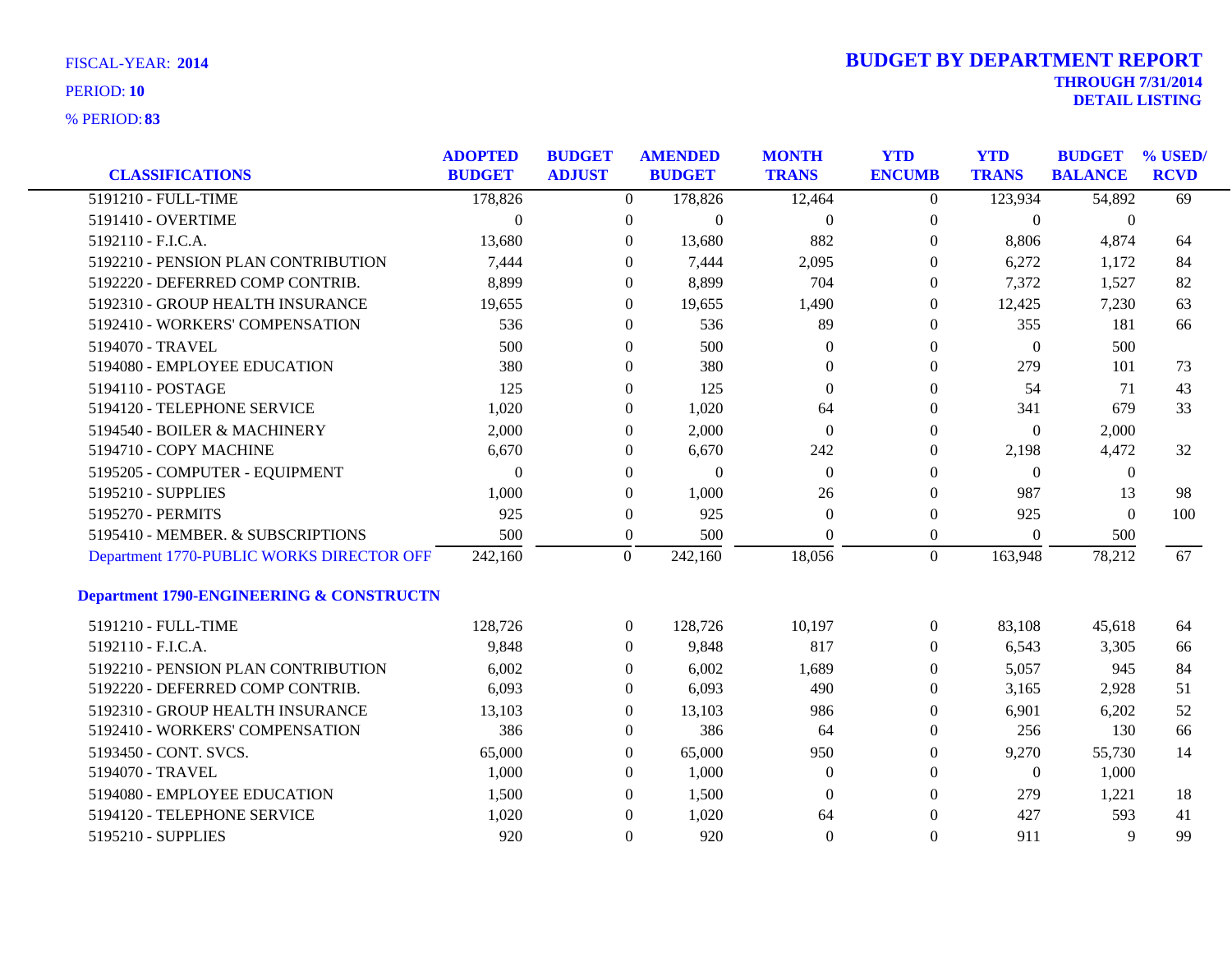**83** % PERIOD:

| <b>CLASSIFICATIONS</b>                   | <b>ADOPTED</b><br><b>BUDGET</b> | <b>BUDGET</b><br><b>ADJUST</b> | <b>AMENDED</b><br><b>BUDGET</b> | <b>MONTH</b><br><b>TRANS</b> | <b>YTD</b><br><b>ENCUMB</b> | <b>YTD</b><br><b>TRANS</b> | <b>BUDGET</b><br><b>BALANCE</b> | % USED/<br><b>RCVD</b> |
|------------------------------------------|---------------------------------|--------------------------------|---------------------------------|------------------------------|-----------------------------|----------------------------|---------------------------------|------------------------|
| 5195410 - MEMBER. & SUBSCRIPTIONS        | 500                             | $\boldsymbol{0}$               | 500                             | $\Omega$                     | $\Omega$                    | $\Omega$                   | 500                             |                        |
| Department 1790-ENGINEERING & CONSTRUCTN | 234,098                         | $\overline{0}$                 | 234,098                         | 15,257                       | $\overline{0}$              | 115,917                    | 118,181                         | 49                     |
| <b>Department 1910-POLICE</b>            |                                 |                                |                                 |                              |                             |                            |                                 |                        |
| 5211210 - REGULAR                        | 3,457,843                       | $\theta$                       | 3,457,843                       | 263,258                      | $\overline{0}$              | 2,665,580                  | 792,263                         | 77                     |
| 5211410 - OVERTIME                       | 150,000                         | $\theta$                       | 150,000                         | 8,329                        | $\overline{0}$              | 84,438                     | 65,562                          | 56                     |
| 5211411 - OVERTIME                       | 55,000                          | $\theta$                       | 55,000                          | 6,473                        | $\overline{0}$              | 54,765                     | 235                             | 99                     |
| 5211510 - SPEC PAY - EDUC INCENTIVE      | 26,562                          | $\theta$                       | 26,562                          | 2,123                        | $\Omega$                    | 21,332                     | 5,230                           | 80                     |
| 5211530 - HAZARD PAY                     | 61,335                          | $\Omega$                       | 61,335                          | 4,650                        | $\Omega$                    | 47,170                     | 14,165                          | 76                     |
| 5212110 - F.I.C.A.                       | 286,932                         | $\mathbf{0}$                   | 286,932                         | 22,335                       | $\Omega$                    | 230,812                    | 56,120                          | 80                     |
| 5212210 - PENSION PLAN CONTRIBUTION      | 557,173                         | $\overline{0}$                 | 557,173                         | 146,394                      | $\Omega$                    | 440,492                    | 116,681                         | 79                     |
| 5212220 - DEFERRED COMP CONTRIB.         | 36,170                          | $\theta$                       | 36,170                          | 751                          | $\left($                    | 7,403                      | 28,768                          | 20                     |
| 5212310 - GROUP HEALTH INSURANCE         | 366,912                         | $\Omega$                       | 366,912                         | 27,560                       | $\Omega$                    | 244,889                    | 122,023                         | 66                     |
| 5212410 - WORKERS' COMPENSATION          | 144,940                         | $\Omega$                       | 144,940                         | 23,985                       | $\Omega$                    | 95,940                     | 49,000                          | 66                     |
| 5213116 - ANNUAL PHYSICALS               | 14,750                          | $\overline{0}$                 | 14,750                          | $\overline{0}$               | $\Omega$                    | 3,865                      | 10,885                          | 26                     |
| 5213450 - CONTRACTUAL SERVICES           | 73,830                          | $\Omega$                       | 73,830                          | 2,052                        | 1,200                       | 56,256                     | 17,574                          | 76                     |
| 5213456 - SCHOOL CROSSING                | 70,000                          | $\Omega$                       | 70,000                          | $\Omega$                     | 24,924                      | 60,066                     | 9,934                           | 85                     |
| 5213459 - PARKING                        | $\boldsymbol{0}$                | $\Omega$                       | $\mathbf{0}$                    | $\Omega$                     | $\Omega$                    | $\mathbf{0}$               | $\mathbf{0}$                    |                        |
| 5213490 - CRIME PREVENTION PROGRAMS      | 5,500                           | $\theta$                       | 5,500                           | $\theta$                     | $\theta$                    | 4,225                      | 1,275                           | 76                     |
| 5214070 - TRAVEL & CONFERENCE            | 10,740                          | $\theta$                       | 10,740                          | $\Omega$                     | $\Omega$                    | 9,976                      | 764                             | 92                     |
| 5214080 - EMPLOYEE EDUCATION             | 8,500                           | $\theta$                       | 8,500                           | 295                          | $\Omega$                    | 3,575                      | 4,925                           | 42                     |
| 5214110 - POSTAGE                        | 1,800                           | $\Omega$                       | 1,800                           | $\Omega$                     | $\Omega$                    | 779                        | 1,021                           | 43                     |
| 5214120 - TELEPHONE SERVICE              | 49,560                          | $\overline{0}$                 | 49,560                          | 3,397                        | 12,289                      | 42,935                     | 6,625                           | 86                     |
| 5214450 - LEASE - POL VEHCLE             | 11,400                          | $\Omega$                       | 11,400                          | 950                          | $\overline{0}$              | 9,500                      | 1,900                           | 83                     |
| 5214515 - AUTO INSURANCE                 | 34,650                          | $\theta$                       | 34,650                          | $\theta$                     | $\theta$                    | $\Omega$                   | 34,650                          |                        |
| 5214591 - POLICE OFF ACC DTH & DIS.      | 2,000                           | $\Omega$                       | 2,000                           | $\Omega$                     | $\Omega$                    | $\Omega$                   | 2,000                           |                        |
| 5214620 - REPAIR & MAINT. OPER EQUI      | 18,600                          | $\theta$                       | 18,600                          | 2,815                        | $\Omega$                    | 3,760                      | 14,840                          | 20                     |
| 5214630 - MAINT & REP-COMM EQUIP         | 22,460                          | $\theta$                       | 22,460                          | $\Omega$                     | 5,867                       | 10,226                     | 12,234                          | 45                     |
| 5214632 - INTERNET SERVICES              | 3,200                           | $\Omega$                       | 3,200                           | $\Omega$                     | $\Omega$                    | $\theta$                   | 3,200                           |                        |
| 5214710 - PRINTING MATERIALS-INFRAS      | 11,000                          | $\Omega$                       | 11,000                          | 532                          | $\Omega$                    | 4,818                      | 6,182                           | 43                     |
| 5214960 - SPECIAL INVESTIGATIONS         | 8,000                           | $\Omega$                       | 8,000                           | $\Omega$                     | $\Omega$                    | 55                         | 7,945                           |                        |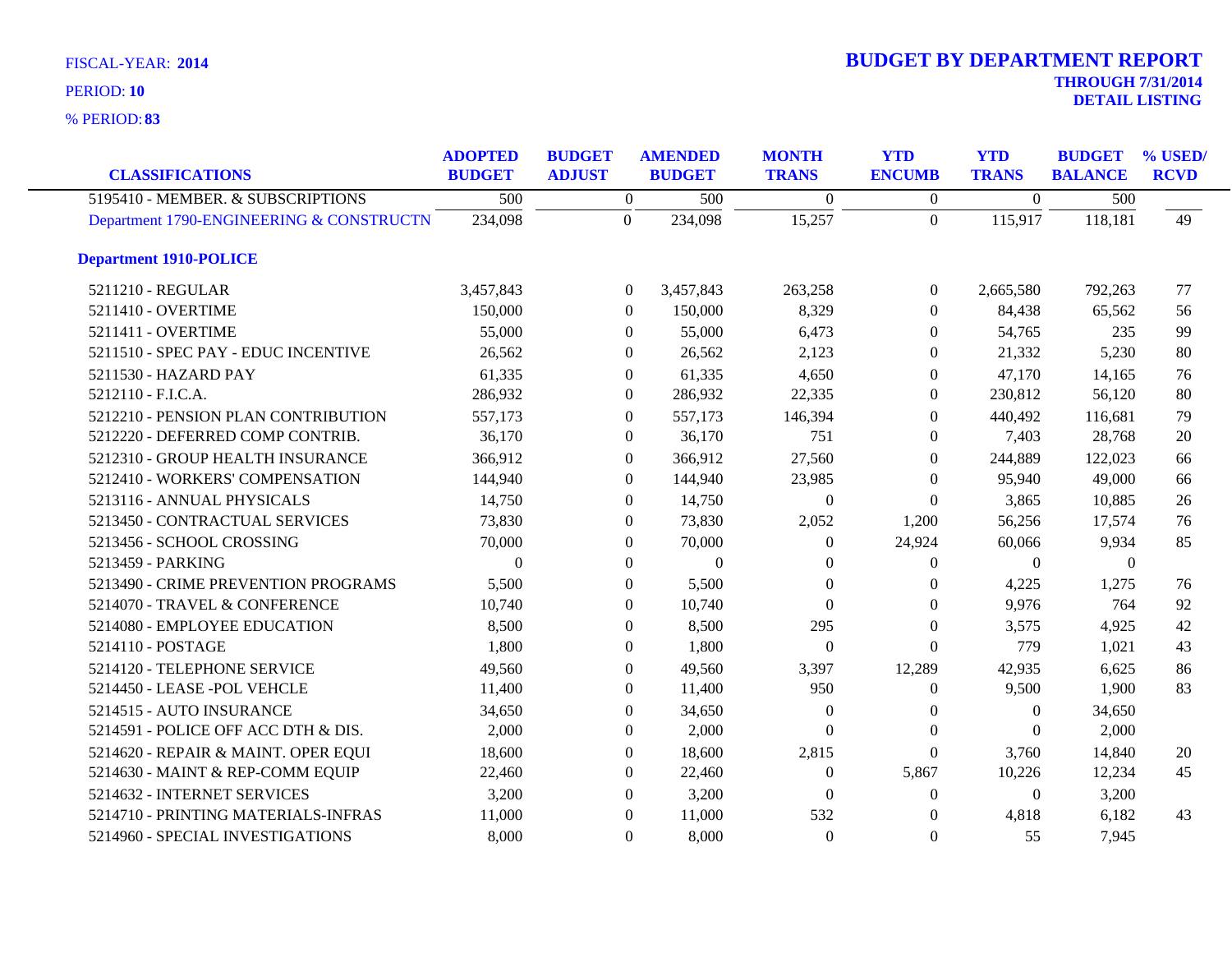| <b>CLASSIFICATIONS</b>                        | <b>ADOPTED</b><br><b>BUDGET</b> | <b>BUDGET</b><br><b>ADJUST</b> | <b>AMENDED</b><br><b>BUDGET</b> | <b>MONTH</b><br><b>TRANS</b> | <b>YTD</b><br><b>ENCUMB</b> | <b>YTD</b><br><b>TRANS</b> | <b>BUDGET</b><br><b>BALANCE</b> | % USED/<br><b>RCVD</b> |
|-----------------------------------------------|---------------------------------|--------------------------------|---------------------------------|------------------------------|-----------------------------|----------------------------|---------------------------------|------------------------|
| 5214970 - EMPLOYEE TESTING                    | 29,520                          | $\overline{0}$                 | 29,520                          | 144                          | $\Omega$                    | 10,751                     | 18,769                          | $\overline{36}$        |
|                                               |                                 |                                |                                 |                              |                             |                            |                                 |                        |
| 5215205 - COMPUTER SUPPLIES                   | 15,928                          | 16,500                         | 32,428                          | $\theta$                     | 1,010                       | 6,585                      | 25,843                          | 20                     |
| 5215210 - SUPPLIES                            | 113,533                         | $\overline{0}$                 | 113,533                         | 1,233                        | 7,884                       | 60,615                     | 52,918                          | 53                     |
| 5215212 - PARKING                             | $\Omega$                        | $\Omega$                       | $\Omega$                        | $\Omega$                     | $\Omega$                    | $\Omega$                   | $\Omega$                        |                        |
| 5215220 - UNIFORMS                            | 74,500                          | $\Omega$                       | 74,500                          | 2,152                        | 0                           | 57,901                     | 16,599                          | 77                     |
| 5215230 - FUEL & LUBRICANT                    | 217,120                         | $\boldsymbol{0}$               | 217,120                         | 92                           | $\overline{0}$              | 143,986                    | 73,134                          | 66                     |
| 5215410 - MEMBER. & SUBSCRIPTIONS             | 8,770                           | $\overline{0}$                 | 8,770                           | $\Omega$                     | 0                           | 3,394                      | 5,376                           | 38                     |
| 5215940 - PRISONER DETENTION                  | 100                             | $\Omega$                       | 100                             | $\Omega$                     | 0                           | $\Omega$                   | 100                             |                        |
| 5217110 - DEBT SERVICE- PRINCIPAL             | 80,417                          | $\overline{0}$                 | 80,417                          | 14,700                       | $\Omega$                    | 74,796                     | 5,621                           | 93                     |
| 5217210 - DEBT SERVICE- INTEREST              | 4,182                           | $\Omega$                       | 4,182                           | 491                          | $\overline{0}$              | 2,837                      | 1,345                           | 67                     |
| Department 1910-POLICE TOTAL                  | 6,032,927                       | 16,500                         | 6,049,427                       | 534,711                      | 53,174                      | 4,463,722                  | 1,585,706                       | 73                     |
| <b>Department 2000-PARKS &amp; RECREATION</b> |                                 |                                |                                 |                              |                             |                            |                                 |                        |
| 5721210 - FULL-TIME                           | 298,088                         | $\overline{0}$                 | 298,088                         | 17,216                       | 0                           | 280,522                    | 17,566                          | 94                     |
| 5721310 - PART-TIME                           | 15,034                          | $\overline{0}$                 | 15,034                          | $\theta$                     | 0                           | $\overline{0}$             | 15,034                          |                        |
| 5722110 - F.I.C.A.                            | 23,954                          | $\overline{0}$                 | 23,954                          | 3,777                        | 0                           | 31,200                     | $-7,246$                        | 130                    |
| 5722210 - PENSION PLAN CONTRIBUTION           | 25,948                          | $\Omega$                       | 25,948                          | 7,302                        | 0                           | 21,864                     | 4,084                           | 84                     |
| 5722220 - DEFERRED COMP CONTRIB               | 8,253                           | $\overline{0}$                 | 8,253                           | 366                          | 0                           | 3,559                      | 4,694                           | 43                     |
| 5722310 - GROUP HEALTH INSURANCE              | 39,310                          | $\boldsymbol{0}$               | 39,310                          | 1,966                        | 0                           | 21,197                     | 18,113                          | 53                     |
| 5722410 - WORKERS' COMPENSATION               | 12,807                          | $\boldsymbol{0}$               | 12,807                          | 2,119                        | 0                           | 8,477                      | 4,330                           | 66                     |
| 5723450 - CONTRACTUAL                         | 2,235                           | $\overline{0}$                 | 2,235                           | 238                          | 0                           | 1,859                      | 376                             | 83                     |
| 5724070 - TRAVEL & CONFERENCE                 | 298                             | 0                              | 298                             | $\theta$                     | 0                           | 296                        | 2                               | 99                     |
| 5724080 - EMPLOYEE EDUCATION                  | 1,525                           | $\boldsymbol{0}$               | 1,525                           | $\theta$                     | 0                           | 1,054                      | 471                             | 69                     |
| 5724110 - POSTAGE                             | 100                             | $\overline{0}$                 | 100                             | $\theta$                     | $\theta$                    | 43                         | 57                              | 43                     |
| 5724120 - TELEPHONE SERVICE                   | 3,060                           | $\overline{0}$                 | 3,060                           | 128                          | $\overline{0}$              | 1,293                      | 1,767                           | 42                     |
| 5724350 - ELECTRIC - CITY PARKS               | 4,800                           | 0                              | 4,800                           | 63                           | 4,374                       | 4,863                      | $-63$                           | 101                    |
| 5724515 - AUTO INSURANCE                      | 4,870                           | $\boldsymbol{0}$               | 4,870                           | $\theta$                     | 0                           | $\boldsymbol{0}$           | 4,870                           |                        |
| 5724632 - INTERNET SERVICES                   | 1,620                           | $\boldsymbol{0}$               | 1,620                           | 60                           | 0                           | 588                        | 1,032                           | 36                     |
| 5724634 - INTERNET MAINTENANCE                | 188                             | $\overline{0}$                 | 188                             | $\overline{0}$               | 0                           | $\Omega$                   | 188                             |                        |
| 5724670 - MAINT & REP - PARK FACIL            | 2,800                           | $\theta$                       | 2,800                           | 259                          | 0                           | 2,683                      | 117                             | 95                     |
| 5724690 - MAINT & REP-TENNIS FACLTY           | 2,360                           | $\overline{0}$                 | 2,360                           | $\theta$                     | $\theta$                    | $\Omega$                   | 2,360                           |                        |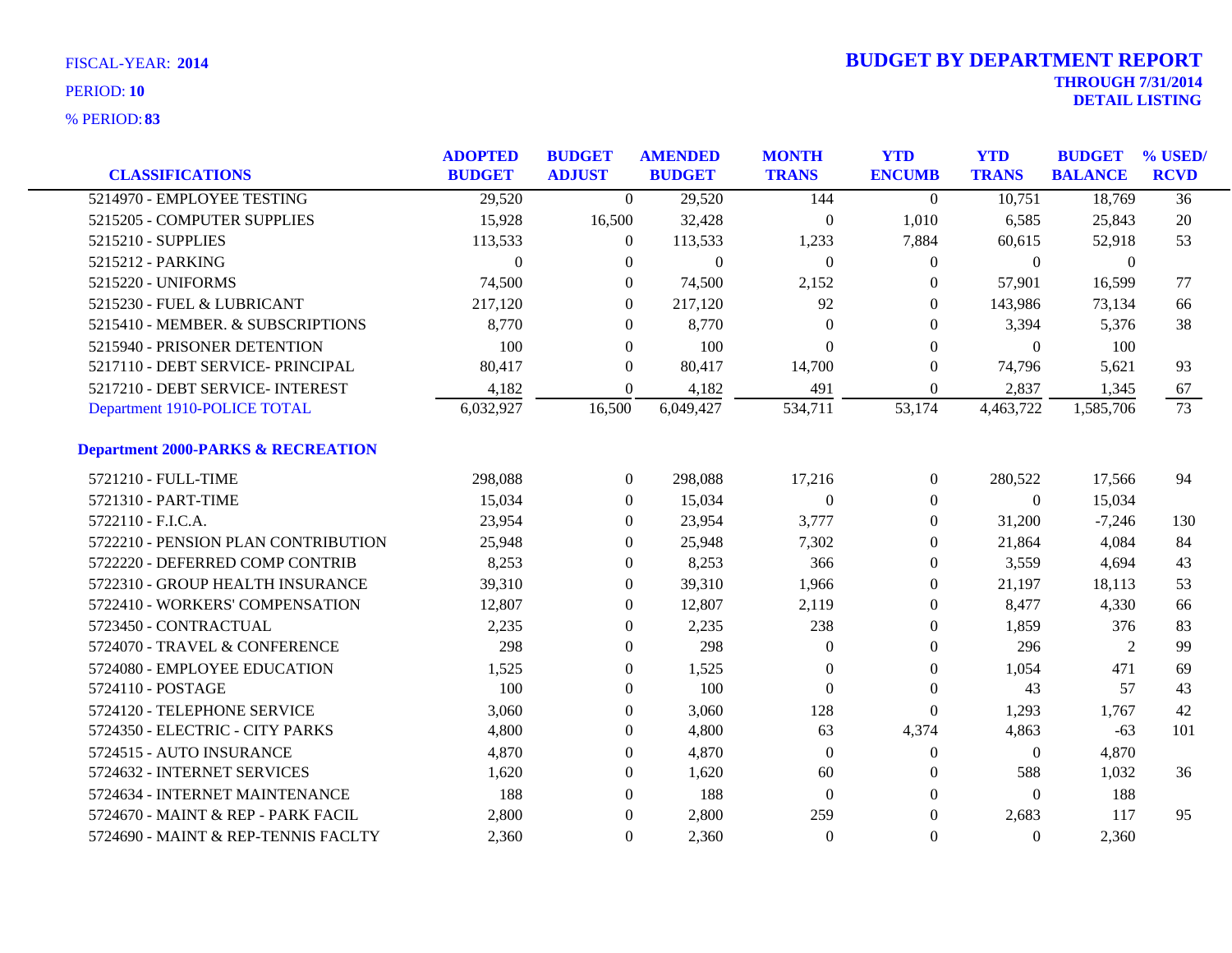| <b>CLASSIFICATIONS</b>                      | <b>ADOPTED</b><br><b>BUDGET</b> | <b>BUDGET</b><br><b>ADJUST</b> | <b>AMENDED</b><br><b>BUDGET</b> | <b>MONTH</b><br><b>TRANS</b> | <b>YTD</b><br><b>ENCUMB</b> | <b>YTD</b><br><b>TRANS</b> | <b>BUDGET</b><br><b>BALANCE</b> | % USED/<br><b>RCVD</b> |
|---------------------------------------------|---------------------------------|--------------------------------|---------------------------------|------------------------------|-----------------------------|----------------------------|---------------------------------|------------------------|
|                                             |                                 |                                |                                 |                              |                             |                            |                                 |                        |
| 5724710 - COPY MACHINE                      | 5,003                           | $\Omega$                       | 5,003                           | 186                          | $\Omega$                    | 1,689                      | 3,314                           | $\overline{33}$        |
| 5724820 - SPECIAL EVENTS                    | 16,500                          | 6,900                          | 23,400                          | 16,799                       | 2,531                       | 21,110                     | 2,290                           | 90                     |
| 5725205 - COMPUTER EQUIPMENT                | 9,315                           | $\overline{0}$                 | 9,315                           | 229                          | 5,324                       | 8,670                      | 645                             | 93                     |
| 5725210 - SUPPLIES                          | 3,597                           | $\Omega$                       | 3,597                           | 50                           | $\Omega$                    | 3,122                      | 475                             | 86                     |
| 5725220 - UNIFORMS                          | 3,155                           | $\Omega$                       | 3,155                           | $\Omega$                     | $\Omega$                    | 1,994                      | 1,161                           | 63                     |
| 5725230 - FUEL                              | 15,120                          | $\overline{0}$                 | 15,120                          | $\Omega$                     | $\theta$                    | 9,679                      | 5,441                           | 64                     |
| 5725410 - MEMBER. & SUBSCRIPTIONS           | 2,460                           | $\overline{0}$                 | 2,460                           | 102                          | $\mathbf{0}$                | 1,659                      | 801                             | 67                     |
| 5725630 - FOOTBALL                          | 19,085                          | 11,783                         | 30,868                          | 4,265                        | $\overline{0}$              | 15,652                     | 15,216                          | 50                     |
| 5725631 - CHEERLEADERS                      | 6,626                           | 2,265                          | 8,891                           | $\theta$                     | 4,633                       | 6,670                      | 2,221                           | 75                     |
| 5725635 - DANCE/MODELING                    | 3,825                           | $\boldsymbol{0}$               | 3,825                           | $\Omega$                     | $\boldsymbol{0}$            | 3,000                      | 825                             | 78                     |
| 5725650 - SOCCER                            | 1,000                           | $\overline{0}$                 | 1,000                           | $\theta$                     | $\Omega$                    | $\boldsymbol{0}$           | 1,000                           |                        |
| 5725670 - SPECIAL RECREATION PROG.          | 5,607                           | $\overline{0}$                 | 5,607                           | 60                           | $\theta$                    | 3,761                      | 1,846                           | 67                     |
| 5725680 - SENIOR CITIZENS PROGRAM           | 17,746                          | $\overline{0}$                 | 17,746                          | 2,248                        | $\boldsymbol{0}$            | 13,636                     | 4,110                           | 76                     |
| Department 2000-PARKS & RECREATION TOTAL    | 556,289                         | 20,948                         | 577,237                         | 57,433                       | 16,862                      | 470,140                    | 107,097                         | 81                     |
| <b>Department 2020-MULTI PURPOSE CENTER</b> |                                 |                                |                                 |                              |                             |                            |                                 |                        |
| 5194310 - ELECTRIC                          | $\Omega$                        | $\overline{0}$                 | $\overline{0}$                  | $\Omega$                     | $\theta$                    | $\Omega$                   | $\mathbf{0}$                    |                        |
| 5194320 - WATER                             | $\Omega$                        | $\theta$                       | $\Omega$                        | $\Omega$                     | $\Omega$                    | $\Omega$                   | $\Omega$                        |                        |
| 5195550 - SCHOOL PROGRAM                    | $\Omega$                        | $\overline{0}$                 | $\Omega$                        | $\Omega$                     | $\theta$                    | $\Omega$                   | $\Omega$                        |                        |
| 5721210 - FULL-TIME                         | 136,062                         | $\overline{0}$                 | 136,062                         | 10,439                       | $\theta$                    | 109,998                    | 26,064                          | 80                     |
| 5721310 - PART-TIME                         | 353,982                         | $\Omega$                       | 353,982                         | 22,528                       | $\Omega$                    | 166,183                    | 187,799                         | 46                     |
| 5721410 - OVERTIME                          | $\Omega$                        | $\overline{0}$                 | $\boldsymbol{0}$                | $\theta$                     | $\theta$                    | $\overline{0}$             | $\mathbf{0}$                    |                        |
| 5722110 - F.I.C.A.                          | 37,488                          | $\overline{0}$                 | 37,488                          | $\theta$                     | $\mathbf{0}$                | 12,956                     | 24,532                          | 34                     |
| 5722210 - PENSION PLAN CONTRIBUTION         | 15,685                          | $\overline{0}$                 | 15,685                          | 4,414                        | $\bf{0}$                    | 13,216                     | 2,469                           | 84                     |
| 5722220 - DEFERRED COMP CONTRIB             | 1,900                           | $\Omega$                       | 1,900                           | 274                          | $\theta$                    | 1,231                      | 669                             | 64                     |
| 5722310 - GROUP HEALTH INSURANCE            | 26,206                          | $\overline{0}$                 | 26,206                          | 1,481                        | $\theta$                    | 14,307                     | 11,899                          | 54                     |
| 5722410 - WORKERS' COMPENSATION             | 20,043                          | $\overline{0}$                 | 20,043                          | 3,317                        | $\theta$                    | 13,267                     | 6,776                           | 66                     |
| 5723450 - CONTRACTUAL                       | $\Omega$                        | $\overline{0}$                 | $\overline{0}$                  | $\theta$                     | $\theta$                    | $\overline{0}$             | $\boldsymbol{0}$                |                        |
| 5724125 - TELEPHONE SERVICES                | 5,500                           | 0                              | 5,500                           | $\Omega$                     | $\Omega$                    | $\Omega$                   | 5,500                           |                        |
| 5724310 - UTILITIES- ELECTRICITY            | 61,300                          | 0                              | 61,300                          | 5,088                        | 19,283                      | 61,300                     | $\mathbf{0}$                    | 100                    |
| 5724320 - UTILITIES- WATER                  | 14,000                          | $\overline{0}$                 | 14,000                          | $\theta$                     | 13,796                      | 14,000                     | $\Omega$                        | 100                    |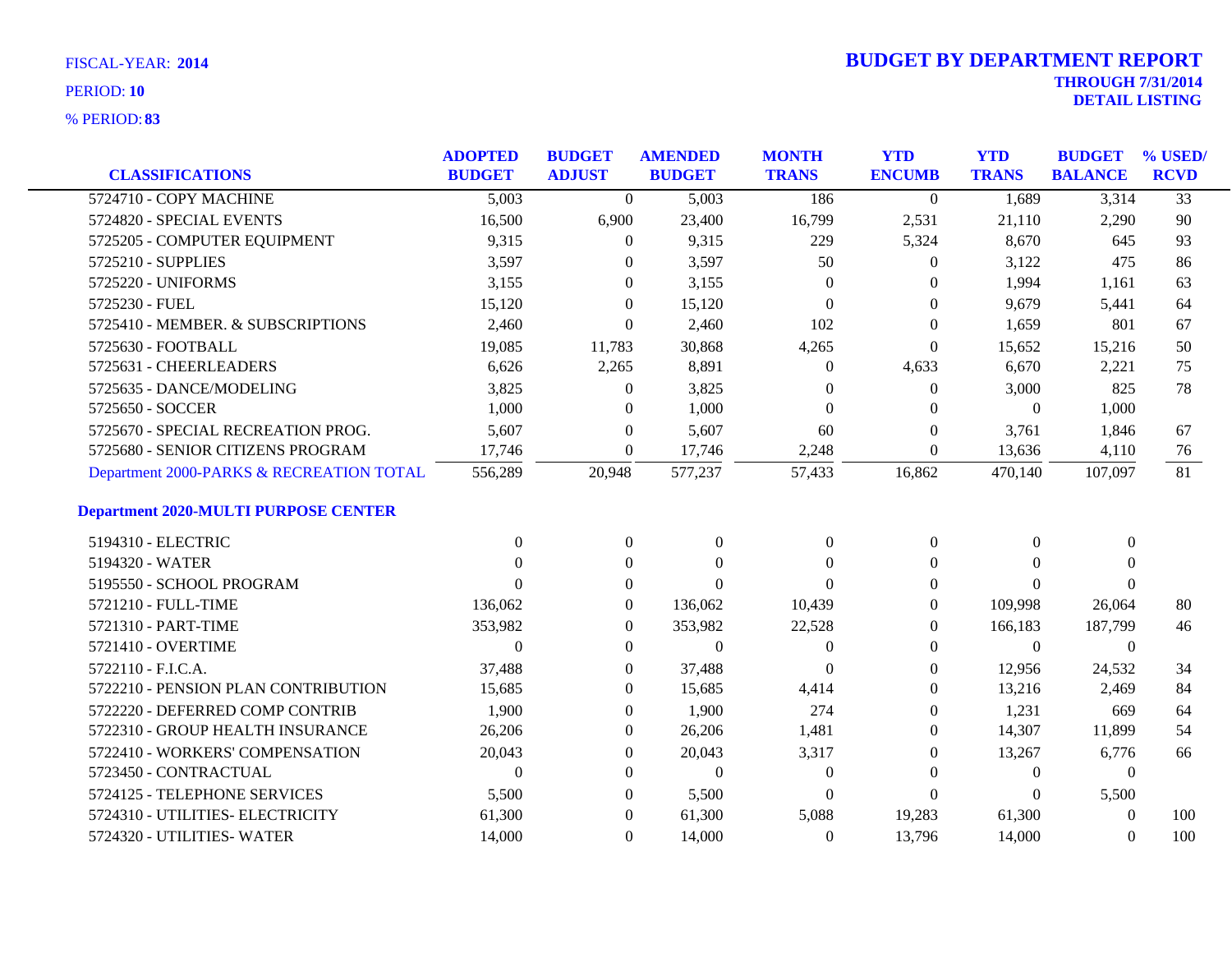**83** % PERIOD:

| <b>CLASSIFICATIONS</b>                     | <b>ADOPTED</b><br><b>BUDGET</b> | <b>BUDGET</b><br><b>ADJUST</b> | <b>AMENDED</b><br><b>BUDGET</b> | <b>MONTH</b><br><b>TRANS</b> | <b>YTD</b><br><b>ENCUMB</b> | <b>YTD</b><br><b>TRANS</b> | <b>BUDGET</b><br><b>BALANCE</b> | % USED/<br><b>RCVD</b> |
|--------------------------------------------|---------------------------------|--------------------------------|---------------------------------|------------------------------|-----------------------------|----------------------------|---------------------------------|------------------------|
|                                            |                                 |                                |                                 |                              |                             |                            |                                 |                        |
| 5724670 - MAINT & REP - PARK FACIL         | 10,340                          | $\Omega$                       | 10,340                          | 645                          | $\overline{0}$              | 10,072                     | 268                             | 97                     |
| 5724710 - COPY MACHINE                     | 1,668                           | $\overline{0}$                 | 1,668                           | 61                           | $\theta$                    | 552                        | 1,116                           | 33                     |
| 5725210 - SUPPLIES                         | 1,050                           | $\theta$                       | 1,050                           | $\Omega$                     | $\theta$                    | 1,004                      | 46                              | 95                     |
| 5725550 - SCHOOL PROGRAM                   | 4,200                           | $\Omega$                       | 4,200                           | 0                            | $\Omega$                    | 2,978                      | 1,222                           | 70                     |
| 5725640 - BASKETBALL                       | 5,940                           | $\Omega$                       | 5,940                           | $\Omega$                     | $\Omega$                    | 5,376                      | 564                             | 90                     |
| 5725660 - SUMMER PROGRAMS                  | 7,950                           | $\boldsymbol{0}$               | 7,950                           | 3,008                        | 1,600                       | 5,033                      | 2,917                           | 63                     |
| 5725670 - SPECIAL RECREATION PROG.         | 2,000                           | 250                            | 2,250                           | 0                            | $\bf{0}$                    | 2,136                      | 114                             | 94                     |
| 5726410 - EQPT LESS THAN \$500 VALUE       | 0                               | $\mathbf{0}$                   | $\Omega$                        | 0                            | $\Omega$                    | $\Omega$                   | $\Omega$                        |                        |
| 5726430 - EQUIPMENT-OPERATING              | 0                               | $\boldsymbol{0}$               | $\Omega$                        | $\theta$                     | $\mathbf{0}$                | $\theta$                   | $\Omega$                        |                        |
| Department 2020-MULTI PURPOSE CENTER TOTAL | 705,314                         | 250                            | 705,564                         | 51,255                       | 34,679                      | 433,609                    | 271,955                         | 61                     |
| <b>Department 2030-Community Pool</b>      |                                 |                                |                                 |                              |                             |                            |                                 |                        |
| 5721210 - FULL-TIME                        | $\Omega$                        | $\overline{0}$                 | $\Omega$                        | 2,765                        | $\overline{0}$              | 2,765                      | $-2,765$                        |                        |
| 5721310 - PART-TIME                        | 16,575                          | $\overline{0}$                 | 16,575                          | $\Omega$                     | $\theta$                    | $\overline{0}$             | 16,575                          |                        |
| 5722110 - F.I.C.A.                         | 1,268                           | $\overline{0}$                 | 1,268                           | 248                          | $\theta$                    | 248                        | 1,020                           | 19                     |
| 5722220 - DEFERRED COMP CONTRIB            | 0                               | $\overline{0}$                 | $\Omega$                        | $\Omega$                     | $\theta$                    | $\Omega$                   | $\theta$                        |                        |
| 5722310 - GROUP HEALTH INSURANCE           | 0                               | $\boldsymbol{0}$               | $\Omega$                        | 494                          | $\mathbf{0}$                | 494                        | $-494$                          |                        |
| 5722410 - WORKERS' COMPENSATION            | 678                             | $\overline{0}$                 | 678                             | 112                          | $\Omega$                    | 449                        | 229                             | 66                     |
| 5723450 - CONTRACTUAL                      | 8,244                           | $\boldsymbol{0}$               | 8,244                           | $\mathbf{0}$                 | $\mathbf{0}$                | $\boldsymbol{0}$           | 8,244                           |                        |
| 5724320 - UTILITIES- WATER                 | 10,000                          | 0                              | 10,000                          | 3,521                        | $\boldsymbol{0}$            | 3,521                      | 6,479                           | 35                     |
| 5724350 - ELECTRIC - CITY PARKS            | 4,000                           | $\overline{0}$                 | 4,000                           | -6                           | $\theta$                    | $\Omega$                   | 4,000                           |                        |
| 5724632 - INTERNET SERVICES                | 400                             | $\overline{0}$                 | 400                             | $\Omega$                     | $\Omega$                    | $\Omega$                   | 400                             |                        |
| 5724634 - INTERNET MAINTENANCE             | 188                             | $\overline{0}$                 | 188                             | $\Omega$                     | $\theta$                    | $\theta$                   | 188                             |                        |
| 5724670 - MAINT & REP - PARK FACIL         | 2,800                           | $\overline{0}$                 | 2,800                           | $\Omega$                     | $\theta$                    | $\Omega$                   | 2,800                           |                        |
| 5724820 - SPECIAL EVENTS                   | 1,500                           | $\overline{0}$                 | 1,500                           | 0                            | $\Omega$                    | $\Omega$                   | 1,500                           |                        |
| 5725205 - COMPUTER EQUIPMENT               | 1,799                           | $\overline{0}$                 | 1,799                           | $\Omega$                     | $\Omega$                    | $\Omega$                   | 1,799                           |                        |
| 5725210 - SUPPLIES                         | 3,000                           | $\boldsymbol{0}$               | 3,000                           | 0                            | $\boldsymbol{0}$            | $\theta$                   | 3,000                           |                        |
| 5725220 - UNIFORMS                         | 600                             | $\overline{0}$                 | 600                             | 0                            | $\theta$                    | $\Omega$                   | 600                             |                        |
| Department 2030-Community Pool TOTAL       | 51,052                          | $\theta$                       | 51,052                          | 7,134                        | $\overline{0}$              | 7,477                      | 43,575                          | 14                     |

**Department 2100-NON-DEPARTMENTAL**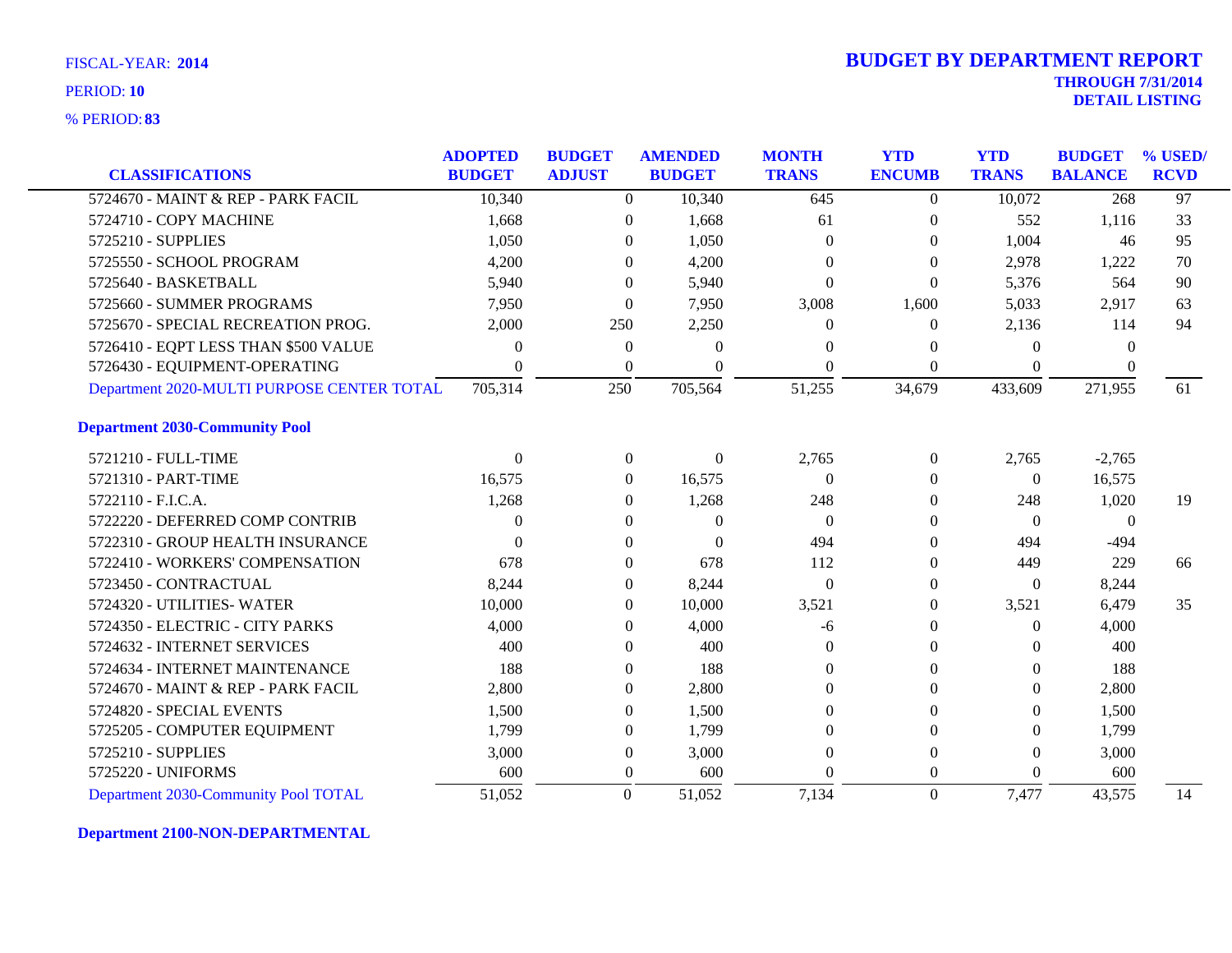**83** % PERIOD:

# **THROUGH 7/31/2014 DETAIL LISTING** PERIOD: **<sup>10</sup> 2014 BUDGET BY DEPARTMENT REPORT**

| <b>CLASSIFICATIONS</b>                 | <b>ADOPTED</b><br><b>BUDGET</b> | <b>BUDGET</b><br><b>ADJUST</b> | <b>AMENDED</b><br><b>BUDGET</b> | <b>MONTH</b><br><b>TRANS</b> | <b>YTD</b><br><b>ENCUMB</b> | <b>YTD</b><br><b>TRANS</b> | <b>BUDGET</b><br><b>BALANCE</b> | % USED/<br><b>RCVD</b> |
|----------------------------------------|---------------------------------|--------------------------------|---------------------------------|------------------------------|-----------------------------|----------------------------|---------------------------------|------------------------|
| 5192210 - PENSION PLAN CONTRIBUTION    | $\left($                        | $\Omega$                       | $\theta$                        | $\Omega$                     | $\Omega$                    | $\theta$                   | $\Omega$                        |                        |
| 5192250 - SECTION 185 CONTRIBUTION     | 85,000                          | $\overline{0}$                 | 85,000                          | $\overline{0}$               | $\theta$                    | $\mathbf{0}$               | 85,000                          |                        |
| 5199120 - DEBT SERVICE                 | $\Omega$                        | $\theta$                       | $\theta$                        | $\overline{0}$               | $\mathbf{0}$                | $\Omega$                   | $\overline{0}$                  |                        |
| 5199140 - CIP FUND                     | 600,000                         | $\overline{0}$                 | 600,000                         | $\overline{0}$               | $\overline{0}$              | 600,000                    | $\Omega$                        | 100                    |
| 5199150 - CRA FUND                     | 589,337                         | $\boldsymbol{0}$               | 589,337                         | 0                            | $\mathbf{0}$                | 100,000                    | 489,337                         | 16                     |
| Department 2100-NON-DEPARTMENTAL TOTAL | 1,274,337                       | $\overline{0}$                 | 1,274,337                       | $\Omega$                     | $\Omega$                    | 700,000                    | 574,337                         | 54                     |
| <b>EXPENSE TOTAL</b>                   | 17,926,390                      | 22,029                         | 17,948,419                      | 1,273,602                    | 729,882                     | 13,014,099                 | 4,934,325                       | 72                     |
| Fund 001-GENERAL FUND TOTAL            |                                 |                                |                                 |                              |                             |                            |                                 |                        |
| <b>REVENUE TOTALS</b>                  | 16,864,223                      | $\theta$                       | 16,864,223                      | 964,276                      | $\overline{0}$              | 14,897,312                 | 1,966,913                       | 88                     |
| <b>EXPENSE TOTALS</b>                  | 17,926,390                      | 22,029                         | 17,948,419                      | 1,273,602                    | 729,882                     | 13,014,099                 | 4,934,325                       | 72                     |
| Fund 001-GENERAL FUND TOTAL            | $-1,062,167$                    | $-22.029$                      | $-1.084.196$                    | $-309.326$                   | $-729.882$                  | 1,883,213                  | $-2,967,412$                    |                        |

# Fund 051-EMERGENCY RESERVE FUND

## **REVENUE**

| <b>Department 0000-Description N/A</b> |        |          |          |          |                |        |          |    |
|----------------------------------------|--------|----------|----------|----------|----------------|--------|----------|----|
| 3612000 - INTEREST INCOME              | 18,000 |          | 18,000   | 1,165    | $\overline{0}$ | 11,389 | 6,611    | 63 |
| Department 0000-Description N/A TOTAL  | 18,000 | O        | 18,000   | 1,165    | v              | 11,389 | 6,611    | 63 |
| <b>REVENUE TOTAL</b>                   | 18,000 | $\bf{0}$ | 18,000   | 1,165    | $\bf{0}$       | 11,389 | 6,611    | 63 |
| <b>EXPENSE</b>                         |        |          |          |          |                |        |          |    |
| <b>Department 0000-Description N/A</b> |        |          |          |          |                |        |          |    |
| 0510000 - TO CORRECT ERROR OBJ 0510000 |        |          | $\Omega$ | $\Omega$ | $\Omega$       | 0      | $\Omega$ |    |
| Department 0000-Description N/A TOTAL  |        |          |          | $\theta$ |                |        | -0       |    |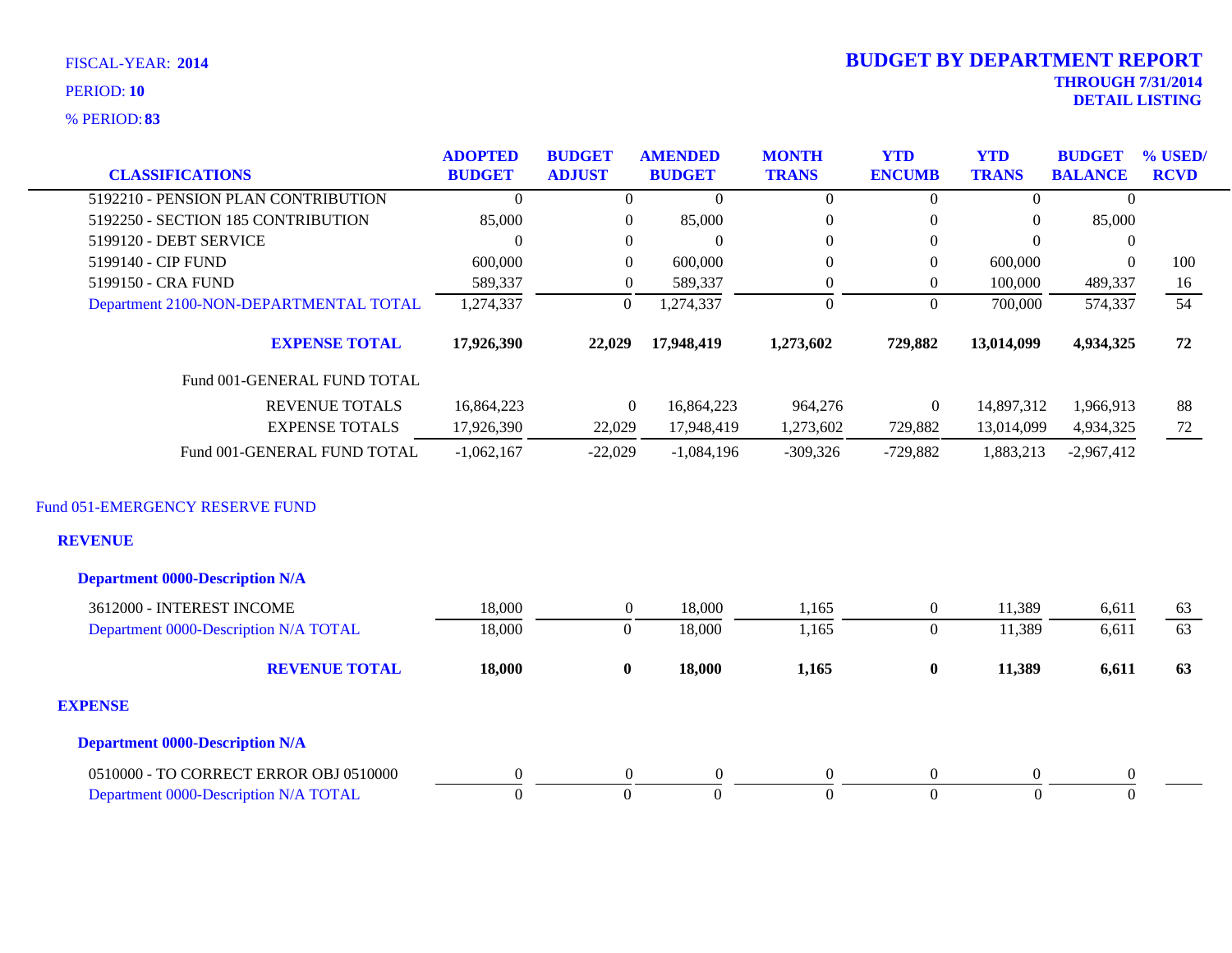**83** % PERIOD:

| <b>CLASSIFICATIONS</b>                         | <b>ADOPTED</b><br><b>BUDGET</b> | <b>BUDGET</b><br><b>ADJUST</b> | <b>AMENDED</b><br><b>BUDGET</b>    | <b>MONTH</b><br><b>TRANS</b> | <b>YTD</b><br><b>ENCUMB</b> | <b>YTD</b><br><b>TRANS</b> | <b>BUDGET</b><br><b>BALANCE</b> | % USED/<br><b>RCVD</b> |
|------------------------------------------------|---------------------------------|--------------------------------|------------------------------------|------------------------------|-----------------------------|----------------------------|---------------------------------|------------------------|
| <b>EXPENSE TOTAL</b>                           | $\overline{\mathbf{0}}$         | $\overline{\mathbf{0}}$        | $\bf{0}$                           | $\overline{\mathbf{0}}$      | $\overline{\mathbf{0}}$     | $\bf{0}$                   | $\bf{0}$                        |                        |
| Fund 051-EMERGENCY RESERVE FUND TOTAL          |                                 |                                |                                    |                              |                             |                            |                                 |                        |
| <b>REVENUE TOTALS</b>                          | 18,000                          |                                | 18,000<br>$\boldsymbol{0}$         | 1,165                        | $\boldsymbol{0}$            | 11,389                     | 6,611                           | 63                     |
| <b>EXPENSE TOTALS</b>                          | $\overline{0}$                  |                                | $\boldsymbol{0}$<br>$\overline{0}$ | $\overline{0}$               | $\overline{0}$              | $\overline{0}$             | $\boldsymbol{0}$                | 72                     |
| Fund 051-EMERGENCY RESERVE FUND TOTAL          | 18,000                          |                                | 18,000<br>$\boldsymbol{0}$         | 1,165                        | $\overline{0}$              | 11,389                     | 6,611                           |                        |
| Fund 106-GRANT FUND                            |                                 |                                |                                    |                              |                             |                            |                                 |                        |
| <b>REVENUE</b>                                 |                                 |                                |                                    |                              |                             |                            |                                 |                        |
| <b>Department 0000-Description N/A</b>         |                                 |                                |                                    |                              |                             |                            |                                 |                        |
| 3371000 - GENERAL GOVERNMENT                   | $\theta$                        | $\Omega$                       | $\boldsymbol{0}$                   | $\Omega$                     | $\boldsymbol{0}$            | $\Omega$                   | $\Omega$                        |                        |
| 3612000 - INTEREST INCOME                      | $\Omega$                        | $\theta$                       | $\overline{0}$                     | 370                          | $\theta$                    | 3,690                      | $-3,690$                        |                        |
| 3699201 - MISC. OTHERS                         | $\boldsymbol{0}$                | $\overline{0}$                 | $\boldsymbol{0}$                   | $\overline{0}$               | $\boldsymbol{0}$            | $\Omega$                   | $\theta$                        |                        |
| Department 0000-Description N/A TOTAL          | $\overline{0}$                  | $\Omega$                       | $\overline{0}$                     | 370                          | $\overline{0}$              | 3,690                      | $-3,690$                        |                        |
| Department 3802-ADA FY 2011                    |                                 |                                |                                    |                              |                             |                            |                                 |                        |
| 3371000 - GENERAL GOVERNMENT                   | $\boldsymbol{0}$                | $\mathbf{0}$                   | $\boldsymbol{0}$                   | $\boldsymbol{0}$             | $\boldsymbol{0}$            | $\boldsymbol{0}$           | $\mathbf{0}$                    |                        |
| Department 3802-ADA FY 2011 TOTAL              | $\theta$                        | $\overline{0}$                 | $\Omega$                           | $\Omega$                     | $\overline{0}$              | $\theta$                   | $\Omega$                        |                        |
| <b>REVENUE TOTAL</b>                           | $\bf{0}$                        | $\bf{0}$                       | $\bf{0}$                           | 370                          | $\pmb{0}$                   | 3,690                      | $-3,690$                        |                        |
| <b>EXPENSE</b>                                 |                                 |                                |                                    |                              |                             |                            |                                 |                        |
| Department 3303-SW 66 ST IMPROV PHASE II       |                                 |                                |                                    |                              |                             |                            |                                 |                        |
| 5416440 - CAPITAL IMPROVEMENTS                 | $\boldsymbol{0}$                | $\overline{0}$                 | $\boldsymbol{0}$                   | $\boldsymbol{0}$             | $\boldsymbol{0}$            | $\overline{0}$             | $\boldsymbol{0}$                |                        |
| Department 3303-SW 66 ST IMPROV PHASE II TOTAL | $\boldsymbol{0}$                | $\overline{0}$                 | $\Omega$                           | $\overline{0}$               | $\overline{0}$              | $\overline{0}$             | $\overline{0}$                  |                        |
| <b>EXPENSE TOTAL</b>                           | $\bf{0}$                        | $\bf{0}$                       | $\pmb{0}$                          | $\bf{0}$                     | $\bf{0}$                    | $\bf{0}$                   | $\bf{0}$                        |                        |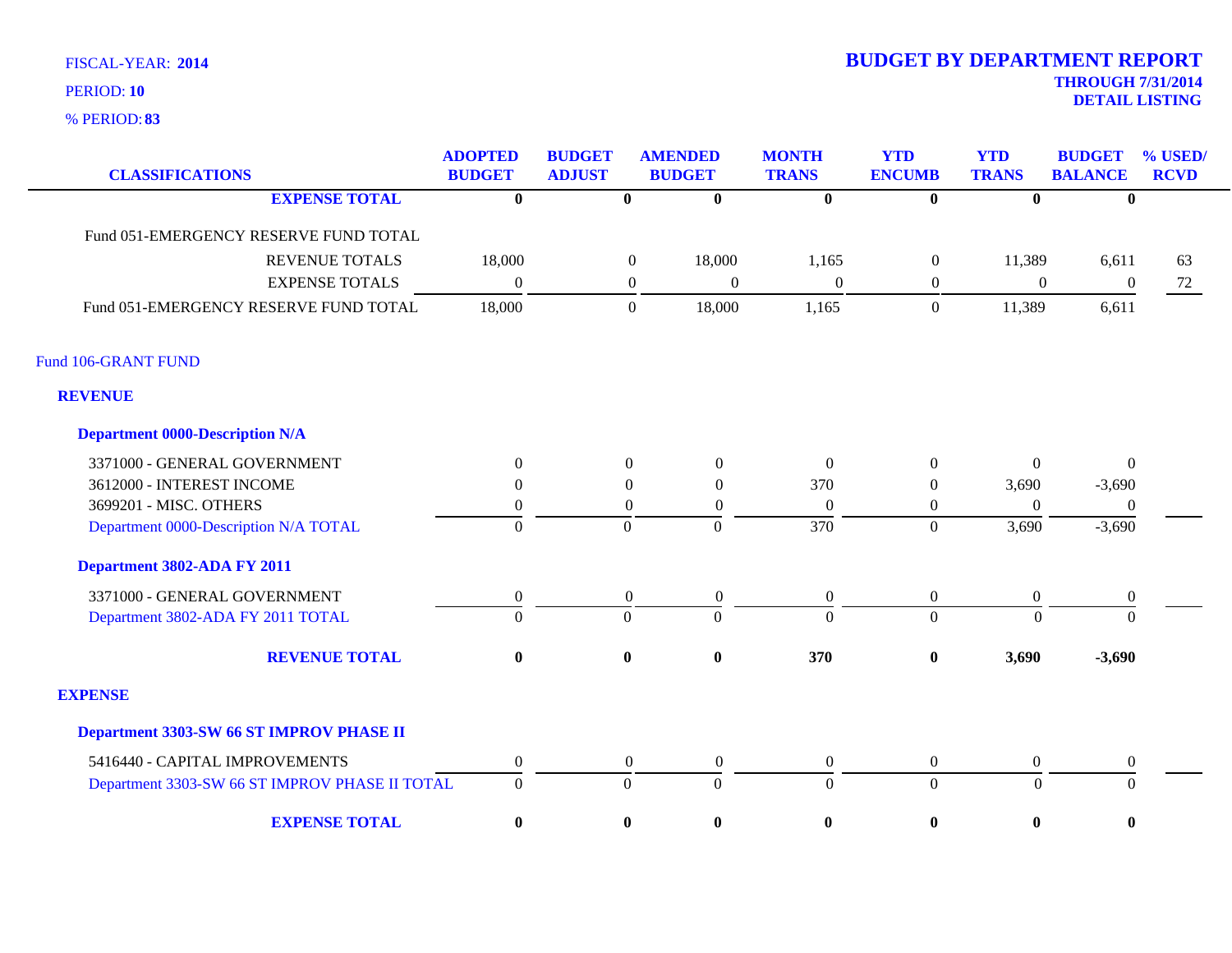**83** % PERIOD:

| <b>CLASSIFICATIONS</b>                    | <b>ADOPTED</b><br><b>BUDGET</b> | <b>BUDGET</b><br><b>ADJUST</b> | <b>AMENDED</b><br><b>BUDGET</b> | <b>MONTH</b><br><b>TRANS</b> | <b>YTD</b><br><b>ENCUMB</b> | <b>YTD</b><br><b>TRANS</b> | <b>BUDGET</b><br><b>BALANCE</b> | % USED/<br><b>RCVD</b> |
|-------------------------------------------|---------------------------------|--------------------------------|---------------------------------|------------------------------|-----------------------------|----------------------------|---------------------------------|------------------------|
| Fund 106-GRANT FUND TOTAL                 |                                 |                                |                                 |                              |                             |                            |                                 |                        |
| <b>REVENUE TOTALS</b>                     | $\boldsymbol{0}$                | $\boldsymbol{0}$               | $\boldsymbol{0}$                | 370                          | $\boldsymbol{0}$            | 3,690                      | $-3,690$                        |                        |
| <b>EXPENSE TOTALS</b>                     | $\mathbf{0}$                    | $\boldsymbol{0}$               | $\boldsymbol{0}$                | $\Omega$                     | $\boldsymbol{0}$            | $\mathbf{0}$               | $\mathbf{0}$                    | 72                     |
| Fund 106-GRANT FUND TOTAL                 | $\Omega$                        | $\Omega$                       | $\theta$                        | 370                          | $\overline{0}$              | 3,690                      | $-3,690$                        |                        |
| Fund 111-STORM WATER DRAIN TRUST          |                                 |                                |                                 |                              |                             |                            |                                 |                        |
| <b>REVENUE</b>                            |                                 |                                |                                 |                              |                             |                            |                                 |                        |
| <b>Department 0000-Description N/A</b>    |                                 |                                |                                 |                              |                             |                            |                                 |                        |
| 3143000 - UTILITY TAX-STORMWATER          | 18,900                          | $\overline{0}$                 | 18,900                          | 525                          | $\boldsymbol{0}$            | 7,459                      | 11,441                          | 39                     |
| 3301000 - INTERGOVERNMENTAL REVENUE       | 400,000                         | $\overline{0}$                 | 400,000                         | 68,902                       | $\boldsymbol{0}$            | 244,230                    | 155,770                         | 61                     |
| 3612000 - INTEREST INCOME                 | 7,500                           | $\overline{0}$                 | 7,500                           | 81                           | $\boldsymbol{0}$            | 1,231                      | 6,269                           | 16                     |
| 3699201 - MISC. OTHERS                    | $\theta$                        | $\boldsymbol{0}$               | $\Omega$                        | $\Omega$                     | $\boldsymbol{0}$            | $-16$                      | 16                              |                        |
| Department 0000-Description N/A TOTAL     | 426,400                         | $\overline{0}$                 | 426,400                         | 69,508                       | $\overline{0}$              | 252,904                    | 173,496                         | 59                     |
| <b>REVENUE TOTAL</b>                      | 426,400                         | $\bf{0}$                       | 426,400                         | 69,508                       | $\bf{0}$                    | 252,904                    | 173,496                         | 59                     |
| <b>EXPENSE</b>                            |                                 |                                |                                 |                              |                             |                            |                                 |                        |
| <b>Department 1730-STREET MAINTENANCE</b> |                                 |                                |                                 |                              |                             |                            |                                 |                        |
| 5411210 - REGULAR                         | 44,648                          | $\boldsymbol{0}$               | 44,648                          | 2,733                        | $\boldsymbol{0}$            | 39,152                     | 5,496                           | 87                     |
| 5411410 - OVERTIME                        | $\theta$                        | $\overline{0}$                 | $\overline{0}$                  | $\mathbf{0}$                 | $\theta$                    | 1,977                      | $-1,977$                        |                        |
| 5412110 - F.I.C.A.                        | 3,416                           | $\overline{0}$                 | 3,416                           | 204                          | $\theta$                    | 3,134                      | 282                             | 91                     |
| 5412210 - PENSION PLAN CONTRIBUTION       | 7,813                           | $\Omega$                       | 7,813                           | 2,199                        | $\Omega$                    | 6,583                      | 1,230                           | 84                     |
| 5412310 - GROUP HEALTH INSURANCE          | 7,041                           | $\overline{0}$                 | 7,041                           | 494                          | $\mathbf{0}$                | 4,442                      | 2,599                           | 63                     |
| 5412410 - WORKERS' COMPENSATION           | 10,269                          | $\Omega$                       | 10,269                          | 1,699                        | $\mathbf{0}$                | 6,797                      | 3,472                           | 66                     |
| 5413450 - CONTRACTUAL SERVICES            | 50,595                          | 21,455                         | 72,050                          | 25,378                       | 1,859                       | 61,127                     | 10,923                          | 84                     |
| 5416490 - CONSTRUCTIONS PROJECTS          | 415,000                         | $-21,455$                      | 393,545                         | 77,315                       | 29,231                      | 106,546                    | 286,999                         | 27                     |
| 5417100 - BOND SERVICE- PRINCIPAL         | 27,036                          | $\overline{0}$                 | 27,036                          | $\boldsymbol{0}$             | $\theta$                    | 27,036                     | $\mathbf{0}$                    | 100                    |
| 5417200 - INTEREST EXPENSE                | 2,000                           | $\Omega$                       | 2,000                           | $\boldsymbol{0}$             | $\Omega$                    | 397                        | 1,603                           | 19                     |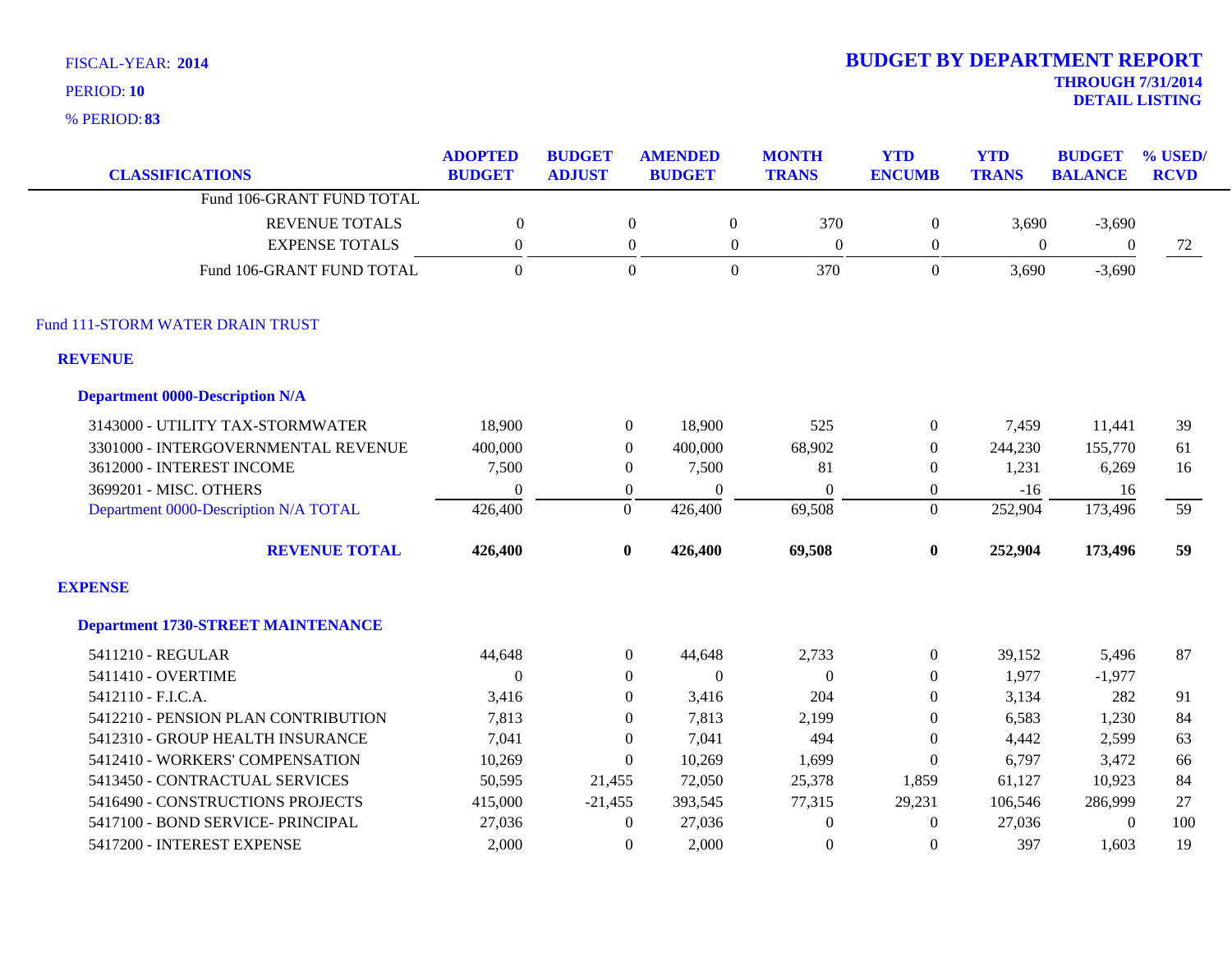| <b>CLASSIFICATIONS</b>                    | <b>ADOPTED</b><br><b>BUDGET</b> | <b>BUDGET</b><br><b>ADJUST</b> | <b>AMENDED</b><br><b>BUDGET</b> | <b>MONTH</b><br><b>TRANS</b> | <b>YTD</b><br><b>ENCUMB</b> | <b>YTD</b><br><b>TRANS</b> | <b>BUDGET</b><br><b>BALANCE</b> | % USED/<br><b>RCVD</b> |
|-------------------------------------------|---------------------------------|--------------------------------|---------------------------------|------------------------------|-----------------------------|----------------------------|---------------------------------|------------------------|
| 5819120 - TRANSFER TO GENERAL FUND        | 250,000                         | $\overline{0}$                 | 250,000                         | $\overline{0}$               | $\overline{0}$              | 250,000                    | $\mathbf{0}$                    | 100                    |
| Department 1730-STREET MAINTENANCE TOTAL  | 817,818                         | $\overline{0}$                 | 817,818                         | 110,022                      | 31,090                      | 507,191                    | 310,627                         | 62                     |
| <b>EXPENSE TOTAL</b>                      | 817,818                         | $\bf{0}$                       | 817,818                         | 110,022                      | 31,090                      | 507,191                    | 310,627                         | 62                     |
| Fund 111-STORM WATER DRAIN TRUST TOTAL    |                                 |                                |                                 |                              |                             |                            |                                 |                        |
| <b>REVENUE TOTALS</b>                     | 426,400                         | $\overline{0}$                 | 426,400                         | 69,508                       | $\boldsymbol{0}$            | 252,904                    | 173,496                         | 59                     |
| <b>EXPENSE TOTALS</b>                     | 817,818                         | $\overline{0}$                 | 817,818                         | 110,022                      | 31,090                      | 507,191                    | 310,627                         | 62                     |
| Fund 111-STORM WATER DRAIN TRUST TOTAL    | $-391,418$                      | $\overline{0}$                 | $-391,418$                      | $-40,514$                    | $-31,090$                   | $-254,287$                 | $-137,131$                      |                        |
| Fund 112-2ND LOCAL OPTION GAS TRST        |                                 |                                |                                 |                              |                             |                            |                                 |                        |
| <b>REVENUE</b>                            |                                 |                                |                                 |                              |                             |                            |                                 |                        |
| <b>Department 0000-Description N/A</b>    |                                 |                                |                                 |                              |                             |                            |                                 |                        |
| 3121000 - LOCAL OPTION TAXES              | $\Omega$                        | $\overline{0}$                 | $\theta$                        | 6,800                        | $\overline{0}$              | 65,181                     | $-65,181$                       |                        |
| 3301000 - INTERGOVERNMENTAL REVENUE       | 67,207                          | $\theta$                       | 67,207                          | $\Omega$                     | $\boldsymbol{0}$            | $\Omega$                   | 67,207                          |                        |
| 3612000 - INTEREST INCOME                 | 2,000                           | $\overline{0}$                 | 2,000                           | 214                          | $\overline{0}$              | 2,072                      | $-72$                           | 103                    |
| Department 0000-Description N/A TOTAL     | 69,207                          | $\boldsymbol{0}$               | 69,207                          | 7,014                        | $\overline{0}$              | 67,253                     | 1,954                           | 97                     |
| <b>REVENUE TOTAL</b>                      | 69,207                          | $\bf{0}$                       | 69,207                          | 7,014                        | $\bf{0}$                    | 67,253                     | 1,954                           | 97                     |
| <b>EXPENSE</b>                            |                                 |                                |                                 |                              |                             |                            |                                 |                        |
| <b>Department 1730-STREET MAINTENANCE</b> |                                 |                                |                                 |                              |                             |                            |                                 |                        |
| 5416210 - INFRASTRUCTURE PROJECTS         | 225,000                         | 38,643                         | 263,643                         | 3,837                        | 19,674                      | 87,524                     | 176,119                         | 33                     |
| Department 1730-STREET MAINTENANCE TOTAL  | 225,000                         | 38,643                         | 263,643                         | 3,837                        | 19,674                      | 87,524                     | 176,119                         | 33                     |
| <b>EXPENSE TOTAL</b>                      | 225,000                         | 38,643                         | 263,643                         | 3,837                        | 19,674                      | 87,524                     | 176,119                         | 33                     |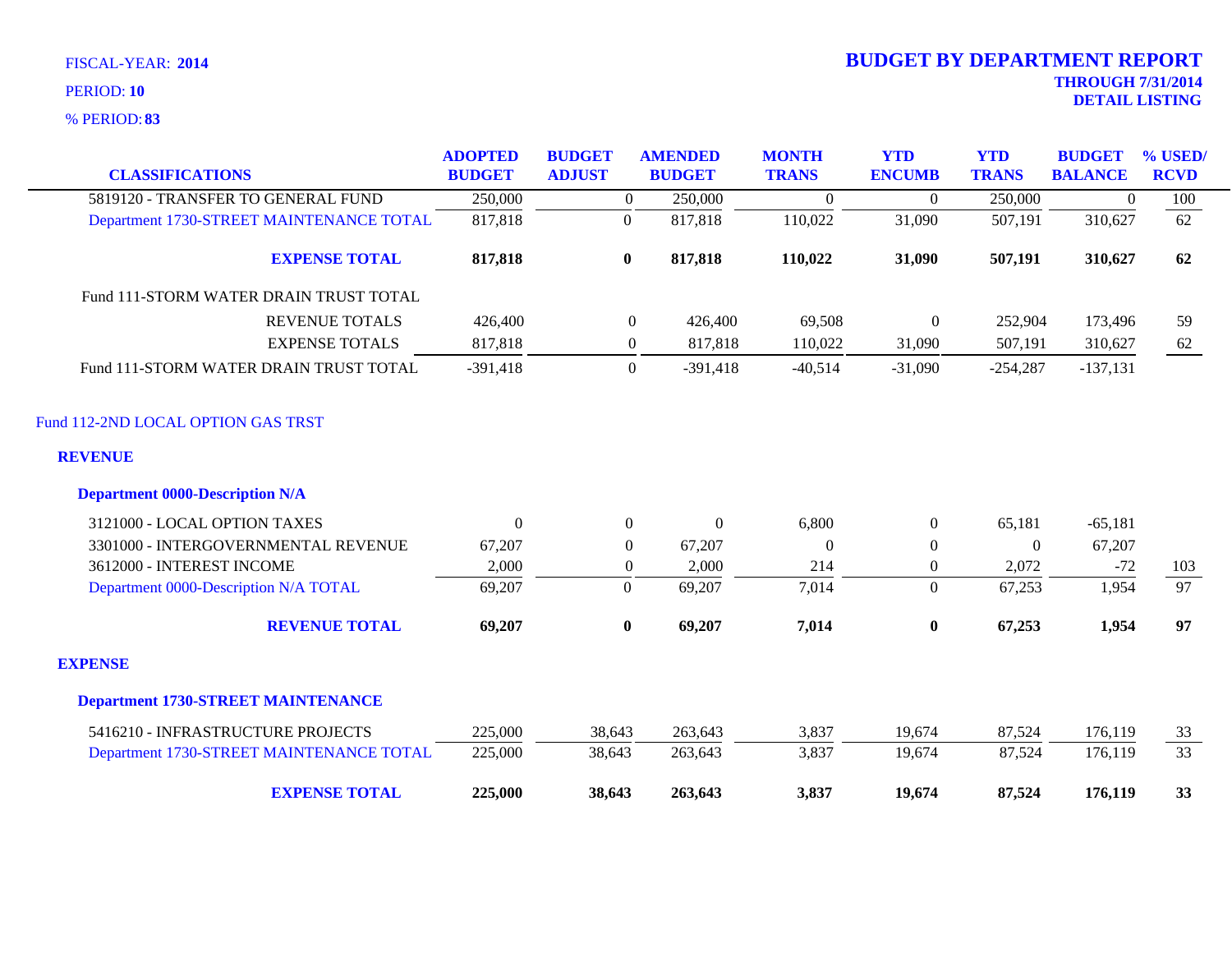**83** % PERIOD:

| <b>CLASSIFICATIONS</b>                       | <b>ADOPTED</b><br><b>BUDGET</b> | <b>BUDGET</b><br><b>ADJUST</b> | <b>AMENDED</b><br><b>BUDGET</b> | <b>MONTH</b><br><b>TRANS</b> | <b>YTD</b><br><b>ENCUMB</b> | <b>YTD</b><br><b>TRANS</b> | <b>BUDGET</b><br><b>BALANCE</b> | % USED/<br><b>RCVD</b> |
|----------------------------------------------|---------------------------------|--------------------------------|---------------------------------|------------------------------|-----------------------------|----------------------------|---------------------------------|------------------------|
| Fund 112-2ND LOCAL OPTION GAS TRST TOTAL     |                                 |                                |                                 |                              |                             |                            |                                 |                        |
| <b>REVENUE TOTALS</b>                        | 69,207                          | $\boldsymbol{0}$               | 69,207                          | 7,014                        | $\mathbf{0}$                | 67,253                     | 1,954                           | 97                     |
| <b>EXPENSE TOTALS</b>                        | 225,000                         | 38,643                         | 263,643                         | 3,837                        | 19,674                      | 87,524                     | 176,119                         | 33                     |
| Fund 112-2ND LOCAL OPTION GAS TRST TOTAL     | $-155,793$                      | $-38,643$                      | $-194,436$                      | 3,177                        | $-19,674$                   | $-20,271$                  | $-174,165$                      |                        |
| <b>Fund 114-GRANTS FUND</b>                  |                                 |                                |                                 |                              |                             |                            |                                 |                        |
| <b>REVENUE</b>                               |                                 |                                |                                 |                              |                             |                            |                                 |                        |
| <b>Department 0000-Description N/A</b>       |                                 |                                |                                 |                              |                             |                            |                                 |                        |
| 3371000 - GENERAL GOVERNMENT                 | $\boldsymbol{0}$                | $\boldsymbol{0}$               | $\boldsymbol{0}$                | $\overline{0}$               | $\boldsymbol{0}$            | $\boldsymbol{0}$           | $\boldsymbol{0}$                |                        |
| Department 0000-Description N/A TOTAL        | $\Omega$                        | $\Omega$                       | $\Omega$                        | $\Omega$                     | $\overline{0}$              | $\Omega$                   | $\Omega$                        |                        |
| Department 3001-SNP-MURRAY PARK POOL         |                                 |                                |                                 |                              |                             |                            |                                 |                        |
| 3371000 - GENERAL GOVERNMENT                 | 86,262                          | $\boldsymbol{0}$               | 86,262                          | $\overline{0}$               | $\overline{0}$              | 572                        | 85,690                          |                        |
| Department 3001-SNP-MURRAY PARK POOL TOTAL   | 86,262                          | $\overline{0}$                 | 86,262                          | $\overline{0}$               | $\overline{0}$              | 572                        | 85,690                          |                        |
| Department 3604-MDC SCHOOL & SR MEALS        |                                 |                                |                                 |                              |                             |                            |                                 |                        |
| 3371000 - GENERAL GOVERNMENT                 | $\overline{0}$                  | $\overline{0}$                 | $\overline{0}$                  | $\Omega$                     | $\overline{0}$              | $\mathbf{0}$               | $\overline{0}$                  |                        |
| Department 3604-MDC SCHOOL & SR MEALS FY2013 | $\mathbf{0}$                    | $\overline{0}$                 | $\overline{0}$                  | $\Omega$                     | $\Omega$                    | $\Omega$                   | $\Omega$                        |                        |
| Department 3605-MDC SCHOOL & SR MEALS        |                                 |                                |                                 |                              |                             |                            |                                 |                        |
| 3371000 - GENERAL GOVERNMENT                 | 45,175                          | $\overline{0}$                 | 45,175                          | $\overline{0}$               | $\overline{0}$              | 36,172                     | 9,003                           | 80                     |
| Department 3605-MDC SCHOOL & SR MEALS FY2014 | 45,175                          | $\overline{0}$                 | 45,175                          | $\Omega$                     | $\overline{0}$              | 36,172                     | 9,003                           | 80                     |
| Department 3801-ADA-FY2011                   |                                 |                                |                                 |                              |                             |                            |                                 |                        |
| 3371000 - GENERAL GOVERNMENT                 | 14,747                          | $\overline{0}$                 | 14,747                          | $\overline{0}$               | $\boldsymbol{0}$            | $\boldsymbol{0}$           | 14,747                          |                        |
| Department 3801-ADA-FY2011 TOTAL             | 14,747                          | $\mathbf{0}$                   | 14,747                          | $\overline{0}$               | $\overline{0}$              | $\boldsymbol{0}$           | 14,747                          |                        |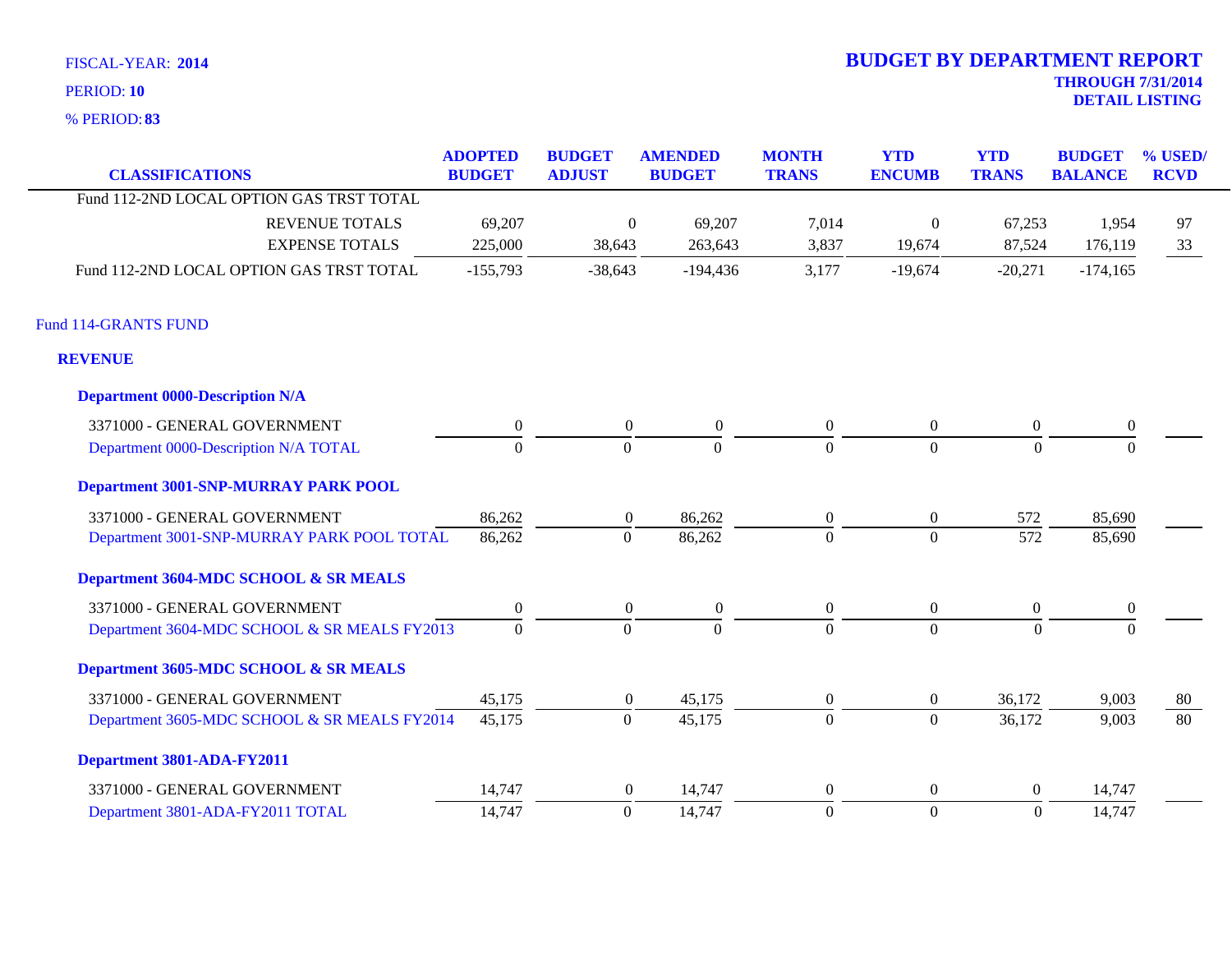**83** % PERIOD:

# **THROUGH 7/31/2014 DETAIL LISTING** PERIOD: **<sup>10</sup> 2014 BUDGET BY DEPARTMENT REPORT**

|                                              | <b>ADOPTED</b>   | <b>BUDGET</b>    | <b>AMENDED</b>   | <b>MONTH</b>     | <b>YTD</b>       | <b>YTD</b>       | <b>BUDGET</b>  | % USED/     |
|----------------------------------------------|------------------|------------------|------------------|------------------|------------------|------------------|----------------|-------------|
| <b>CLASSIFICATIONS</b>                       | <b>BUDGET</b>    | <b>ADJUST</b>    | <b>BUDGET</b>    | <b>TRANS</b>     | <b>ENCUMB</b>    | <b>TRANS</b>     | <b>BALANCE</b> | <b>RCVD</b> |
| Department 3802-ADA FY 2011                  |                  |                  |                  |                  |                  |                  |                |             |
| 3371000 - GENERAL GOVERNMENT                 | 11,012           | $\boldsymbol{0}$ | 11,012           | $\overline{0}$   | $\overline{0}$   | $\overline{0}$   | 11,012         |             |
| Department 3802-ADA FY 2011 TOTAL            | 11,012           | $\mathbf{0}$     | 11,012           | $\overline{0}$   | $\boldsymbol{0}$ | $\mathbf{0}$     | 11,012         |             |
| Department 3803-ADA FY 2012                  |                  |                  |                  |                  |                  |                  |                |             |
| 3371000 - GENERAL GOVERNMENT                 | 10,423           | $\overline{0}$   | 10,423           | $\boldsymbol{0}$ | $\boldsymbol{0}$ | $\overline{0}$   | 10,423         |             |
| Department 3803-ADA FY 2012 TOTAL            | 10,423           | $\Omega$         | 10,423           | $\Omega$         | $\Omega$         | $\Omega$         | 10,423         |             |
| <b>Department 4010-GOB-WATER &amp; SEWER</b> |                  |                  |                  |                  |                  |                  |                |             |
| 3311000 - REVENUE                            | $\Omega$         | $\overline{0}$   | $\Omega$         | $\theta$         | $\Omega$         | $\Omega$         | $\Omega$       |             |
| 3371000 - GENERAL GOVERNMENT                 | 816,366          | $\boldsymbol{0}$ | 816,366          | $\mathbf{0}$     | $\boldsymbol{0}$ | 69,434           | 746,932        | 8           |
| Department 4010-GOB-WATER & SEWER            | 816,366          | $\overline{0}$   | 816,366          | $\Omega$         | $\overline{0}$   | 69,434           | 746,932        | 8           |
| <b>Department 4100-VILLAGERS</b>             |                  |                  |                  |                  |                  |                  |                |             |
| 3371000 - GENERAL GOVERNMENT                 | $\boldsymbol{0}$ | $\boldsymbol{0}$ | $\boldsymbol{0}$ | $\overline{0}$   | $\boldsymbol{0}$ | $\boldsymbol{0}$ | $\theta$       |             |
| Department 4100-VILLAGERS GRANT-PRESERVATION | $\overline{0}$   | $\overline{0}$   | $\mathbf{0}$     | $\Omega$         | $\overline{0}$   | $\overline{0}$   | $\Omega$       |             |
| <b>Department 4101-VILLAGERS</b>             |                  |                  |                  |                  |                  |                  |                |             |
| 3371000 - GENERAL GOVERNMENT                 | 3,000            | $\overline{0}$   | 3,000            | $\overline{0}$   | $\mathbf{0}$     | $\overline{0}$   | 3,000          |             |
| Department 4101-VILLAGERS GRANT-PRESERVATION | 3,000            | $\boldsymbol{0}$ | 3,000            | $\mathbf{0}$     | $\mathbf{0}$     | $\boldsymbol{0}$ | 3,000          |             |
| Department 4200-MPO FY 2013 Grant            |                  |                  |                  |                  |                  |                  |                |             |
| 3371000 - GENERAL GOVERNMENT                 | 21,000           | $\mathbf{0}$     | 21,000           | $\mathbf{0}$     | $\boldsymbol{0}$ | $\boldsymbol{0}$ | 21,000         |             |
| Department 4200-MPO FY 2013 Grant TOTAL      | 21,000           | $\Omega$         | 21,000           | $\Omega$         | $\overline{0}$   | $\Omega$         | 21,000         |             |
| <b>REVENUE TOTAL</b>                         | 1,007,985        | $\boldsymbol{0}$ | 1,007,985        | $\bf{0}$         | $\boldsymbol{0}$ | 106,178          | 901,807        | 10          |

**EXPENSE**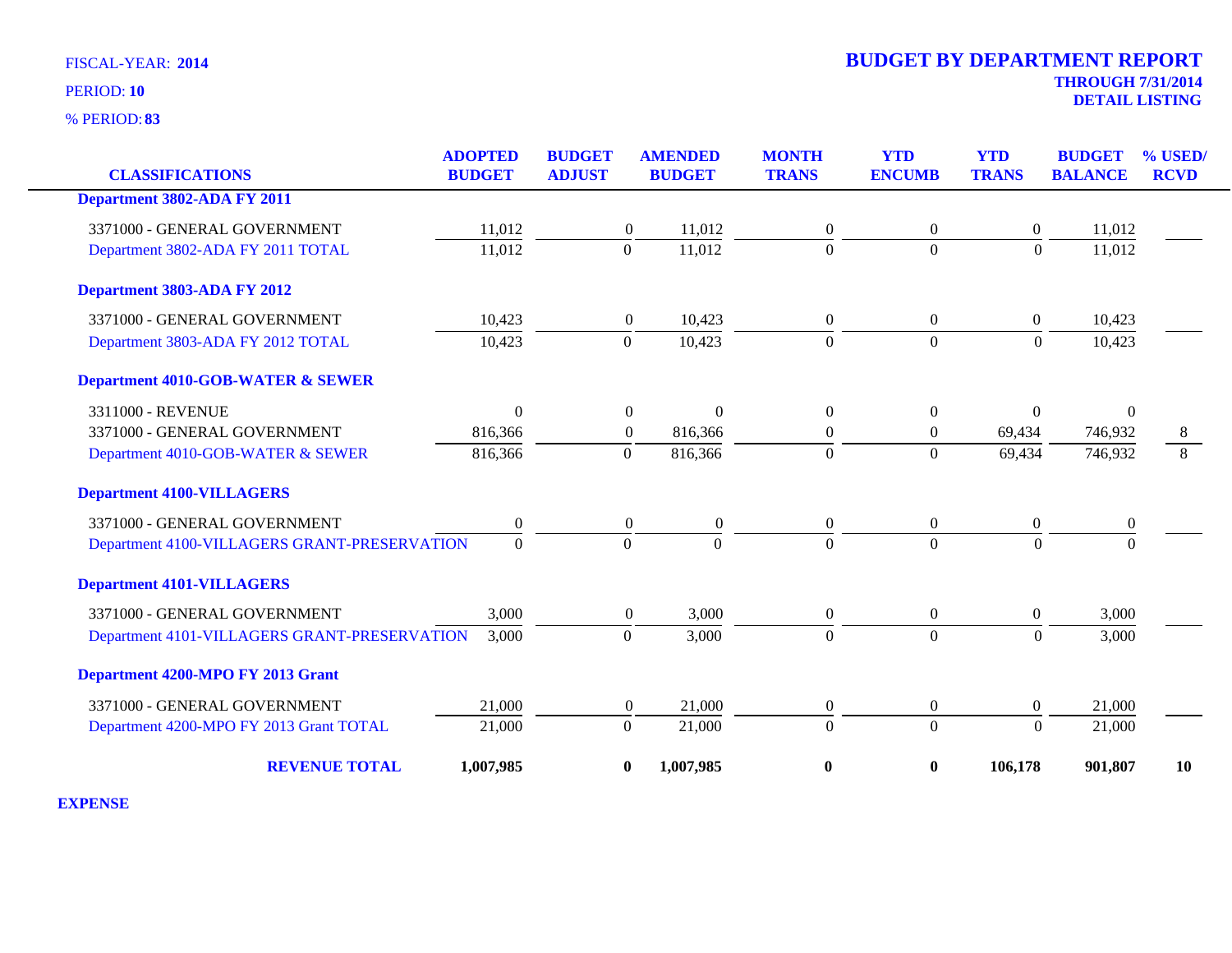**83** % PERIOD:

| <b>CLASSIFICATIONS</b>                       | <b>ADOPTED</b><br><b>BUDGET</b> | <b>BUDGET</b><br><b>ADJUST</b> | <b>AMENDED</b><br><b>BUDGET</b>      | <b>MONTH</b><br><b>TRANS</b> | <b>YTD</b><br><b>ENCUMB</b> | <b>YTD</b><br><b>TRANS</b> | <b>BUDGET</b><br><b>BALANCE</b> | % USED/<br><b>RCVD</b> |
|----------------------------------------------|---------------------------------|--------------------------------|--------------------------------------|------------------------------|-----------------------------|----------------------------|---------------------------------|------------------------|
| <b>Department 3001-SNP-MURRAY PARK POOL</b>  |                                 |                                |                                      |                              |                             |                            |                                 |                        |
|                                              |                                 |                                |                                      |                              |                             |                            |                                 |                        |
| 5413100 - PROFESSIONAL SERVICES              | $-12,686$                       |                                | $\boldsymbol{0}$<br>$-12,686$        | $\Omega$                     | 814                         | $-12,687$                  | $\mathbf{1}$                    |                        |
| 5413450 - CONTRACTUAL SERVICES               | 92,505                          |                                | $\boldsymbol{0}$<br>92,505           | 67,180                       | 9,025                       | 92,030                     | 475                             | 99                     |
| Department 3001-SNP-MURRAY PARK POOL TOTAL   | 79,819                          | $\boldsymbol{0}$               | 79,819                               | 67,180                       | 9,839                       | 79,343                     | 476                             | 99                     |
| Department 3603-12-SMIA-CB OCT11-SEP12       |                                 |                                |                                      |                              |                             |                            |                                 |                        |
| 5413450 - CONTRACTUAL SERVICES               | $\boldsymbol{0}$                |                                | $\boldsymbol{0}$<br>$\boldsymbol{0}$ | $\overline{0}$               | $\overline{0}$              | $\overline{0}$             | $\boldsymbol{0}$                |                        |
| Department 3603-12-SMIA-CB OCT11-SEP12 TOTAL | $\Omega$                        | $\Omega$                       | $\Omega$                             | $\Omega$                     | $\Omega$                    | $\Omega$                   | $\Omega$                        |                        |
| Department 3604-MDC SCHOOL & SR MEALS        |                                 |                                |                                      |                              |                             |                            |                                 |                        |
| 5411310 - PART TIME                          | $\overline{0}$                  |                                | $\overline{0}$<br>$\mathbf{0}$       | $\overline{0}$               | $\overline{0}$              | $\overline{0}$             | $\overline{0}$                  |                        |
| 5413450 - CONTRACTUAL SERVICES               | $\boldsymbol{0}$                |                                | $\boldsymbol{0}$<br>$\boldsymbol{0}$ | $\overline{0}$               | $\overline{0}$              | $\boldsymbol{0}$           | $\boldsymbol{0}$                |                        |
| Department 3604-MDC SCHOOL & SR MEALS FY2013 | $\Omega$                        | $\theta$                       | $\Omega$                             | $\Omega$                     | $\Omega$                    | $\Omega$                   | $\Omega$                        |                        |
| Department 3605-MDC SCHOOL & SR MEALS        |                                 |                                |                                      |                              |                             |                            |                                 |                        |
| 5411310 - PART TIME                          | 26,775                          |                                | $\mathbf{0}$<br>26,775               | $\overline{0}$               | $\overline{0}$              | 26,775                     | $\overline{0}$                  | 100                    |
| 5413450 - CONTRACTUAL SERVICES               | 18,400                          |                                | $\boldsymbol{0}$<br>18,400           | 1,305                        | 6,039                       | 18,400                     | $\theta$                        | 100                    |
| Department 3605-MDC SCHOOL & SR MEALS FY2014 | 45,175                          | $\Omega$                       | 45,175                               | 1,305                        | 6,039                       | 45,175                     | $\Omega$                        | 100                    |
| Department 3801-ADA-FY2011                   |                                 |                                |                                      |                              |                             |                            |                                 |                        |
| 5453450 - CONTRACTUAL                        | 14,747                          |                                | 14,747<br>$\boldsymbol{0}$           | $\overline{0}$               | $\boldsymbol{0}$            | $\overline{0}$             | 14,747                          |                        |
| Department 3801-ADA-FY2011 TOTAL             | 14,747                          | $\overline{0}$                 | 14,747                               | $\Omega$                     | $\Omega$                    | $\theta$                   | 14,747                          |                        |
| Department 3802-ADA FY 2011                  |                                 |                                |                                      |                              |                             |                            |                                 |                        |
| 5453450 - CONTRACTUAL                        | 11,012                          |                                | $\boldsymbol{0}$<br>11,012           | $\mathbf{0}$                 | $\boldsymbol{0}$            | $\boldsymbol{0}$           | 11,012                          |                        |
| Department 3802-ADA FY 2011 TOTAL            | 11,012                          | $\mathbf{0}$                   | 11,012                               | $\mathbf{0}$                 | $\mathbf{0}$                | $\Omega$                   | 11,012                          |                        |
| Department 3803-ADA FY 2012                  |                                 |                                |                                      |                              |                             |                            |                                 |                        |
| 5453450 - CONTRACTUAL                        | 10,423                          |                                | $\overline{0}$<br>10,423             | $\Omega$                     | $\mathbf{0}$                | $\overline{0}$             | 10,423                          |                        |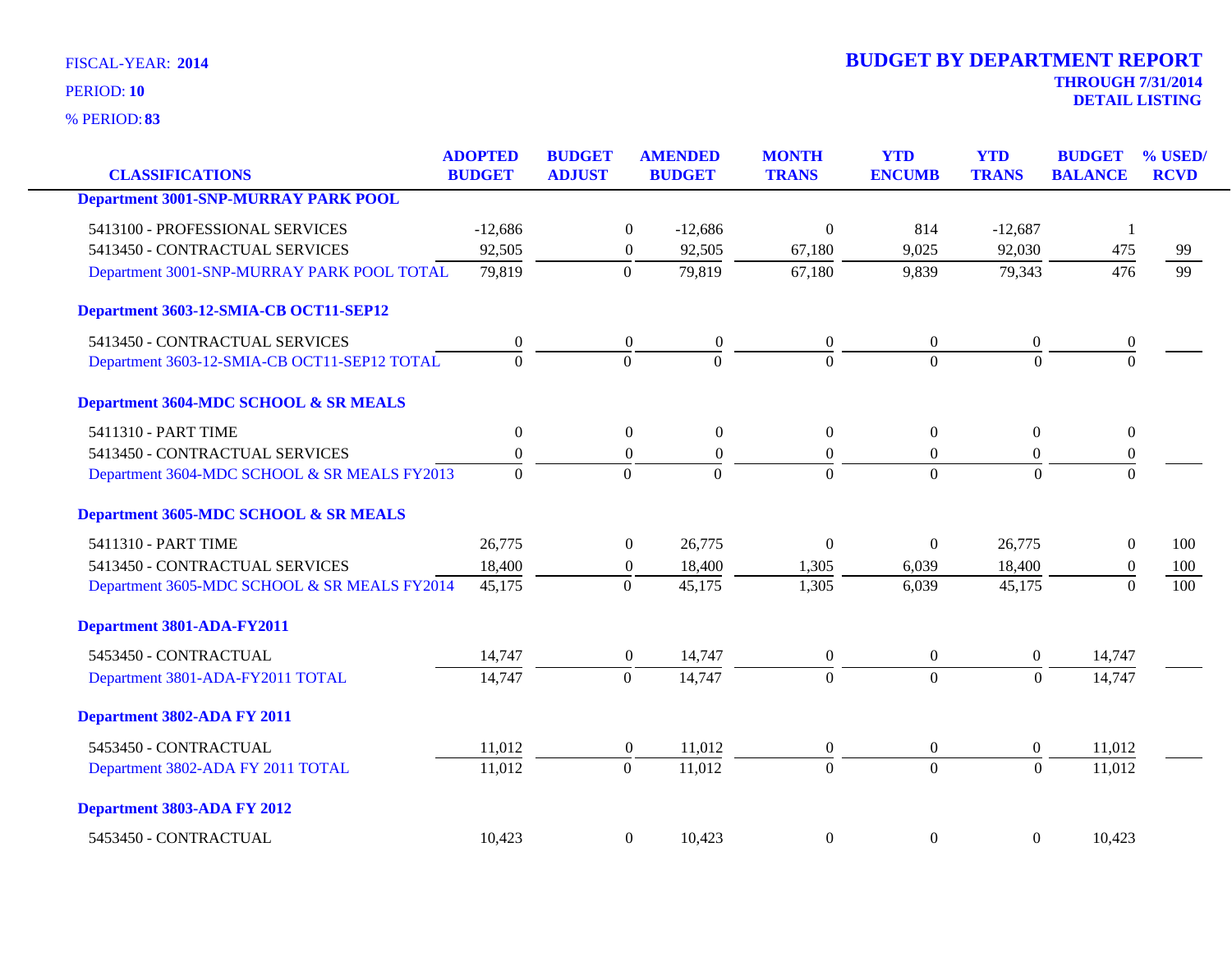| <b>CLASSIFICATIONS</b>                          | <b>ADOPTED</b><br><b>BUDGET</b> | <b>BUDGET</b><br><b>ADJUST</b> | <b>AMENDED</b><br><b>BUDGET</b> | <b>MONTH</b><br><b>TRANS</b> | <b>YTD</b><br><b>ENCUMB</b> | <b>YTD</b><br><b>TRANS</b> | <b>BUDGET</b><br><b>BALANCE</b> | % USED/<br><b>RCVD</b> |
|-------------------------------------------------|---------------------------------|--------------------------------|---------------------------------|------------------------------|-----------------------------|----------------------------|---------------------------------|------------------------|
| Department 3803-ADA FY 2012 TOTAL               | 10,423                          | $\overline{0}$                 | 10,423                          | $\overline{0}$               | $\boldsymbol{0}$            | $\overline{0}$             | 10,423                          |                        |
| <b>Department 4000-WATER DIST SYS EXTENSION</b> |                                 |                                |                                 |                              |                             |                            |                                 |                        |
| 5416490 - CONSTRUCTIONS PROJECTS                | $\boldsymbol{0}$                | $\boldsymbol{0}$               | $\boldsymbol{0}$                | $\overline{0}$               | $\boldsymbol{0}$            | $\boldsymbol{0}$           | $\mathbf{0}$                    |                        |
| Department 4000-WATER DIST SYS EXTENSION        | $\overline{0}$                  | $\overline{0}$                 | $\overline{0}$                  | $\mathbf{0}$                 | $\overline{0}$              | $\mathbf{0}$               | $\mathbf{0}$                    |                        |
| <b>Department 4010-GOB-WATER &amp; SEWER</b>    |                                 |                                |                                 |                              |                             |                            |                                 |                        |
| 5413100 - PROFESSIONAL SERVICES                 | 66,756                          | $\boldsymbol{0}$               | 66,756                          | $\Omega$                     | $\Omega$                    | $\Omega$                   | 66,756                          |                        |
| 5413450 - CONTRACTUAL SERVICES                  | 749,611                         | $\boldsymbol{0}$               | 749,611                         | 79,777                       | 36,382                      | 300,605                    | 449,006                         | 40                     |
| Department 4010-GOB-WATER & SEWER               | 816,367                         | $\mathbf{0}$                   | 816,367                         | 79,777                       | 36,382                      | 300,605                    | 515,762                         | $\overline{36}$        |
| <b>Department 4100-VILLAGERS</b>                |                                 |                                |                                 |                              |                             |                            |                                 |                        |
| 5196450 - CAPTL OUTLY-CAPITAL LEASE             | $\Omega$                        | $\boldsymbol{0}$               | $\boldsymbol{0}$                | $\overline{0}$               | $\mathbf{0}$                | $\theta$                   | $\boldsymbol{0}$                |                        |
| Department 4100-VILLAGERS GRANT-PRESERVATION    | $\mathbf{0}$                    | $\overline{0}$                 | $\boldsymbol{0}$                | $\mathbf{0}$                 | $\overline{0}$              | $\mathbf{0}$               | $\mathbf{0}$                    |                        |
| <b>Department 4101-VILLAGERS</b>                |                                 |                                |                                 |                              |                             |                            |                                 |                        |
| 5196450 - CAPTL OUTLY-CAPITAL LEASE             | 3,000                           | $\boldsymbol{0}$               | 3,000                           | $\overline{0}$               | 3,000                       | 3,000                      | $\overline{0}$                  | 100                    |
| Department 4101-VILLAGERS GRANT-PRESERVATION    | 3,000                           | $\overline{0}$                 | 3,000                           | $\mathbf{0}$                 | 3,000                       | 3,000                      | $\mathbf{0}$                    | 100                    |
| <b>Department 4200-MPO FY 2013 Grant</b>        |                                 |                                |                                 |                              |                             |                            |                                 |                        |
| 5416490 - CONSTRUCTIONS PROJECTS                | 21,000                          | $\boldsymbol{0}$               | 21,000                          | $\overline{0}$               | 6,180                       | 21,000                     | $\theta$                        | 100                    |
| Department 4200-MPO FY 2013 Grant TOTAL         | 21,000                          | $\mathbf{0}$                   | 21,000                          | $\mathbf{0}$                 | 6,180                       | 21,000                     | $\mathbf{0}$                    | 100                    |
| <b>EXPENSE TOTAL</b>                            | 1,001,543                       | $\bf{0}$                       | 1,001,543                       | 148,262                      | 61,440                      | 449,123                    | 552,420                         | 44                     |
| Fund 114-GRANTS FUND TOTAL                      |                                 |                                |                                 |                              |                             |                            |                                 |                        |
| <b>REVENUE TOTALS</b>                           | 1,007,985                       | $\boldsymbol{0}$               | 1,007,985                       | $\mathbf{0}$                 | $\Omega$                    | 106,178                    | 901,807                         | 10                     |
| <b>EXPENSE TOTALS</b>                           | 1,001,543                       | $\mathbf{0}$                   | 1,001,543                       | 148,262                      | 61,440                      | 449,123                    | 552,420                         | 44                     |
| Fund 114-GRANTS FUND TOTAL                      | 6,442                           | $\boldsymbol{0}$               | 6,442                           | $-148,262$                   | $-61,440$                   | $-342,945$                 | 349,387                         |                        |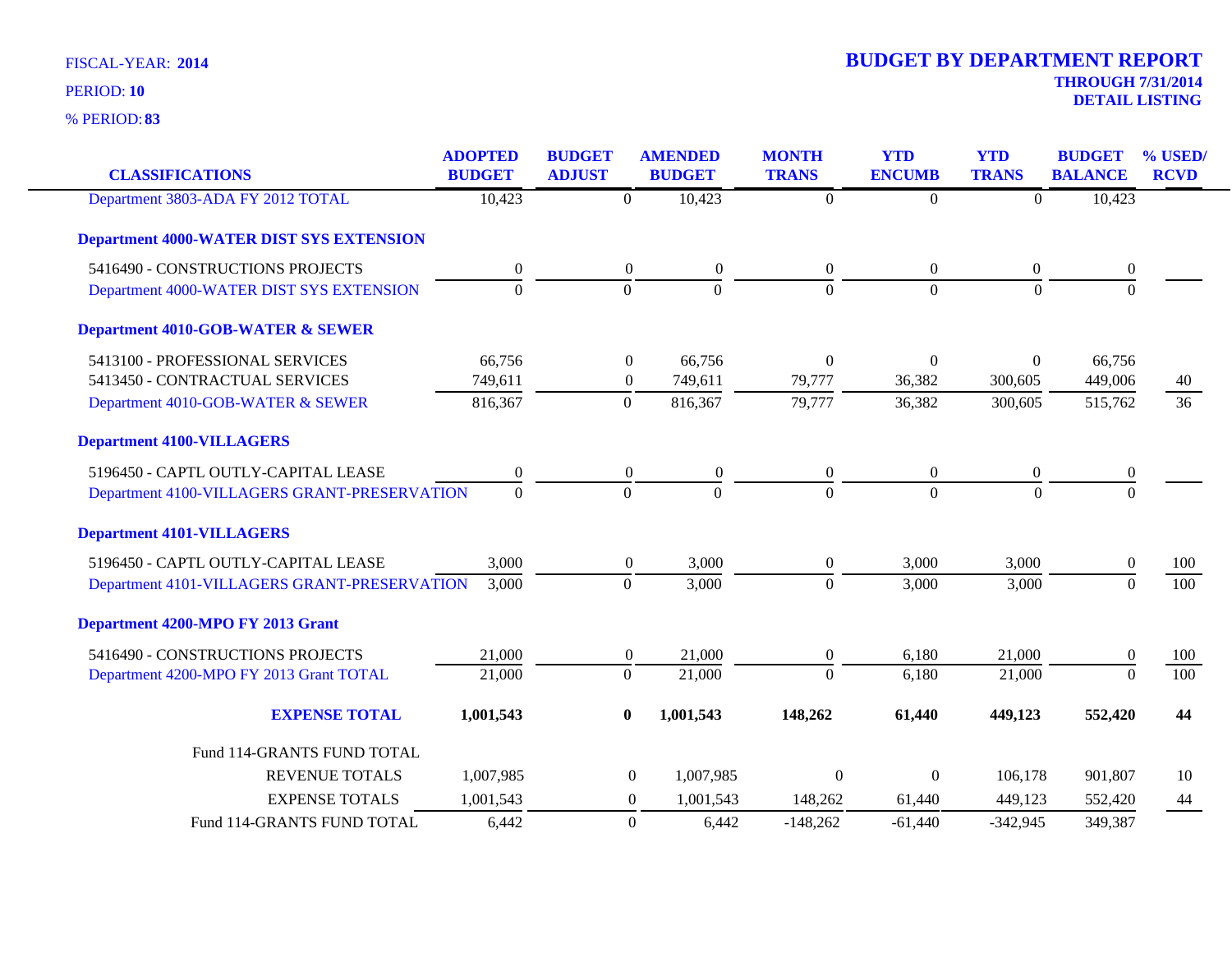**83** % PERIOD:

**DETAIL LISTING** PERIOD: **<sup>10</sup>**

| <b>CLASSIFICATIONS</b>                   | <b>ADOPTED</b><br><b>BUDGET</b> | <b>BUDGET</b><br><b>ADJUST</b> | <b>AMENDED</b><br><b>BUDGET</b> | <b>MONTH</b><br><b>TRANS</b> | <b>YTD</b><br><b>ENCUMB</b> | <b>YTD</b><br><b>TRANS</b> | <b>BUDGET</b><br><b>BALANCE</b> | % USED/<br><b>RCVD</b> |
|------------------------------------------|---------------------------------|--------------------------------|---------------------------------|------------------------------|-----------------------------|----------------------------|---------------------------------|------------------------|
| Fund 116-HOMETOWN DIST. IMPROVMENT       |                                 |                                |                                 |                              |                             |                            |                                 |                        |
| <b>REVENUE</b>                           |                                 |                                |                                 |                              |                             |                            |                                 |                        |
| <b>Department 0000-Description N/A</b>   |                                 |                                |                                 |                              |                             |                            |                                 |                        |
| 3419060 - PARKING EXCEPTION              | 28,000                          |                                | $\boldsymbol{0}$<br>28,000      | $\overline{0}$               | $\overline{0}$              | 26,860                     | 1,140                           | 95                     |
| 3612000 - INTEREST INCOME                | 55                              |                                | $\boldsymbol{0}$<br>55          | $\overline{0}$               | $\boldsymbol{0}$            | $\overline{0}$             | 55                              |                        |
| Department 0000-Description N/A TOTAL    | 28,055                          |                                | $\overline{0}$<br>28,055        | $\boldsymbol{0}$             | $\boldsymbol{0}$            | 26,860                     | 1,195                           | 95                     |
| <b>REVENUE TOTAL</b>                     | 28,055                          |                                | 28,055<br>$\bf{0}$              | $\bf{0}$                     | $\boldsymbol{0}$            | 26,860                     | 1,195                           | 95                     |
| <b>EXPENSE</b>                           |                                 |                                |                                 |                              |                             |                            |                                 |                        |
| <b>Department 1410-FINANCE</b>           |                                 |                                |                                 |                              |                             |                            |                                 |                        |
| 5819120 - TRANSFER TO GENERAL FUND       | 25,000                          |                                | $\boldsymbol{0}$<br>25,000      | $\overline{0}$               | $\boldsymbol{0}$            | 25,000                     | $\boldsymbol{0}$                | 100                    |
| Department 1410-FINANCE TOTAL            | 25,000                          |                                | $\overline{0}$<br>25,000        | $\Omega$                     | $\overline{0}$              | 25,000                     | $\mathbf{0}$                    | 100                    |
| <b>EXPENSE TOTAL</b>                     | 25,000                          |                                | $\bf{0}$<br>25,000              | $\bf{0}$                     | $\bf{0}$                    | 25,000                     | $\bf{0}$                        | 100                    |
| Fund 116-HOMETOWN DIST. IMPROVMENT TOTAL |                                 |                                |                                 |                              |                             |                            |                                 |                        |
| <b>REVENUE TOTALS</b>                    | 28,055                          |                                | 28,055<br>$\boldsymbol{0}$      | $\boldsymbol{0}$             | $\boldsymbol{0}$            | 26,860                     | 1,195                           | 95                     |
| <b>EXPENSE TOTALS</b>                    | 25,000                          |                                | $\boldsymbol{0}$<br>25,000      | $\boldsymbol{0}$             | $\boldsymbol{0}$            | 25,000                     | $\boldsymbol{0}$                | 100                    |
| Fund 116-HOMETOWN DIST. IMPROVMENT TOTAL | 3,055                           |                                | $\boldsymbol{0}$<br>3,055       | $\mathbf{0}$                 | $\boldsymbol{0}$            | 1,860                      | 1,195                           |                        |
| Fund 118-TREE TRUST FUND                 |                                 |                                |                                 |                              |                             |                            |                                 |                        |
| <b>REVENUE</b>                           |                                 |                                |                                 |                              |                             |                            |                                 |                        |
| <b>Department 0000-Description N/A</b>   |                                 |                                |                                 |                              |                             |                            |                                 |                        |

3430000 - Tree Trust Fund 0 0 0 0 0 0 0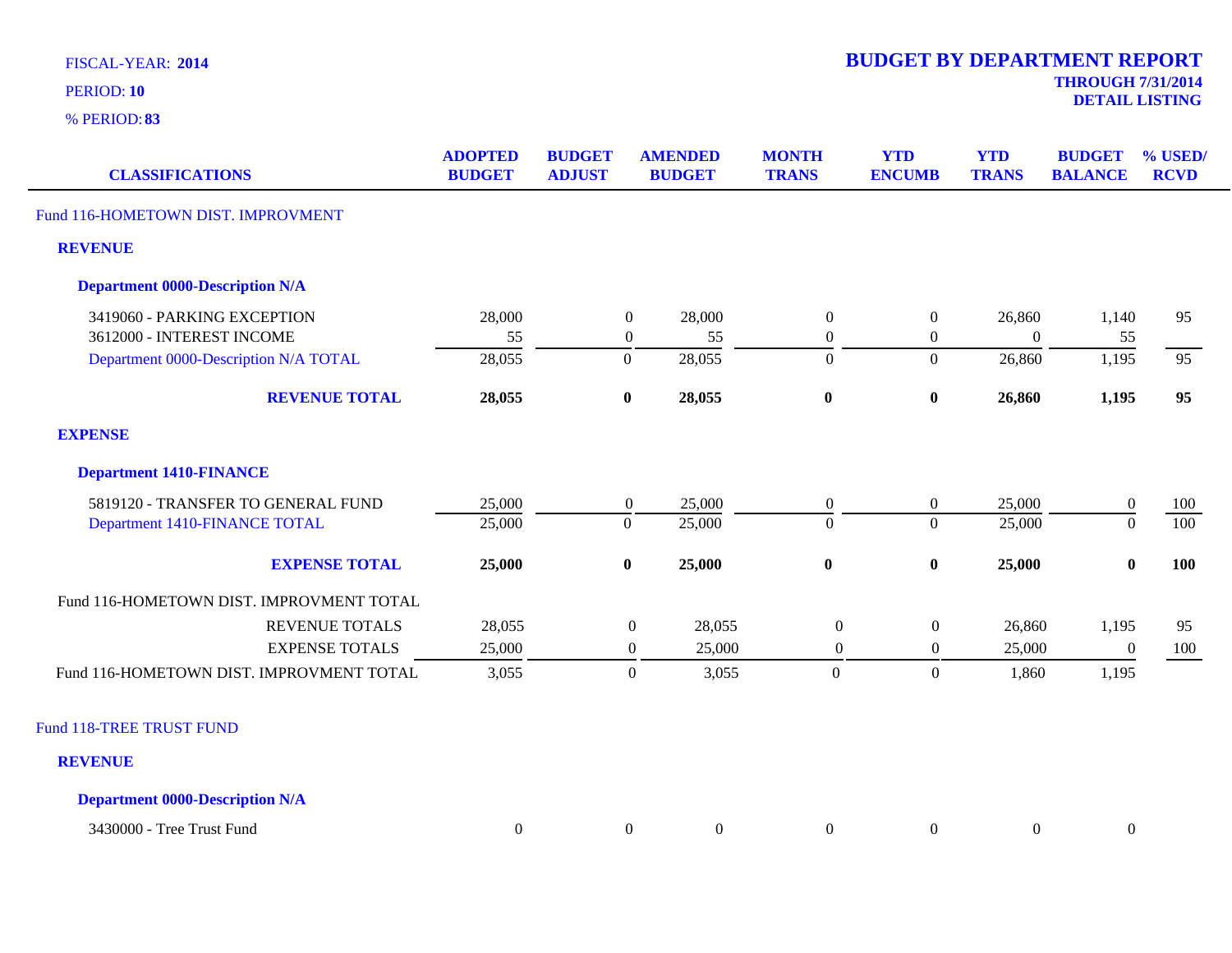|                                             | <b>ADOPTED</b>   | <b>BUDGET</b>    | <b>AMENDED</b>                | <b>MONTH</b>     | <b>YTD</b>       | <b>YTD</b>       | <b>BUDGET</b>    | % USED/     |
|---------------------------------------------|------------------|------------------|-------------------------------|------------------|------------------|------------------|------------------|-------------|
| <b>CLASSIFICATIONS</b>                      | <b>BUDGET</b>    | <b>ADJUST</b>    | <b>BUDGET</b>                 | <b>TRANS</b>     | <b>ENCUMB</b>    | <b>TRANS</b>     | <b>BALANCE</b>   | <b>RCVD</b> |
| 3437000 - CONSERV & RESC MGMT FEES          | $\boldsymbol{0}$ | $\boldsymbol{0}$ | $\boldsymbol{0}$              | $\boldsymbol{0}$ | $\overline{0}$   | $\boldsymbol{0}$ | $\boldsymbol{0}$ |             |
| Department 0000-Description N/A TOTAL       | $\overline{0}$   | $\boldsymbol{0}$ | $\boldsymbol{0}$              | $\boldsymbol{0}$ | $\mathbf{0}$     | $\theta$         | $\mathbf{0}$     |             |
| <b>REVENUE TOTAL</b>                        | $\bf{0}$         | $\bf{0}$         | $\bf{0}$                      | $\bf{0}$         | $\boldsymbol{0}$ | $\bf{0}$         | $\bf{0}$         |             |
| <b>EXPENSE</b>                              |                  |                  |                               |                  |                  |                  |                  |             |
| <b>Department 1750-LANSCAPE MAINTENANCE</b> |                  |                  |                               |                  |                  |                  |                  |             |
| 5193450 - CONT. SVCS.                       | 15,000           | $\mathbf{0}$     | 15,000                        | $\boldsymbol{0}$ | $\boldsymbol{0}$ | 13,626           | 1,374            | 90          |
| Department 1750-LANSCAPE MAINTENANCE TOTAL  | 15,000           | $\mathbf{0}$     | 15,000                        | $\Omega$         | $\Omega$         | 13,626           | 1,374            | 90          |
| <b>EXPENSE TOTAL</b>                        | 15,000           | $\bf{0}$         | 15,000                        | $\bf{0}$         | $\boldsymbol{0}$ | 13,626           | 1,374            | 90          |
| Fund 118-TREE TRUST FUND TOTAL              |                  |                  |                               |                  |                  |                  |                  |             |
| <b>REVENUE TOTALS</b>                       | $\theta$         |                  | $\mathbf{0}$<br>$\mathbf{0}$  | $\overline{0}$   | $\boldsymbol{0}$ | $\mathbf{0}$     | $\theta$         | 90          |
| <b>EXPENSE TOTALS</b>                       | 15,000           |                  | $\boldsymbol{0}$<br>15,000    | $\boldsymbol{0}$ | $\overline{0}$   | 13,626           | 1,374            | 90          |
| Fund 118-TREE TRUST FUND TOTAL              | $-15,000$        |                  | $\boldsymbol{0}$<br>$-15,000$ | $\Omega$         | $\boldsymbol{0}$ | $-13,626$        | $-1,374$         |             |
| Fund 120-FEDERAL GRANT FUND                 |                  |                  |                               |                  |                  |                  |                  |             |
| <b>REVENUE</b>                              |                  |                  |                               |                  |                  |                  |                  |             |
| <b>Department 0000-Description N/A</b>      |                  |                  |                               |                  |                  |                  |                  |             |
| 3699201 - MISC. OTHERS                      | $\overline{0}$   | $\overline{0}$   | $\boldsymbol{0}$              | $\theta$         | $\boldsymbol{0}$ | $\Omega$         | $\boldsymbol{0}$ |             |
| 3699294 - PRIOR YEAR ENCUMBRANCES           | $\mathbf{0}$     | $\boldsymbol{0}$ | $\overline{0}$                | $\boldsymbol{0}$ | $\boldsymbol{0}$ | $\overline{0}$   | $\boldsymbol{0}$ |             |
| Department 0000-Description N/A TOTAL       | $\overline{0}$   | $\mathbf{0}$     | $\Omega$                      | $\overline{0}$   | $\overline{0}$   | $\overline{0}$   | $\overline{0}$   |             |
| <b>Department 3301-MURRAY PARK POOL</b>     |                  |                  |                               |                  |                  |                  |                  |             |
| 3311000 - REVENUE                           | 1,201,361        | $\overline{0}$   | 1,201,361                     | $\overline{0}$   | $\boldsymbol{0}$ | 470,924          | 730,437          | 39          |
| Department 3301-MURRAY PARK POOL TOTAL      | 1,201,361        | $\boldsymbol{0}$ | 1,201,361                     | $\overline{0}$   | $\overline{0}$   | 470,924          | 730,437          | 39          |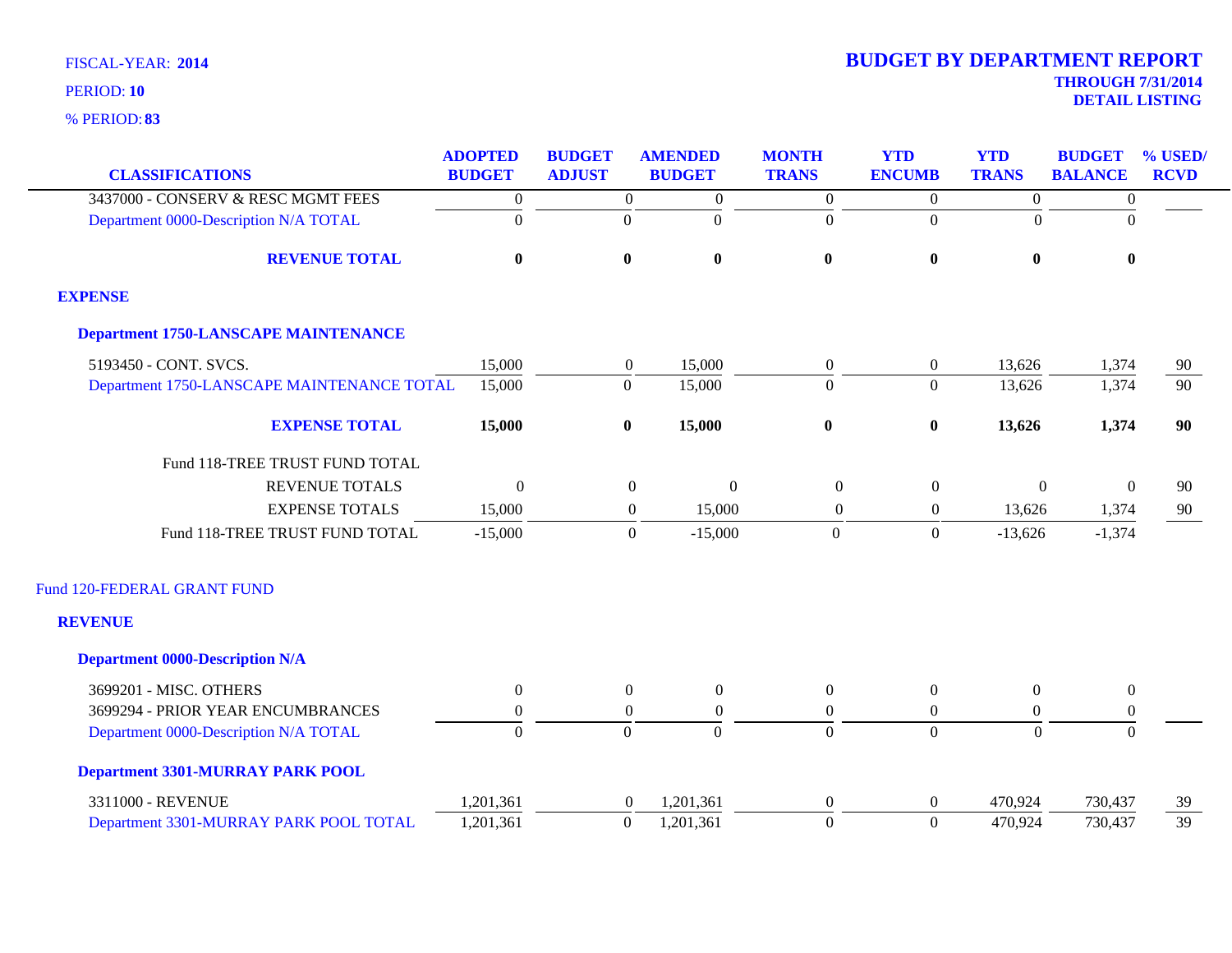| <b>CLASSIFICATIONS</b>                               | <b>ADOPTED</b><br><b>BUDGET</b> | <b>BUDGET</b><br><b>ADJUST</b> | <b>AMENDED</b><br><b>BUDGET</b> | <b>MONTH</b><br><b>TRANS</b> |                  | <b>YTD</b><br><b>ENCUMB</b> | <b>YTD</b><br><b>TRANS</b> | <b>BUDGET</b><br><b>BALANCE</b> | % USED/<br><b>RCVD</b> |
|------------------------------------------------------|---------------------------------|--------------------------------|---------------------------------|------------------------------|------------------|-----------------------------|----------------------------|---------------------------------|------------------------|
|                                                      |                                 |                                |                                 |                              |                  |                             |                            |                                 |                        |
| <b>Department 3302-STREET LIGHTING</b>               |                                 |                                |                                 |                              |                  |                             |                            |                                 |                        |
| 3311000 - REVENUE                                    | 170,000                         |                                | 170,000<br>$\boldsymbol{0}$     |                              | $\overline{0}$   | $\theta$                    | $\overline{0}$             | 170,000                         |                        |
| Department 3302-STREET LIGHTING TOTAL                | 170,000                         |                                | $\mathbf{0}$<br>170,000         |                              | $\Omega$         | $\overline{0}$              | $\boldsymbol{0}$           | 170,000                         |                        |
| Department 3303-SW 66 ST IMPROV PHASE II             |                                 |                                |                                 |                              |                  |                             |                            |                                 |                        |
| 3311000 - REVENUE                                    | 171,434                         |                                | $\boldsymbol{0}$<br>171,434     |                              | $\overline{0}$   | $\theta$                    | $\overline{0}$             | 171,434                         |                        |
| Department 3303-SW 66 ST IMPROV PHASE II TOTAL       | 171,434                         |                                | $\mathbf{0}$<br>171,434         |                              | $\overline{0}$   | $\overline{0}$              | $\boldsymbol{0}$           | 171,434                         |                        |
| <b>Department 3304-MARSHALL WILLIAMSON PARK</b>      |                                 |                                |                                 |                              |                  |                             |                            |                                 |                        |
| 3311000 - REVENUE                                    | 109,700                         |                                | 109,700<br>$\overline{0}$       |                              | $\overline{0}$   | $\overline{0}$              | 2,000                      | 107,700                         |                        |
| Department 3304-MARSHALL WILLIAMSON PARK             | 109,700                         |                                | $\mathbf{0}$<br>109,700         |                              | $\Omega$         | $\overline{0}$              | 2,000                      | 107,700                         |                        |
| Department 3405-2013 JAG A-Form Interface Cont       |                                 |                                |                                 |                              |                  |                             |                            |                                 |                        |
| 3311000 - REVENUE                                    | $\boldsymbol{0}$                |                                | $\overline{0}$                  | $\overline{0}$               | $\overline{0}$   | $\overline{0}$              | $\boldsymbol{0}$           | $\boldsymbol{0}$                |                        |
| Department 3405-2013 JAG A-Form Interface Cont TOTAL | $\overline{0}$                  |                                | $\Omega$                        | $\mathbf{0}$                 | $\Omega$         | $\Omega$                    | $\Omega$                   | $\Omega$                        |                        |
| Department 3406-BYRNE-JAG 2013                       |                                 |                                |                                 |                              |                  |                             |                            |                                 |                        |
| 3311000 - REVENUE                                    | $\boldsymbol{0}$                |                                | $\boldsymbol{0}$                | $\boldsymbol{0}$             | $\boldsymbol{0}$ | $\Omega$                    | $\theta$                   | $\mathbf{0}$                    |                        |
| Department 3406-BYRNE-JAG 2013 TOTAL                 | $\Omega$                        |                                | $\overline{0}$                  | $\Omega$                     | $\Omega$         | $\Omega$                    | $\Omega$                   | $\Omega$                        |                        |
| Department 3407-BYRNE-JAG VEH BURGLARY 2013          |                                 |                                |                                 |                              |                  |                             |                            |                                 |                        |
| 3311000 - REVENUE                                    | $\boldsymbol{0}$                |                                | $\boldsymbol{0}$                | $\boldsymbol{0}$             | $\boldsymbol{0}$ | $\overline{0}$              | $\boldsymbol{0}$           | $\boldsymbol{0}$                |                        |
| Department 3407-BYRNE-JAG VEH BURGLARY 2013          | $\Omega$                        |                                | $\boldsymbol{0}$                | $\Omega$                     | $\Omega$         | $\Omega$                    | $\Omega$                   | $\Omega$                        |                        |
| Department 3408-BYRNE-JAG 2014                       |                                 |                                |                                 |                              |                  |                             |                            |                                 |                        |
| 3311000 - REVENUE                                    | 5,521                           |                                | $\overline{0}$                  | 5,521                        | $\overline{0}$   | $\theta$                    | $\Omega$                   | 5,521                           |                        |
| Department 3408-BYRNE-JAG 2014 TOTAL                 | 5,521                           |                                | 5,521<br>$\Omega$               |                              | $\theta$         | $\mathbf{0}$                | $\theta$                   | 5,521                           |                        |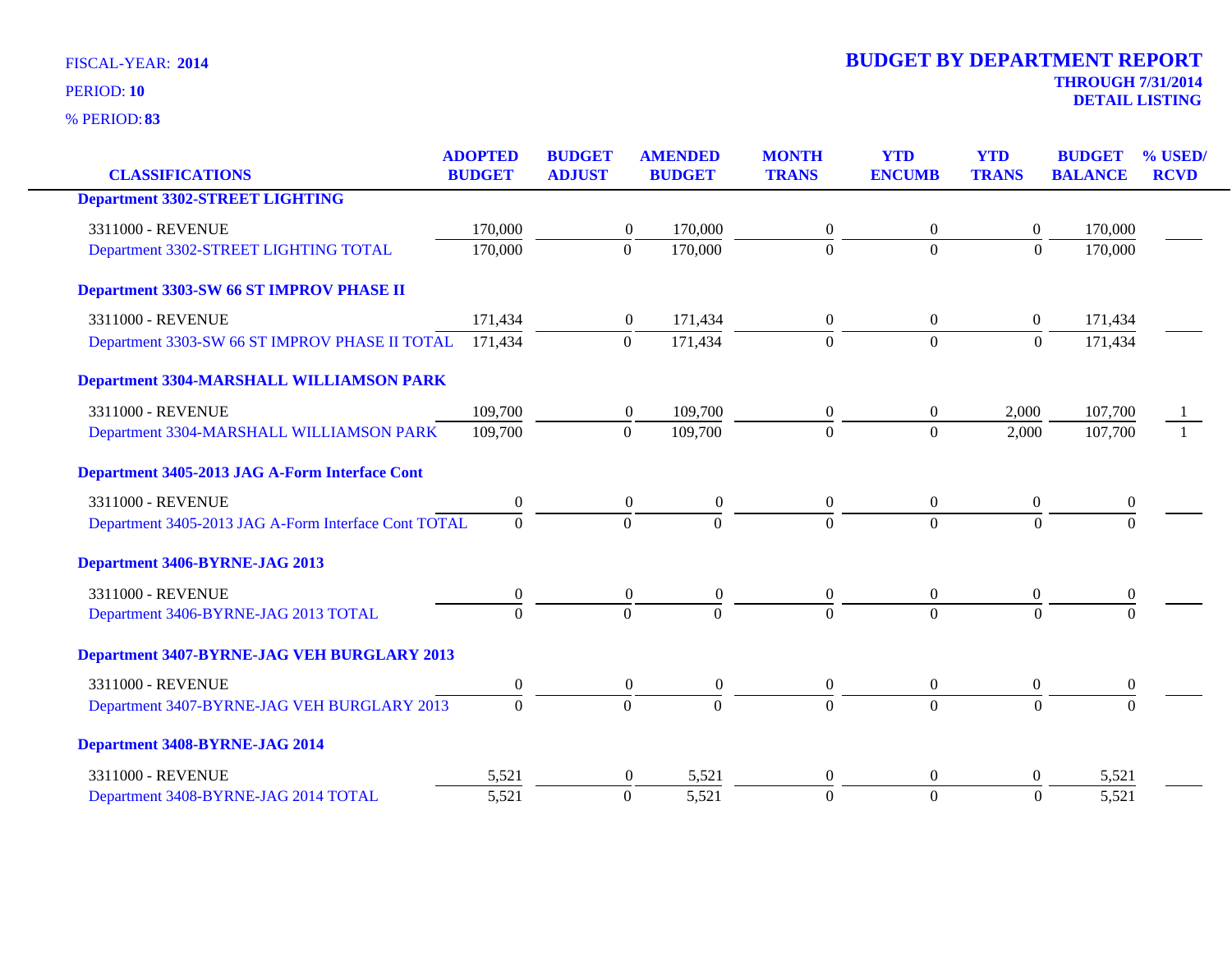| <b>CLASSIFICATIONS</b>                         | <b>ADOPTED</b><br><b>BUDGET</b> | <b>BUDGET</b><br><b>ADJUST</b> | <b>AMENDED</b><br><b>BUDGET</b> | <b>MONTH</b><br><b>TRANS</b> | <b>YTD</b><br><b>ENCUMB</b> | <b>YTD</b><br><b>TRANS</b> | <b>BUDGET</b><br><b>BALANCE</b> | % USED/<br><b>RCVD</b> |
|------------------------------------------------|---------------------------------|--------------------------------|---------------------------------|------------------------------|-----------------------------|----------------------------|---------------------------------|------------------------|
| <b>Department 3409-BYRNE-JAG 2014</b>          |                                 |                                |                                 |                              |                             |                            |                                 |                        |
| 3311000 - REVENUE                              | 2,452                           | $\boldsymbol{0}$               | 2,452                           | 2,452                        | $\overline{0}$              | 2,452                      | $\boldsymbol{0}$                | 100                    |
| Department 3409-BYRNE-JAG 2014 TOTAL           | 2,452                           | $\Omega$                       | 2,452                           | 2,452                        | $\Omega$                    | 2,452                      | $\Omega$                        | 100                    |
| <b>Department 5001-POLICE VESTS GRANT FY11</b> |                                 |                                |                                 |                              |                             |                            |                                 |                        |
| 3311000 - REVENUE                              | $\boldsymbol{0}$                | $\boldsymbol{0}$               | $\boldsymbol{0}$                | $\boldsymbol{0}$             | $\overline{0}$              | $\boldsymbol{0}$           | $\boldsymbol{0}$                |                        |
| Department 5001-POLICE VESTS GRANT FY11 TOTAL  | $\Omega$                        | $\Omega$                       | $\Omega$                        | $\overline{0}$               | $\Omega$                    | $\Omega$                   | $\Omega$                        |                        |
| <b>Department 5002-POLICE VESTS GRANT FY12</b> |                                 |                                |                                 |                              |                             |                            |                                 |                        |
| 3311000 - REVENUE                              | $\boldsymbol{0}$                | $\overline{0}$                 | $\boldsymbol{0}$                | $\boldsymbol{0}$             | $\overline{0}$              | 587                        | $-587$                          |                        |
| Department 5002-POLICE VESTS GRANT FY12 TOTAL  | $\overline{0}$                  | $\Omega$                       | $\Omega$                        | $\theta$                     | $\Omega$                    | 587                        | $-587$                          |                        |
| <b>Department 6000-SFLHIDTA-FY12</b>           |                                 |                                |                                 |                              |                             |                            |                                 |                        |
| 3311000 - REVENUE                              | $\boldsymbol{0}$                | $\boldsymbol{0}$               | $\boldsymbol{0}$                | $\boldsymbol{0}$             | $\overline{0}$              | $\overline{0}$             | $\boldsymbol{0}$                |                        |
| 3811000 - CONTRIB. FROM OTHER FUNDS            | $\boldsymbol{0}$                | $\boldsymbol{0}$               | $\overline{0}$                  | $\boldsymbol{0}$             | $\theta$                    | $\boldsymbol{0}$           | $\boldsymbol{0}$                |                        |
| Department 6000-SFLHIDTA-FY12 TOTAL            | $\Omega$                        | $\Omega$                       | $\Omega$                        | $\Omega$                     | $\Omega$                    | $\Omega$                   | $\Omega$                        |                        |
| Department 6001-SFLHIDTA-FY13MAY-SEP           |                                 |                                |                                 |                              |                             |                            |                                 |                        |
| 3311000 - REVENUE                              | $\boldsymbol{0}$                | $\overline{0}$                 | $\theta$                        | $\boldsymbol{0}$             | $\theta$                    | $\overline{0}$             | $\mathbf{0}$                    |                        |
| 3811000 - CONTRIB. FROM OTHER FUNDS            | $\boldsymbol{0}$                | $\boldsymbol{0}$               | $\overline{0}$                  | $\boldsymbol{0}$             | $\overline{0}$              | $\boldsymbol{0}$           | $\boldsymbol{0}$                |                        |
| Department 6001-SFLHIDTA-FY13MAY-SEP TOTAL     | $\Omega$                        | $\Omega$                       | $\Omega$                        | $\Omega$                     | $\Omega$                    | $\Omega$                   | $\Omega$                        |                        |
| <b>REVENUE TOTAL</b>                           | 1,660,468                       | $\bf{0}$                       | 1,660,468                       | 2,452                        | $\bf{0}$                    | 475,963                    | 1,184,505                       | 28                     |
| <b>EXPENSE</b>                                 |                                 |                                |                                 |                              |                             |                            |                                 |                        |
| <b>Department 3301-MURRAY PARK POOL</b>        |                                 |                                |                                 |                              |                             |                            |                                 |                        |
| 5726550 - CONSTRUCTION                         | 1,201,361                       | $\overline{0}$                 | 1,201,361                       | 236,046                      | 151,456                     | 1,201,361                  | $\Omega$                        | 100                    |
| Department 3301-MURRAY PARK POOL TOTAL         | 1,201,361                       | $\boldsymbol{0}$               | 1,201,361                       | 236,046                      | 151,456                     | 1,201,361                  | $\mathbf{0}$                    | 100                    |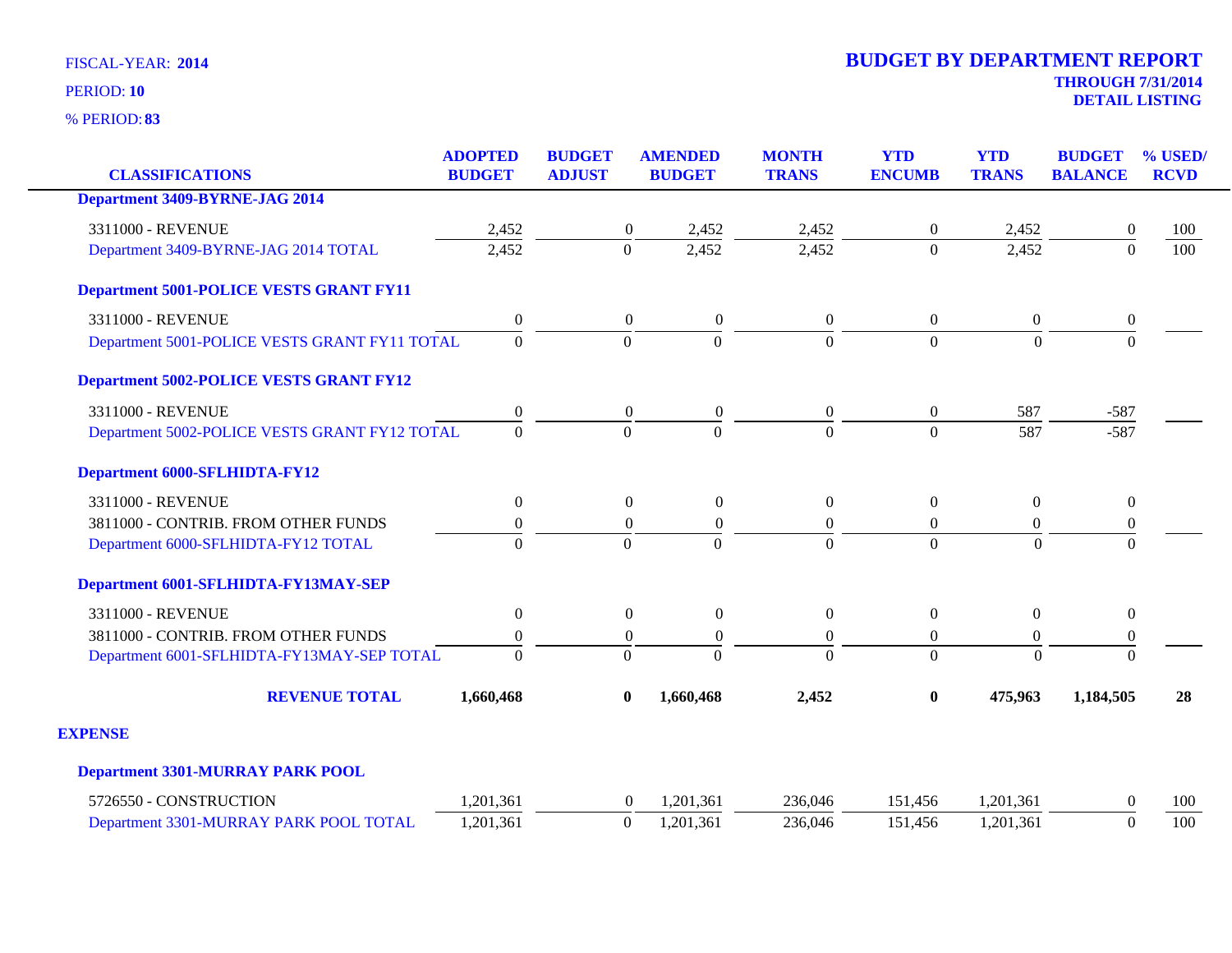| <b>CLASSIFICATIONS</b>                               | <b>ADOPTED</b><br><b>BUDGET</b> | <b>BUDGET</b><br><b>ADJUST</b> |                  | <b>AMENDED</b><br><b>BUDGET</b> | <b>MONTH</b><br><b>TRANS</b> | <b>YTD</b><br><b>ENCUMB</b> | <b>YTD</b><br><b>TRANS</b> | <b>BUDGET</b><br><b>BALANCE</b> | % USED/<br><b>RCVD</b> |
|------------------------------------------------------|---------------------------------|--------------------------------|------------------|---------------------------------|------------------------------|-----------------------------|----------------------------|---------------------------------|------------------------|
| <b>Department 3302-STREET LIGHTING</b>               |                                 |                                |                  |                                 |                              |                             |                            |                                 |                        |
| 5416550 - CONSTRUCTION                               | 170,000                         |                                | $\boldsymbol{0}$ | 170,000                         | $\boldsymbol{0}$             | $\boldsymbol{0}$            | $\boldsymbol{0}$           | 170,000                         |                        |
| Department 3302-STREET LIGHTING TOTAL                | 170,000                         |                                | $\overline{0}$   | 170,000                         | $\overline{0}$               | $\Omega$                    | $\Omega$                   | 170,000                         |                        |
| Department 3303-SW 66 ST IMPROV PHASE II             |                                 |                                |                  |                                 |                              |                             |                            |                                 |                        |
| 5411210 - REGULAR                                    | 6,014                           |                                | $\Omega$         | 6,014                           | $\Omega$                     | $\theta$                    | $\overline{0}$             | 6,014                           |                        |
| 5413450 - CONTRACTUAL SERVICES                       | 38,201                          |                                | $\Omega$         | 38,201                          |                              | $\theta$                    | $\overline{0}$             | 38,201                          |                        |
| 5416440 - CAPITAL IMPROVEMENTS                       | 127,219                         |                                | $\boldsymbol{0}$ | 127,219                         | $\boldsymbol{0}$             | $\overline{0}$              | $\boldsymbol{0}$           | 127,219                         |                        |
| Department 3303-SW 66 ST IMPROV PHASE II TOTAL       | 171,434                         |                                | $\boldsymbol{0}$ | 171,434                         | $\mathbf{0}$                 | $\boldsymbol{0}$            | $\boldsymbol{0}$           | 171,434                         |                        |
| <b>Department 3304-MARSHALL WILLIAMSON PARK</b>      |                                 |                                |                  |                                 |                              |                             |                            |                                 |                        |
| 5726550 - CONSTRUCTION                               | 109,700                         |                                | $\boldsymbol{0}$ | 109,700                         | 10,792                       | $\boldsymbol{0}$            | 102,772                    | 6,928                           | 93                     |
| Department 3304-MARSHALL WILLIAMSON PARK             | 109,700                         |                                | $\boldsymbol{0}$ | 109,700                         | 10,792                       | $\overline{0}$              | 102,772                    | 6,928                           | $\overline{93}$        |
| Department 3405-2013 JAG A-Form Interface Cont       |                                 |                                |                  |                                 |                              |                             |                            |                                 |                        |
| 5214634 - MAINTENANCE-INTERNET SFTW                  | $\boldsymbol{0}$                |                                | $\mathbf{0}$     | $\theta$                        | $\boldsymbol{0}$             | $\boldsymbol{0}$            | $\overline{0}$             | $\boldsymbol{0}$                |                        |
| Department 3405-2013 JAG A-Form Interface Cont TOTAL | $\overline{0}$                  |                                | $\overline{0}$   | $\theta$                        | $\overline{0}$               | $\Omega$                    | $\overline{0}$             | $\theta$                        |                        |
| Department 3406-BYRNE-JAG 2013                       |                                 |                                |                  |                                 |                              |                             |                            |                                 |                        |
| 5215205 - COMPUTER SUPPLIES                          | 0                               |                                | $\theta$         | $\boldsymbol{0}$                | $\overline{0}$               | $\overline{0}$              | $\overline{0}$             | $\bf{0}$                        |                        |
| Department 3406-BYRNE-JAG 2013 TOTAL                 | $\overline{0}$                  |                                | $\overline{0}$   | $\overline{0}$                  | $\Omega$                     | $\Omega$                    | $\overline{0}$             | $\overline{0}$                  |                        |
| Department 3407-BYRNE-JAG VEH BURGLARY 2013          |                                 |                                |                  |                                 |                              |                             |                            |                                 |                        |
| 5215205 - COMPUTER SUPPLIES                          | $\boldsymbol{0}$                |                                | $\overline{0}$   | $\theta$                        | $\overline{0}$               | $\overline{0}$              | $\overline{0}$             | $\boldsymbol{0}$                |                        |
| Department 3407-BYRNE-JAG VEH BURGLARY 2013          | $\mathbf{0}$                    |                                | $\overline{0}$   | $\overline{0}$                  | $\overline{0}$               | $\overline{0}$              | $\overline{0}$             | $\mathbf{0}$                    |                        |
| Department 3408-BYRNE-JAG 2014                       |                                 |                                |                  |                                 |                              |                             |                            |                                 |                        |
| 5215205 - COMPUTER SUPPLIES                          | 5,521                           |                                | $\boldsymbol{0}$ | 5,521                           | $\boldsymbol{0}$             | $\overline{0}$              | 5,521                      | $\boldsymbol{0}$                | 100                    |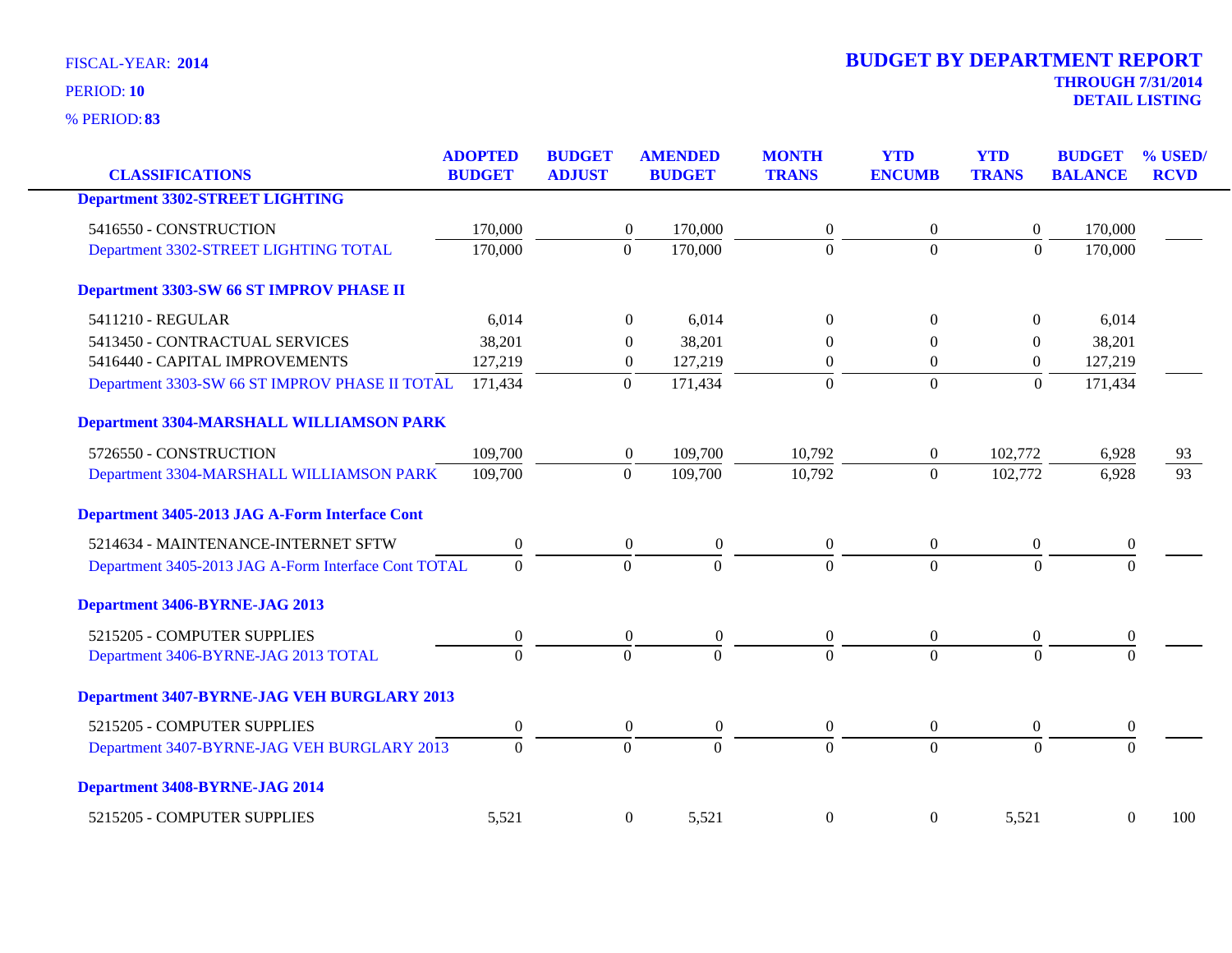**83** % PERIOD:

| <b>CLASSIFICATIONS</b>                         | <b>ADOPTED</b><br><b>BUDGET</b> | <b>BUDGET</b><br><b>ADJUST</b> | <b>AMENDED</b><br><b>BUDGET</b> |                    | <b>MONTH</b><br><b>TRANS</b> | <b>YTD</b><br><b>ENCUMB</b> | <b>YTD</b><br><b>TRANS</b> | <b>BUDGET</b><br><b>BALANCE</b> | % USED/<br><b>RCVD</b> |
|------------------------------------------------|---------------------------------|--------------------------------|---------------------------------|--------------------|------------------------------|-----------------------------|----------------------------|---------------------------------|------------------------|
| Department 3408-BYRNE-JAG 2014 TOTAL           | $\overline{5,521}$              |                                | $\Omega$                        | $\overline{5,521}$ | $\Omega$                     | $\Omega$                    | $\overline{5,521}$         | $\Omega$                        | 100                    |
| Department 3409-BYRNE-JAG 2014                 |                                 |                                |                                 |                    |                              |                             |                            |                                 |                        |
| 5215205 - COMPUTER SUPPLIES                    | 2,452                           |                                | $\boldsymbol{0}$                | 2,452              | $\overline{0}$               | $\overline{0}$              | 2,452                      | $\mathbf{0}$                    | 100                    |
| Department 3409-BYRNE-JAG 2014 TOTAL           | 2,452                           |                                | $\mathbf{0}$                    | 2,452              | $\Omega$                     | $\theta$                    | 2,452                      | $\Omega$                        | 100                    |
| <b>Department 5001-POLICE VESTS GRANT FY11</b> |                                 |                                |                                 |                    |                              |                             |                            |                                 |                        |
| 5215220 - UNIFORMS                             | $\boldsymbol{0}$                |                                | $\boldsymbol{0}$                | $\boldsymbol{0}$   | $\overline{0}$               | $\boldsymbol{0}$            | $\boldsymbol{0}$           | $\boldsymbol{0}$                |                        |
| Department 5001-POLICE VESTS GRANT FY11 TOTAL  | $\Omega$                        |                                | $\Omega$                        | $\Omega$           | $\Omega$                     | $\Omega$                    | $\Omega$                   | $\Omega$                        |                        |
| <b>Department 5002-POLICE VESTS GRANT FY12</b> |                                 |                                |                                 |                    |                              |                             |                            |                                 |                        |
| 5215220 - UNIFORMS                             | $\boldsymbol{0}$                |                                | $\boldsymbol{0}$                | $\mathbf{0}$       | $\overline{0}$               | $\boldsymbol{0}$            | $\boldsymbol{0}$           | $\boldsymbol{0}$                |                        |
| Department 5002-POLICE VESTS GRANT FY12 TOTAL  | $\Omega$                        |                                | $\Omega$                        | $\Omega$           | $\Omega$                     | $\Omega$                    | $\Omega$                   | $\Omega$                        |                        |
| <b>Department 6000-SFLHIDTA-FY12</b>           |                                 |                                |                                 |                    |                              |                             |                            |                                 |                        |
| 5213450 - CONTRACTUAL SERVICES                 | $\overline{0}$                  |                                | $\boldsymbol{0}$                | $\Omega$           | $\overline{0}$               | $\Omega$                    | $\Omega$                   | $\theta$                        |                        |
| 5214060 - AUTO ALLOWANCE                       | $\Omega$                        |                                | $\Omega$                        | $\Omega$           | $\Omega$                     | $\Omega$                    | $\Omega$                   | $\theta$                        |                        |
| 5819900 - INTER-FUND TRANSFER                  | $\theta$                        |                                | $\Omega$                        | $\theta$           | $\overline{0}$               | $\theta$                    | $\theta$                   | $\boldsymbol{0}$                |                        |
| Department 6000-SFLHIDTA-FY12 TOTAL            | $\overline{0}$                  |                                | $\theta$                        | $\Omega$           | $\Omega$                     | $\Omega$                    | $\Omega$                   | $\mathbf{0}$                    |                        |
| Department 6001-SFLHIDTA-FY13MAY-SEP           |                                 |                                |                                 |                    |                              |                             |                            |                                 |                        |
| 5213450 - CONTRACTUAL SERVICES                 | $\overline{0}$                  |                                | $\boldsymbol{0}$                | $\theta$           | $\overline{0}$               | $\Omega$                    | $\mathbf{0}$               | $\theta$                        |                        |
| 5214060 - AUTO ALLOWANCE                       | 0                               |                                | $\theta$                        | $\theta$           | $\theta$                     | $\left($                    | $\theta$                   | $\boldsymbol{0}$                |                        |
| 5819900 - INTER-FUND TRANSFER                  | $\overline{0}$                  |                                | $\mathbf{0}$                    | $\boldsymbol{0}$   | $\Omega$                     | $\Omega$                    | $\boldsymbol{0}$           | $\boldsymbol{0}$                |                        |
| Department 6001-SFLHIDTA-FY13MAY-SEP TOTAL     | $\mathbf{0}$                    |                                | $\mathbf{0}$                    | $\overline{0}$     | $\Omega$                     | $\overline{0}$              | $\mathbf{0}$               | $\mathbf{0}$                    |                        |
| <b>EXPENSE TOTAL</b>                           | 1,660,468                       |                                | $\bf{0}$                        | 1,660,468          | 246,838                      | 151,456                     | 1,312,106                  | 348,362                         | 79                     |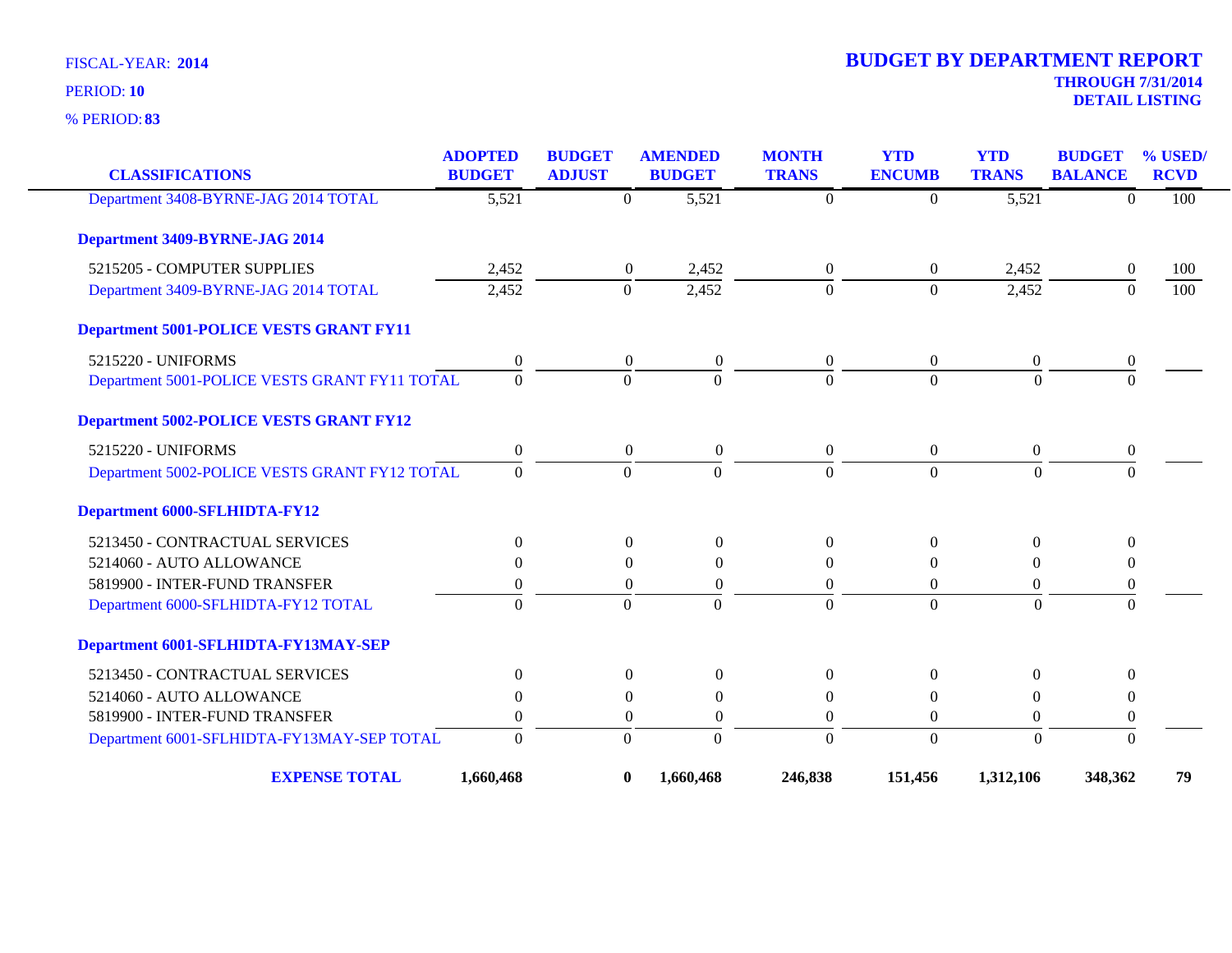|  |  | <b>FISCAL-YEAR: 2014</b> |  |
|--|--|--------------------------|--|
|--|--|--------------------------|--|

**83** % PERIOD:

| <b>CLASSIFICATIONS</b>                    | <b>ADOPTED</b><br><b>BUDGET</b> | <b>BUDGET</b><br><b>ADJUST</b> | <b>AMENDED</b><br><b>BUDGET</b> | <b>MONTH</b><br><b>TRANS</b> | <b>YTD</b><br><b>ENCUMB</b> | <b>YTD</b><br><b>TRANS</b> | <b>BUDGET</b><br><b>BALANCE</b> | % USED/<br><b>RCVD</b> |
|-------------------------------------------|---------------------------------|--------------------------------|---------------------------------|------------------------------|-----------------------------|----------------------------|---------------------------------|------------------------|
| Fund 120-FEDERAL GRANT FUND TOTAL         |                                 |                                |                                 |                              |                             |                            |                                 |                        |
| <b>REVENUE TOTALS</b>                     | 1,660,468                       | $\mathbf{0}$                   | 1,660,468                       | 2,452                        | $\mathbf{0}$                | 475,963                    | 1,184,505                       | 28                     |
| <b>EXPENSE TOTALS</b>                     | 1,660,468                       | $\boldsymbol{0}$               | 1,660,468                       | 246,838                      | 151,456                     | 1,312,106                  | 348,362                         | 79                     |
| Fund 120-FEDERAL GRANT FUND TOTAL         | $\Omega$                        | $\Omega$                       | $\overline{0}$                  | $-244,386$                   | $-151,456$                  | $-836,143$                 | 836,143                         |                        |
| Fund 124-PEOPLE'S TRANSPORT.TX FND        |                                 |                                |                                 |                              |                             |                            |                                 |                        |
| <b>REVENUE</b>                            |                                 |                                |                                 |                              |                             |                            |                                 |                        |
| <b>Department 0000-Description N/A</b>    |                                 |                                |                                 |                              |                             |                            |                                 |                        |
| 3126000 - DISCRETIONARY SALES S/TAX       | 389,756                         | $\overline{0}$                 | 389,756                         | 92,245                       | $\overline{0}$              | 339,146                    | 50,610                          | 87                     |
| 3301000 - INTERGOVERNMENTAL REVENUE       | $\mathbf{0}$                    | $\overline{0}$                 | $\boldsymbol{0}$                | $\overline{0}$               | $\theta$                    | $\theta$                   | $\boldsymbol{0}$                |                        |
| 3612000 - INTEREST INCOME                 | 11,000                          | $\boldsymbol{0}$               | 11,000                          | 1,170                        | $\overline{0}$              | 10,973                     | 27                              | 99                     |
| Department 0000-Description N/A TOTAL     | 400,756                         | $\mathbf{0}$                   | 400,756                         | 93,415                       | $\Omega$                    | 350,119                    | 50,637                          | 87                     |
| <b>REVENUE TOTAL</b>                      | 400,756                         | $\bf{0}$                       | 400,756                         | 93,415                       | $\bf{0}$                    | 350,119                    | 50,637                          | 87                     |
| <b>EXPENSE</b>                            |                                 |                                |                                 |                              |                             |                            |                                 |                        |
| <b>Department 1730-STREET MAINTENANCE</b> |                                 |                                |                                 |                              |                             |                            |                                 |                        |
| 5413450 - CONTRACTUAL SERVICES            | 140,000                         | $\overline{0}$                 | 140,000                         | 12,782                       | 14,703                      | 48,763                     | 91,237                          | 34                     |
| 5416490 - CONSTRUCTIONS PROJECTS          | 960,000                         | 64,768                         | 1,024,768                       | $\Omega$                     | 101,245                     | 203,092                    | 821,676                         | 19                     |
| Department 1730-STREET MAINTENANCE TOTAL  | 1,100,000                       | 64,768                         | 1,164,768                       | 12,782                       | 115,948                     | 251,855                    | 912,913                         | $\overline{21}$        |
| <b>EXPENSE TOTAL</b>                      | 1,100,000                       | 64,768                         | 1,164,768                       | 12,782                       | 115,948                     | 251,855                    | 912,913                         | 21                     |
| Fund 124-PEOPLE'S TRANSPORT.TX FND TOTAL  |                                 |                                |                                 |                              |                             |                            |                                 |                        |
| <b>REVENUE TOTALS</b>                     | 400,756                         | $\overline{0}$                 | 400,756                         | 93,415                       | $\boldsymbol{0}$            | 350,119                    | 50,637                          | 87                     |
| <b>EXPENSE TOTALS</b>                     | 1,100,000                       | 64,768                         | 1,164,768                       | 12,782                       | 115,948                     | 251,855                    | 912,913                         | 21                     |
| Fund 124-PEOPLE'S TRANSPORT.TX FND TOTAL  | $-699,244$                      | $-64,768$                      | $-764,012$                      | 80,633                       | $-115,948$                  | 98,264                     | $-862,276$                      |                        |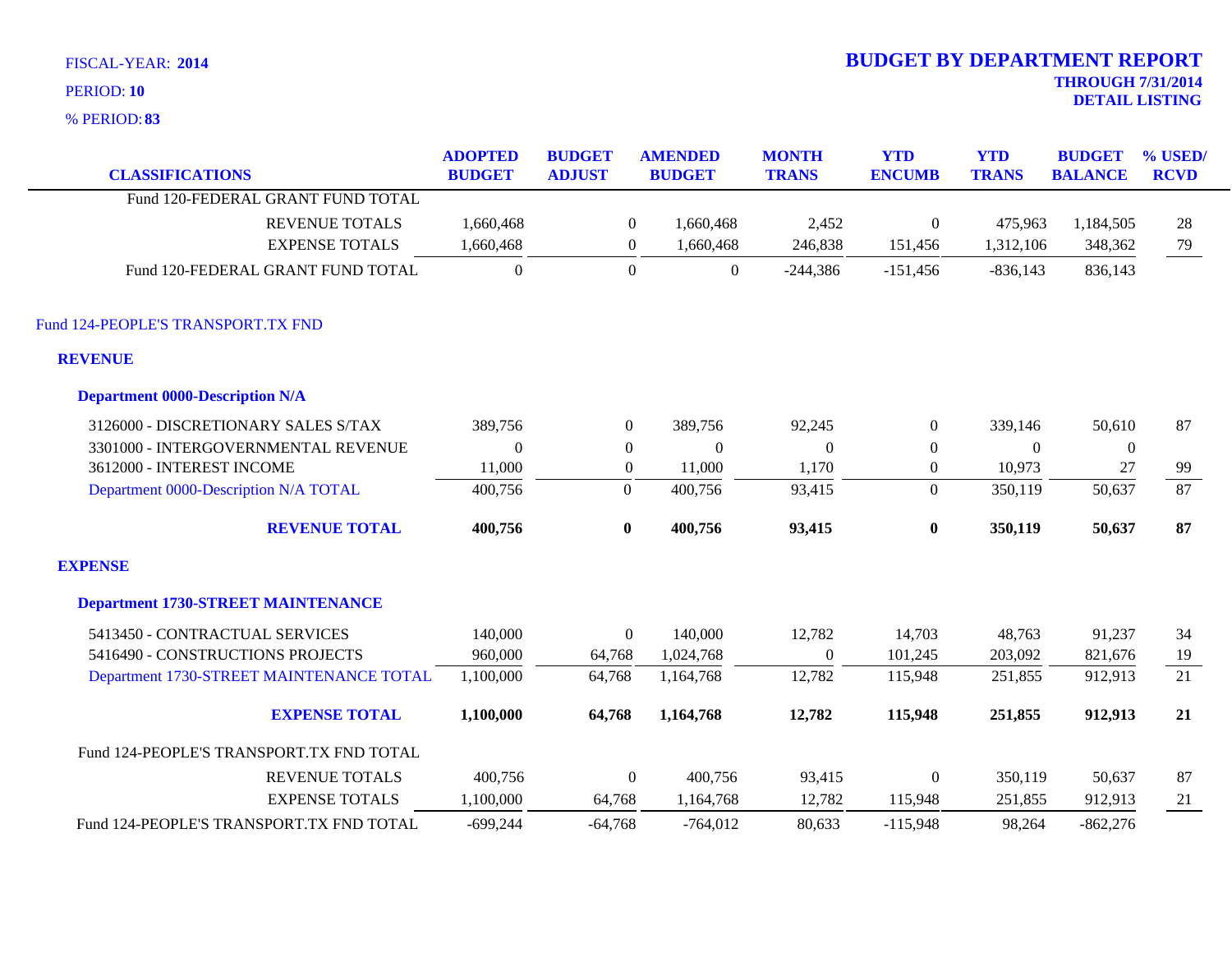|  | <b>FISCAL-YEAR: 2014</b> |  |
|--|--------------------------|--|
|--|--------------------------|--|

| <b>CLASSIFICATIONS</b>                 | <b>ADOPTED</b><br><b>BUDGET</b> | <b>BUDGET</b><br><b>ADJUST</b> | <b>AMENDED</b><br><b>BUDGET</b> | <b>MONTH</b><br><b>TRANS</b> | <b>YTD</b><br><b>ENCUMB</b> | <b>YTD</b><br><b>TRANS</b> | <b>BUDGET</b><br><b>BALANCE</b> | % USED/<br><b>RCVD</b> |
|----------------------------------------|---------------------------------|--------------------------------|---------------------------------|------------------------------|-----------------------------|----------------------------|---------------------------------|------------------------|
| Fund 201-DEBT SERVICE FUND             |                                 |                                |                                 |                              |                             |                            |                                 |                        |
| <b>REVENUE</b>                         |                                 |                                |                                 |                              |                             |                            |                                 |                        |
| <b>Department 0000-Description N/A</b> |                                 |                                |                                 |                              |                             |                            |                                 |                        |
| 3612000 - INTEREST INCOME              | 2,400                           | $\boldsymbol{0}$               | 2,400                           | 167                          | $\boldsymbol{0}$            | 1,335                      | 1,065                           | 55                     |
| 3669000 - HOSPITAL LANDSCAPE REVENU    | 142,366                         | $\overline{0}$                 | 142,366                         | $\Omega$                     | $\overline{0}$              | 142,366                    | $\theta$                        | 100                    |
| 3669300 - RICHMAN PROPERTIES LN PMT    | 727,917                         | $\Omega$                       | 727,917                         | 0                            | $\overline{0}$              | 462,236                    | 265,681                         | 63                     |
| 3699201 - MISC. OTHERS                 | $\Omega$                        | $\theta$                       | $\Omega$                        | $\Omega$                     | 0                           | $\Omega$                   | $\left($                        |                        |
| 3811100 - TRANSFER IN FROM GEN FUND    | $\Omega$                        | $\boldsymbol{0}$               | $\Omega$                        | $\Omega$                     | 0                           | $\overline{0}$             | $\boldsymbol{0}$                |                        |
| Department 0000-Description N/A TOTAL  | 872,683                         | $\boldsymbol{0}$               | 872,683                         | 167                          | $\overline{0}$              | 605,937                    | 266,746                         | 69                     |
| <b>REVENUE TOTAL</b>                   | 872,683                         | $\mathbf{0}$                   | 872,683                         | 167                          | $\boldsymbol{0}$            | 605,937                    | 266,746                         | 69                     |
| <b>EXPENSE</b>                         |                                 |                                |                                 |                              |                             |                            |                                 |                        |
| <b>Department 1410-FINANCE</b>         |                                 |                                |                                 |                              |                             |                            |                                 |                        |
| 5197110 - DEBT SERVICE- PRINCIPAL      | 585,000                         | $-3,500$                       | 581,500                         | $\mathbf{0}$                 | $\overline{0}$              | 565,000                    | 16,500                          | 97                     |
| 5197210 - DEBT SERVICE-INTEREST        | 650,437                         | 500                            | 650,937                         | $\theta$                     | $\Omega$                    | 650,897                    | 40                              | 99                     |
| 5197310 - DEBT OTHER COST              | 6,198                           | 3,000                          | 9,198                           | $\boldsymbol{0}$             | 0                           | 9,125                      | 73                              | 99                     |
| Department 1410-FINANCE TOTAL          | 1,241,635                       | $\mathbf{0}$                   | 1,241,635                       | $\overline{0}$               | $\overline{0}$              | 1,225,022                  | 16,613                          | 98                     |
| <b>EXPENSE TOTAL</b>                   | 1,241,635                       | $\bf{0}$                       | 1,241,635                       | $\boldsymbol{0}$             | $\bf{0}$                    | 1,225,022                  | 16,613                          | 98                     |
| Fund 201-DEBT SERVICE FUND TOTAL       |                                 |                                |                                 |                              |                             |                            |                                 |                        |
| <b>REVENUE TOTALS</b>                  | 872,683                         | $\boldsymbol{0}$               | 872,683                         | 167                          | $\boldsymbol{0}$            | 605,937                    | 266,746                         | 69                     |
| <b>EXPENSE TOTALS</b>                  | 1,241,635                       | $\theta$                       | 1,241,635                       | $\boldsymbol{0}$             | $\overline{0}$              | 1,225,022                  | 16,613                          | 98                     |
| Fund 201-DEBT SERVICE FUND TOTAL       | $-368,952$                      | $\Omega$                       | $-368,952$                      | 167                          | $\theta$                    | $-619,085$                 | 250,133                         |                        |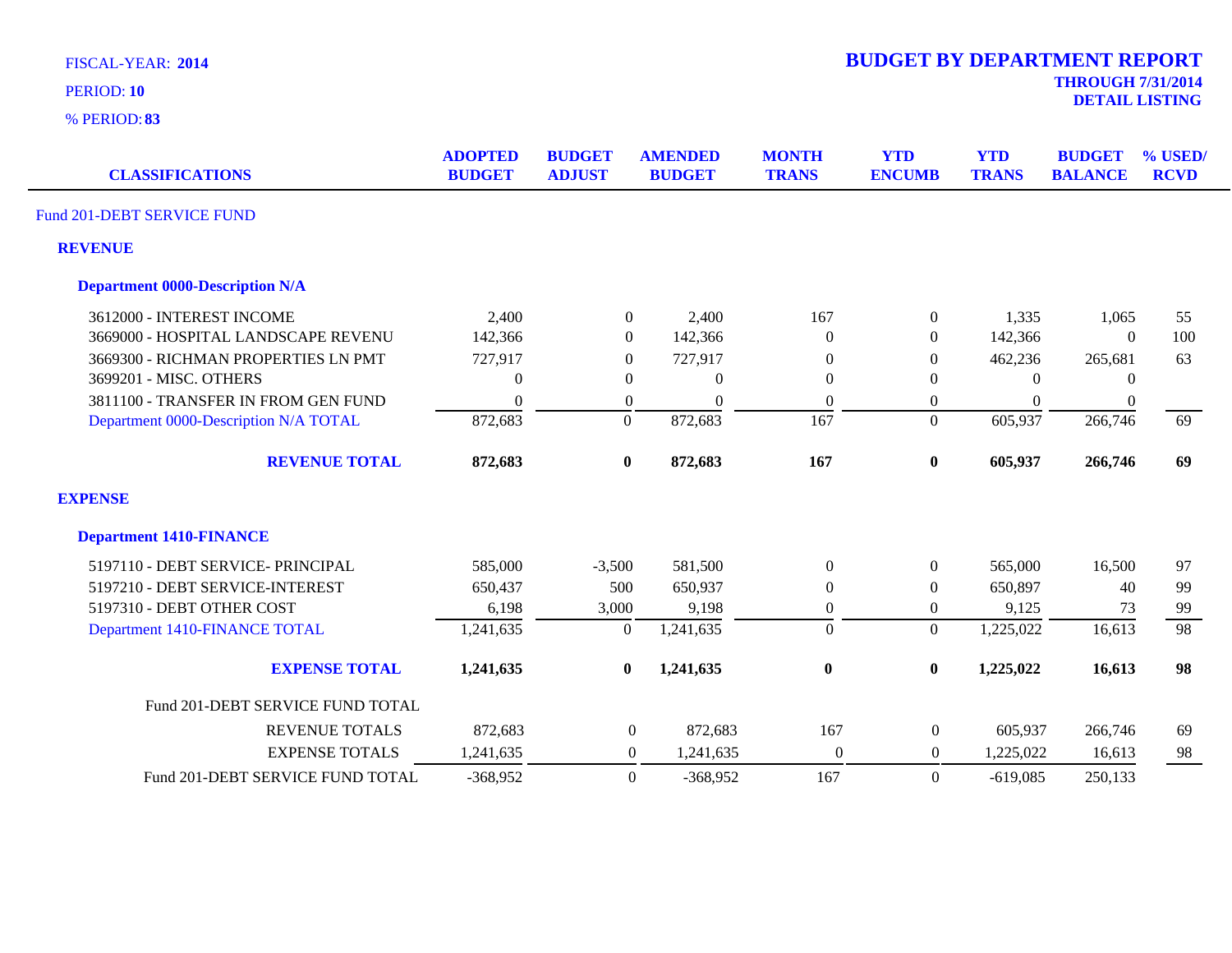**83** % PERIOD:

**DETAIL LISTING** PERIOD: **<sup>10</sup>**

| <b>CLASSIFICATIONS</b>                       | <b>ADOPTED</b><br><b>BUDGET</b> | <b>BUDGET</b><br><b>ADJUST</b> | <b>AMENDED</b><br><b>BUDGET</b> | <b>MONTH</b><br><b>TRANS</b> | <b>YTD</b><br><b>ENCUMB</b> | <b>YTD</b><br><b>TRANS</b> | <b>BUDGET</b><br><b>BALANCE</b> | % USED/<br><b>RCVD</b> |
|----------------------------------------------|---------------------------------|--------------------------------|---------------------------------|------------------------------|-----------------------------|----------------------------|---------------------------------|------------------------|
| Fund 301-CAPITAL IMPROVEMENT FUND            |                                 |                                |                                 |                              |                             |                            |                                 |                        |
| <b>REVENUE</b>                               |                                 |                                |                                 |                              |                             |                            |                                 |                        |
| <b>Department 0000-Description N/A</b>       |                                 |                                |                                 |                              |                             |                            |                                 |                        |
| 3699294 - PRIOR YEAR ENCUMBRANCES            | $\Omega$                        | $\boldsymbol{0}$               | $\Omega$                        | $\boldsymbol{0}$             | $\boldsymbol{0}$            | 0                          | $\boldsymbol{0}$                |                        |
| 3811000 - CONTRIB. FROM OTHER FUNDS          | 600,000                         | $\boldsymbol{0}$               | 600,000                         | $\boldsymbol{0}$             | $\boldsymbol{0}$            | 600,000                    | $\boldsymbol{0}$                | 100                    |
| Department 0000-Description N/A TOTAL        | 600,000                         | $\overline{0}$                 | 600,000                         | $\theta$                     | $\overline{0}$              | 600,000                    | $\theta$                        | 100                    |
| <b>REVENUE TOTAL</b>                         | 600,000                         | $\bf{0}$                       | 600,000                         | $\bf{0}$                     | $\bf{0}$                    | 600,000                    | $\bf{0}$                        | 100                    |
| <b>EXPENSE</b>                               |                                 |                                |                                 |                              |                             |                            |                                 |                        |
| <b>Department 1310-CITY MANAGER</b>          |                                 |                                |                                 |                              |                             |                            |                                 |                        |
| 5136450 - CAPITAL IMPROVEMENT                | $\boldsymbol{0}$                | 45,000                         | 45,000                          | 15,575                       | 10,853                      | 43,807                     | 1,194                           | 97                     |
| Department 1310-CITY MANAGER TOTAL           | $\Omega$                        | 45,000                         | 45,000                          | 15,575                       | 10,853                      | 43,807                     | 1,194                           | $\overline{97}$        |
| <b>Department 1320-CENTRAL SERVICES</b>      |                                 |                                |                                 |                              |                             |                            |                                 |                        |
| 5136430 - EQUIPMENT-OPERATING                | 45,000                          | $-45,000$                      | $\boldsymbol{0}$                | $\boldsymbol{0}$             | $\overline{0}$              | $\boldsymbol{0}$           | $\boldsymbol{0}$                |                        |
| Department 1320-CENTRAL SERVICES TOTAL       | 45,000                          | $-45,000$                      | $\overline{0}$                  | $\overline{0}$               | $\overline{0}$              | $\Omega$                   | $\mathbf{0}$                    |                        |
| <b>Department 1620-PLANNING &amp; ZONING</b> |                                 |                                |                                 |                              |                             |                            |                                 |                        |
| 5246430 - EQUIPMENT-OPERATING                | $\boldsymbol{0}$                | $\boldsymbol{0}$               | $\boldsymbol{0}$                | $\boldsymbol{0}$             | $\boldsymbol{0}$            | $\boldsymbol{0}$           | $\boldsymbol{0}$                |                        |
| 5246810 - SOFTWARE                           | $\boldsymbol{0}$                | $\boldsymbol{0}$               | $\boldsymbol{0}$                | $\boldsymbol{0}$             | $\overline{0}$              | $\boldsymbol{0}$           | $\boldsymbol{0}$                |                        |
| Department 1620-PLANNING & ZONING TOTAL      | $\overline{0}$                  | $\overline{0}$                 | $\overline{0}$                  | $\mathbf{0}$                 | $\overline{0}$              | $\boldsymbol{0}$           | $\overline{0}$                  |                        |
| <b>Department 1640-CODE ENFORCEMENT</b>      |                                 |                                |                                 |                              |                             |                            |                                 |                        |
| 5246440 - CODE VEHICLES                      | 60,000                          | 5,000                          | 65,000                          | 21,312                       | 42,623                      | 63,935                     | 1,065                           | 98                     |
| Department 1640-CODE ENFORCEMENT TOTAL       | 60,000                          | 5,000                          | 65,000                          | 21,312                       | 42,623                      | 63,935                     | 1,065                           | 98                     |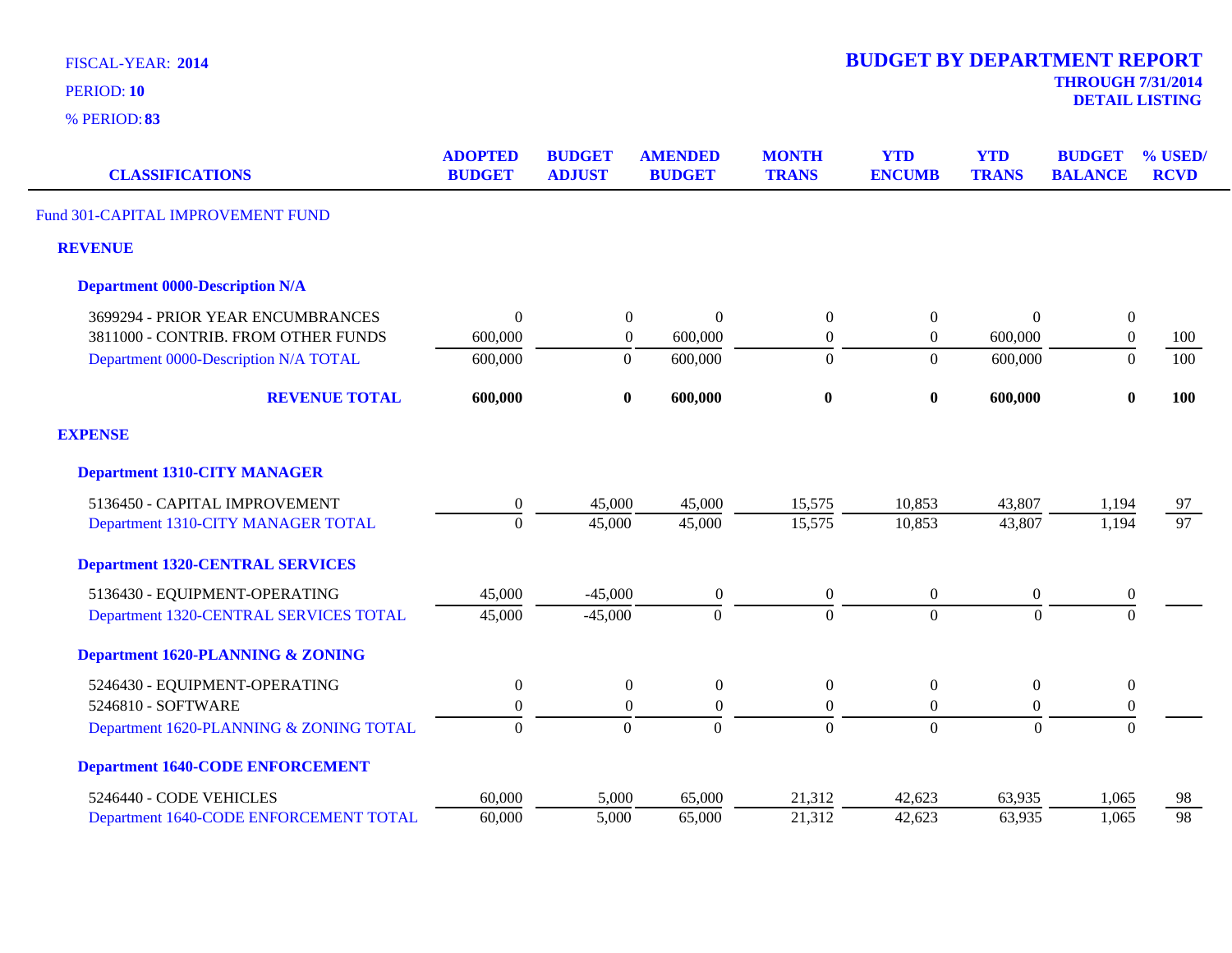**83** % PERIOD:

|                                                     | <b>ADOPTED</b>   | <b>BUDGET</b>    | <b>AMENDED</b>      | <b>MONTH</b>     | <b>YTD</b>       | <b>YTD</b>     | <b>BUDGET</b>    | % USED/     |
|-----------------------------------------------------|------------------|------------------|---------------------|------------------|------------------|----------------|------------------|-------------|
| <b>CLASSIFICATIONS</b>                              | <b>BUDGET</b>    | <b>ADJUST</b>    | <b>BUDGET</b>       | <b>TRANS</b>     | <b>ENCUMB</b>    | <b>TRANS</b>   | <b>BALANCE</b>   | <b>RCVD</b> |
| <b>Department 1720-SOLID WASTE</b>                  |                  |                  |                     |                  |                  |                |                  |             |
| 5346430 - EQUIPMENT-OPERATING                       | $\boldsymbol{0}$ | $\boldsymbol{0}$ | $\overline{0}$      | $\overline{0}$   | $\theta$         | $\overline{0}$ | $\boldsymbol{0}$ |             |
| Department 1720-SOLID WASTE TOTAL                   | $\theta$         | $\Omega$         | $\Omega$            | $\Omega$         | $\Omega$         | $\theta$       | $\Omega$         |             |
| <b>Department 1790-ENGINEERING &amp; CONSTRUCTN</b> |                  |                  |                     |                  |                  |                |                  |             |
| 5196450 - CAPTL OUTLY-CAPITAL LEASE                 | 15,000           | $\overline{0}$   | 15,000              | $\overline{0}$   | 15,000           | 15,000         | $\overline{0}$   | 100         |
| Department 1790-ENGINEERING & CONSTRUCTN            | 15,000           | $\overline{0}$   | 15,000              | $\Omega$         | 15,000           | 15,000         | $\Omega$         | 100         |
| <b>Department 1910-POLICE</b>                       |                  |                  |                     |                  |                  |                |                  |             |
| 5216440 - VEHICLES                                  | 230,000          | $\overline{0}$   | 230,000             | $\overline{0}$   | 218,122          | 218,122        | 11,878           | 94          |
| Department 1910-POLICE TOTAL                        | 230,000          | $\boldsymbol{0}$ | 230,000             | $\theta$         | 218,122          | 218,122        | 11,878           | 94          |
| <b>Department 2000-PARKS &amp; RECREATION</b>       |                  |                  |                     |                  |                  |                |                  |             |
| 5196440 - VEHICLES                                  | $\boldsymbol{0}$ | $\overline{0}$   | $\boldsymbol{0}$    | $\boldsymbol{0}$ | $\boldsymbol{0}$ | $\mathbf{0}$   | $\Omega$         |             |
| 5196450 - CAPTL OUTLY-CAPITAL LEASE                 | $\theta$         | $\theta$         | $\Omega$            | $\Omega$         | $\Omega$         | $\Omega$       | $\Omega$         |             |
| 5726450 - MATCHING CONTRIBUTION                     | 250,000          | 5,250            | 255,250             | 9,064            | 4,750            | 62,555         | 192,695          | 24          |
| Department 2000-PARKS & RECREATION TOTAL            | 250,000          | 5,250            | 255,250             | 9,064            | 4,750            | 62,555         | 192,695          | 24          |
| <b>EXPENSE TOTAL</b>                                | 600,000          | 10,250           | 610,250             | 45,951           | 291,348          | 403,419        | 206,832          | 66          |
| Fund 301-CAPITAL IMPROVEMENT FUND TOTAL             |                  |                  |                     |                  |                  |                |                  |             |
| <b>REVENUE TOTALS</b>                               | 600,000          |                  | 600,000<br>$\Omega$ | $\overline{0}$   | $\theta$         | 600,000        | $\Omega$         | 100         |
| <b>EXPENSE TOTALS</b>                               | 600,000          | 10,250           | 610,250             | 45,951           | 291,348          | 403,419        | 206,832          | 66          |
| Fund 301-CAPITAL IMPROVEMENT FUND TOTAL             | $\overline{0}$   | $-10,250$        | $-10,250$           | $-45,951$        | $-291,348$       | 196,581        | $-206,832$       |             |

Fund 608-STATE FORFEITURE FUND

**REVENUE**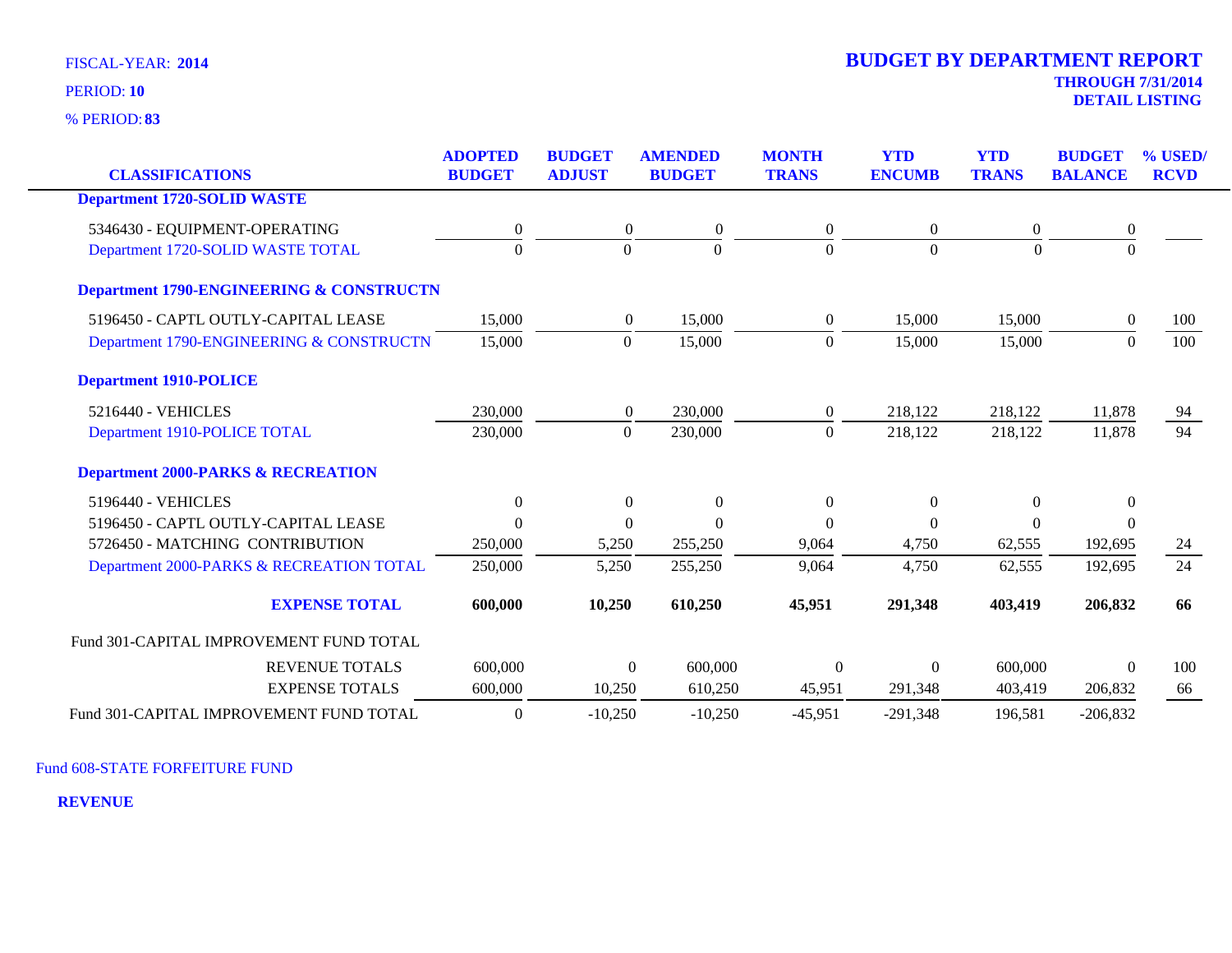**83** % PERIOD:

| <b>CLASSIFICATIONS</b>                                             | <b>ADOPTED</b><br><b>BUDGET</b> | <b>BUDGET</b><br><b>ADJUST</b>     | <b>AMENDED</b><br><b>BUDGET</b> | <b>MONTH</b><br><b>TRANS</b> | <b>YTD</b><br><b>ENCUMB</b>        | <b>YTD</b><br><b>TRANS</b> | <b>BUDGET</b><br><b>BALANCE</b> | % USED/<br><b>RCVD</b> |
|--------------------------------------------------------------------|---------------------------------|------------------------------------|---------------------------------|------------------------------|------------------------------------|----------------------------|---------------------------------|------------------------|
| <b>Department 0000-Description N/A</b>                             |                                 |                                    |                                 |                              |                                    |                            |                                 |                        |
|                                                                    |                                 |                                    |                                 |                              |                                    |                            |                                 |                        |
| 3612000 - INTEREST INCOME<br>Department 0000-Description N/A TOTAL | 500<br>500                      | $\boldsymbol{0}$<br>$\overline{0}$ | 500<br>500                      | 52<br>$\overline{52}$        | $\boldsymbol{0}$<br>$\overline{0}$ | 507<br>507                 | $\frac{-7}{-7}$                 | 101<br>101             |
|                                                                    |                                 |                                    |                                 |                              |                                    |                            |                                 |                        |
| <b>REVENUE TOTAL</b>                                               | 500                             | $\mathbf{0}$                       | 500                             | 52                           | $\boldsymbol{0}$                   | 507                        | $-7$                            | 101                    |
| <b>EXPENSE</b>                                                     |                                 |                                    |                                 |                              |                                    |                            |                                 |                        |
| <b>Department 1910-POLICE</b>                                      |                                 |                                    |                                 |                              |                                    |                            |                                 |                        |
| 5213450 - CONTRACTUAL SERVICES                                     | 40,000                          | $\boldsymbol{0}$                   | 40,000                          | $\boldsymbol{0}$             | $\boldsymbol{0}$                   | $\boldsymbol{0}$           | 40,000                          |                        |
| 5213490 - CRIME PREVENTION PROGRAMS                                | 5,000                           | $\Omega$                           | 5,000                           | $\Omega$                     | $\Omega$                           | $\theta$                   | 5,000                           |                        |
| 5214070 - TRAVEL & CONFERENCE                                      | $\Omega$                        | $\boldsymbol{0}$                   | $\theta$                        | $\Omega$                     | $\Omega$                           | $\theta$                   | $\overline{0}$                  |                        |
| 5215210 - SUPPLIES                                                 | $\theta$                        | $\overline{0}$                     | $\theta$                        | $\boldsymbol{0}$             | $\boldsymbol{0}$                   | $\boldsymbol{0}$           | $\boldsymbol{0}$                |                        |
| Department 1910-POLICE TOTAL                                       | 45,000                          | $\overline{0}$                     | 45,000                          | $\overline{0}$               | $\boldsymbol{0}$                   | $\boldsymbol{0}$           | 45,000                          |                        |
| <b>EXPENSE TOTAL</b>                                               | 45,000                          | $\bf{0}$                           | 45,000                          | $\pmb{0}$                    | $\boldsymbol{0}$                   | $\boldsymbol{0}$           | 45,000                          |                        |
| Fund 608-STATE FORFEITURE FUND TOTAL                               |                                 |                                    |                                 |                              |                                    |                            |                                 |                        |
| <b>REVENUE TOTALS</b>                                              | 500                             |                                    | 500<br>$\boldsymbol{0}$         | 52                           | $\boldsymbol{0}$                   | 507                        | $-7$                            | 101                    |
| <b>EXPENSE TOTALS</b>                                              | 45,000                          |                                    | 45,000<br>$\overline{0}$        | $\overline{0}$               | $\overline{0}$                     | $\boldsymbol{0}$           | 45,000                          |                        |
| Fund 608-STATE FORFEITURE FUND TOTAL                               | $-44,500$                       |                                    | $\overline{0}$<br>$-44,500$     | 52                           | $\overline{0}$                     | 507                        | $-45,007$                       |                        |
| Fund 610-CRA TRUST FUND                                            |                                 |                                    |                                 |                              |                                    |                            |                                 |                        |
| <b>REVENUE</b>                                                     |                                 |                                    |                                 |                              |                                    |                            |                                 |                        |
| <b>Department 0000-Description N/A</b>                             |                                 |                                    |                                 |                              |                                    |                            |                                 |                        |
| 3111000 - OPERATING REVENUE                                        | 1,025,084                       | $\boldsymbol{0}$                   | 1,025,084                       | $\boldsymbol{0}$             | $\boldsymbol{0}$                   | 1,025,084                  | $\boldsymbol{0}$                | 100                    |
| 3612000 - INTEREST INCOME                                          | $\Omega$                        | $\overline{0}$                     | $\theta$                        | $\Omega$                     | $\theta$                           | $\Omega$                   | $\theta$                        |                        |
| 3612100 - INTEREST INCOME-TIF                                      | 13,000                          | $\overline{0}$                     | 13,000                          | 486                          | $\overline{0}$                     | 4,204                      | 8,796                           | 32                     |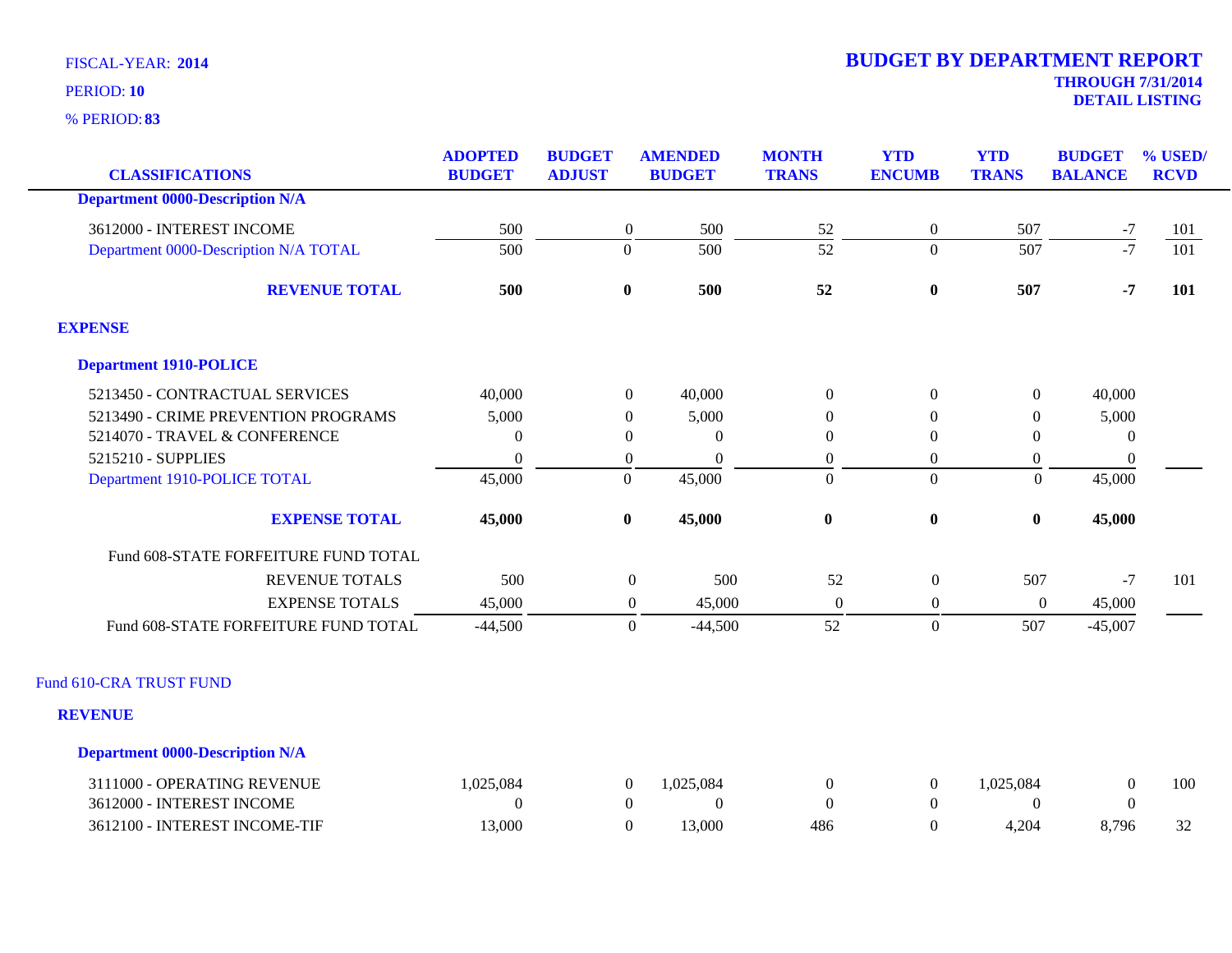**83** % PERIOD:

|                                          | <b>ADOPTED</b>   | <b>BUDGET</b>    | <b>AMENDED</b>   | <b>MONTH</b>     | <b>YTD</b>       | <b>YTD</b>     | <b>BUDGET</b>    | % USED/     |
|------------------------------------------|------------------|------------------|------------------|------------------|------------------|----------------|------------------|-------------|
| <b>CLASSIFICATIONS</b>                   | <b>BUDGET</b>    | <b>ADJUST</b>    | <b>BUDGET</b>    | <b>TRANS</b>     | <b>ENCUMB</b>    | <b>TRANS</b>   | <b>BALANCE</b>   | <b>RCVD</b> |
| 3625100 - RENTAL PROPERTIES              | 25,000           | $\overline{0}$   | 25,000           | 1,418            | $\Omega$         | 28,517         | $-3,517$         | 114         |
| 3699201 - MISC. OTHERS                   | $\theta$         | 0                | $\overline{0}$   | -7               | $\boldsymbol{0}$ | $-189$         | 189              |             |
| 3811900 - TRANSFER FR GENERAL FUND       | 100,000          | $\boldsymbol{0}$ | 100,000          | $\boldsymbol{0}$ | $\boldsymbol{0}$ | 100,000        | $\boldsymbol{0}$ | 100         |
| Department 0000-Description N/A TOTAL    | 1,163,084        | $\Omega$         | 1,163,084        | 1,897            | $\Omega$         | 1,157,616      | 5,468            | 99          |
| <b>Department 1110-CRA BOARD FOR TIF</b> |                  |                  |                  |                  |                  |                |                  |             |
| 3111000 - OPERATING REVENUE              | $\boldsymbol{0}$ | $\boldsymbol{0}$ | $\boldsymbol{0}$ | $\boldsymbol{0}$ | $\boldsymbol{0}$ | $\overline{0}$ | $\boldsymbol{0}$ |             |
| 3612100 - INTEREST INCOME-TIF            | $\theta$         | $\overline{0}$   | $\overline{0}$   | $\mathbf{0}$     | $\mathbf{0}$     | $\Omega$       | $\boldsymbol{0}$ |             |
| 3625100 - RENTAL PROPERTIES              | $\overline{0}$   | $\overline{0}$   | $\overline{0}$   | $\overline{0}$   | $\theta$         | $\Omega$       | $\boldsymbol{0}$ |             |
| Department 1110-CRA BOARD FOR TIF TOTAL  | $\Omega$         | $\Omega$         | $\Omega$         | $\Omega$         | $\Omega$         | $\Omega$       | $\Omega$         |             |
| <b>REVENUE TOTAL</b>                     | 1,163,084        | $\bf{0}$         | 1,163,084        | 1,897            | $\bf{0}$         | 1,157,616      | 5,468            | 99          |
| <b>EXPENSE</b>                           |                  |                  |                  |                  |                  |                |                  |             |
| <b>Department 1110-CRA BOARD FOR TIF</b> |                  |                  |                  |                  |                  |                |                  |             |
| 5131210 - REGULAR                        | 184,574          | $\overline{0}$   | 184,574          | 13,897           | $\overline{0}$   | 139,909        | 44,665           | 75          |
| 5132110 - F.I.C.A.                       | 14,265           | $\overline{0}$   | 14,265           | 1,101            | $\theta$         | 10,003         | 4,262            | 70          |
| 5132210 - PENSION PLAN CONTRIBUTION      | 5,564            | $\overline{0}$   | 5,564            | 1,566            | $\theta$         | 4,688          | 876              | 84          |
| 5132220 - DEFERRED COMP CONTRIB.         | 8,118            | 0                | 8,118            | 348              | $\theta$         | 3,460          | 4,658            | 42          |
| 5132310 - GROUP HEALTH INSURANCE         | 24,333           | $\Omega$         | 24,333           | 1,145            | $\Omega$         | 10,304         | 14,029           | 42          |
| 5132410 - WORKERS' COMPENSATION          | 526              | $\overline{0}$   | 526              | 87               | $\Omega$         | 348            | 178              | 66          |
| 5211210 - REGULAR                        | 153,656          | $\overline{0}$   | 153,656          | 9,594            | $\boldsymbol{0}$ | 117,193        | 36,463           | 76          |
| 5211410 - OVERTIME                       | $\theta$         | 0                | $\overline{0}$   | $\theta$         | $\theta$         | $\overline{0}$ | $\mathbf{0}$     |             |
| 5212110 - F.I.C.A.                       | 12,299           | $\Omega$         | 12,299           | 767              | $\theta$         | 10,243         | 2,056            | 83          |
| 5212210 - PENSION PLAN CONTRIBUTION      | 30,034           | $\Omega$         | 30,034           | 7,891            | $\Omega$         | 23,744         | 6,290            | 79          |
| 5212310 - GROUP HEALTH INSURANCE         | 2,048            | $\Omega$         | 2,048            | 998              | $\Omega$         | 9,981          | $-7,933$         | 487         |
| 5212410 - WORKERS' COMPENSATION          | 7,380            | $\overline{0}$   | 7,380            | 1,221            | $\Omega$         | 4,885          | 2,495            | 66          |
| 5215220 - UNIFORMS                       | $\Omega$         | $\Omega$         | $\overline{0}$   | $\Omega$         | $\Omega$         | $\Omega$       | $\Omega$         |             |
| 5413120 - PROFESSIONAL SERVS-ST BEA      | 10,000           | $\Omega$         | 10,000           | $\Omega$         | $\Omega$         | 0              | 10,000           |             |
| 5413450 - CONTRACTUAL SERVICES           | 25,000           | $\Omega$         | 25,000           | $\mathbf{0}$     | 24,995           | 24,995         | 5                | 99          |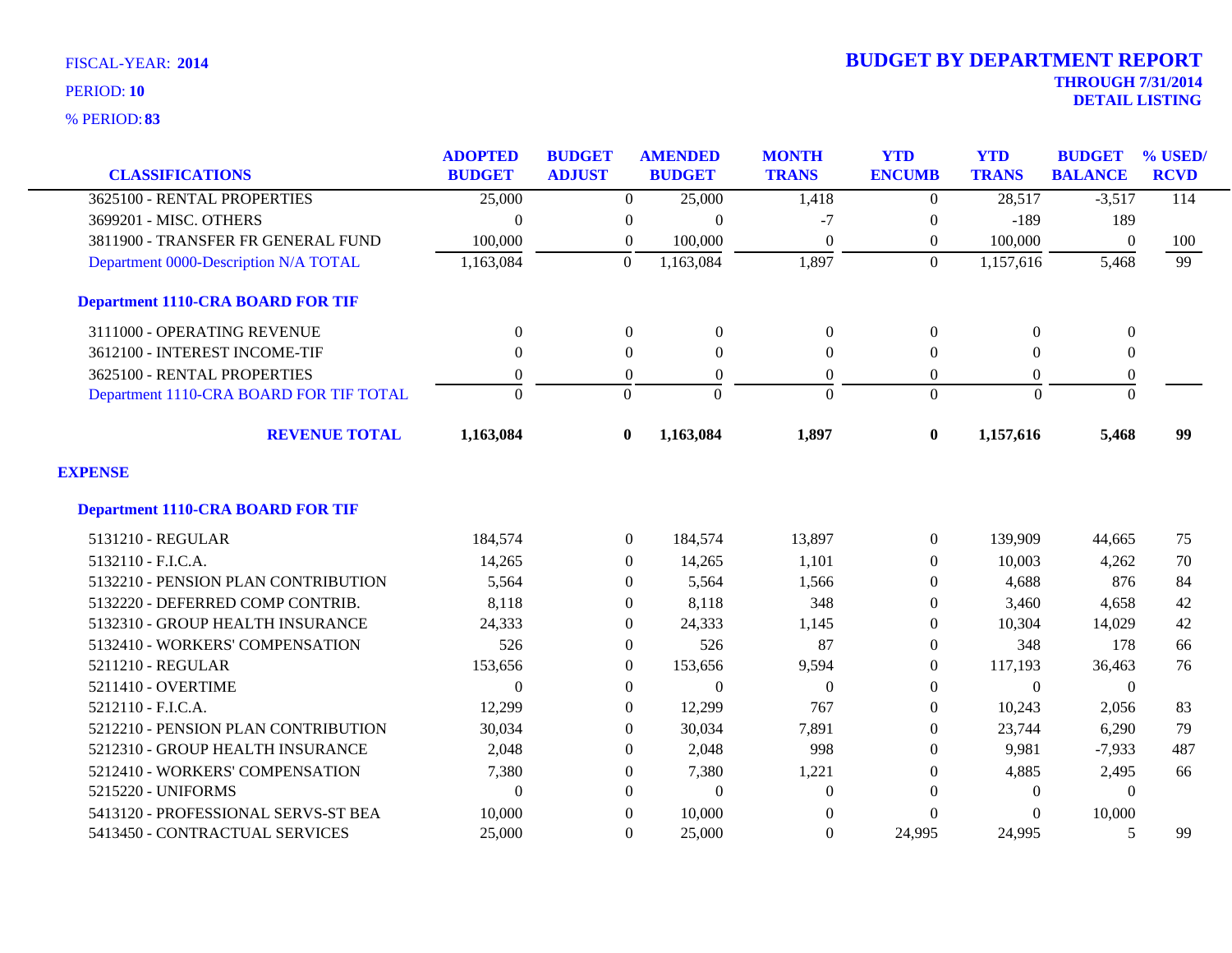| <b>FISCAL-YEAR: 2014</b> |  |
|--------------------------|--|
|                          |  |

|                                     | <b>ADOPTED</b> | <b>BUDGET</b>  | <b>AMENDED</b> | <b>MONTH</b>   | <b>YTD</b>     | <b>YTD</b>     | <b>BUDGET</b>  | % USED/     |
|-------------------------------------|----------------|----------------|----------------|----------------|----------------|----------------|----------------|-------------|
| <b>CLASSIFICATIONS</b>              | <b>BUDGET</b>  | <b>ADJUST</b>  | <b>BUDGET</b>  | <b>TRANS</b>   | <b>ENCUMB</b>  | <b>TRANS</b>   | <b>BALANCE</b> | <b>RCVD</b> |
| 5414670 - MAINT & REP-GRDS & STRUCT | 3,000          | $\overline{0}$ | 3,000          | $\overline{0}$ | $\overline{0}$ | $\overline{0}$ | 3,000          |             |
| 5414710 - PRINTING MATERIAL-INFRAST | 0              | $\theta$       | $\theta$       | $\theta$       | $\Omega$       | $\Omega$       | $\theta$       |             |
| 5416340 - CAPITAL IMPROVEMENTS      |                | $\Omega$       | ∩              | $\Omega$       | 0              | $\Omega$       | $\Omega$       |             |
| 5416450 - SUNSET DR & ST LIGHTING   |                | $\Omega$       | $\Omega$       | $\Omega$       |                | $\Omega$       | $\Omega$       |             |
| 5419930 - STREET BEAUTIFICATION     |                | $\Omega$       | $\Omega$       | $\Omega$       |                | $\Omega$       | $\theta$       |             |
| 5511310 - PART TIME                 | 1,250          | $\theta$       | 1,250          | $\Omega$       | $\theta$       | 847            | 403            | 67          |
| 5512110 - FICA                      | $\Omega$       | $\Omega$       | $\Omega$       | $\Omega$       | 0              | $\Omega$       | $\Omega$       |             |
| 5512410 - WORKER'S COMPENSATION     | $\Omega$       | $\Omega$       | $\Omega$       | 0              |                | $\Omega$       | $\Omega$       |             |
| 5513120 - PROFF.SVC/ECONOMIC DEVLOP | 1,250          | $\theta$       | 1,250          | 0              |                | $\Omega$       | 1,250          |             |
| 5514710 - PRINTING MATERIALS-ECO.DE | $\Omega$       | $\Omega$       | $\theta$       | 0              |                | $\Omega$       | $\Omega$       |             |
| 5519932 - ECONOMIC DEVELOPMENT PRGM | $\Omega$       | $\Omega$       | $\Omega$       | $\Omega$       | $\Omega$       | $\Omega$       | $\Omega$       |             |
| 5519933 - BUSINESS STARTUP ASSTNCE  | 3,000          | 1,564          | 4,564          | $\Omega$       | 1,564          | 3,564          | 1,000          | 78          |
| 5523120 - PROFF.SVC-COMM.BLDG REHAB | 8,000          | $\left($       | 8,000          | $\Omega$       | 1,950          | 1,950          | 6,050          | 24          |
| 5523450 - CONTRACTUAL SRVCS-COMMERC | $\Omega$       | $\Omega$       | $\Omega$       | $\Omega$       | $\Omega$       | $\Omega$       | $\theta$       |             |
| 5524710 - PRINTING-MATERIALS-COMMER | $\Omega$       | $\Omega$       | $\Omega$       | $\Omega$       | 0              | $\Omega$       | 0              |             |
| 5541210 - REGULAR                   | 86,406         | $\theta$       | 86,406         | 6,616          | $\Omega$       | 65,113         | 21,293         | 75          |
| 5542110 - FICA                      | 6,610          | $\Omega$       | 6,610          | 454            | $\theta$       | 4,504          | 2,106          | 68          |
| 5542210 - PENSION PLAN              | 9,143          | $\Omega$       | 9,143          | 2,573          | $\Omega$       | 7,704          | 1,439          | 84          |
| 5542220 - DEFERRED COMP CONTRIB.    | 1.604          | $\Omega$       | 1,604          | 34             | 0              | 356            | 1,248          | 22          |
| 5542310 - GROUP HEALTH INSURANCE    | 10,483         | $\Omega$       | 10,483         | 797            | 0              | 7,172          | 3,311          | 68          |
| 5542410 - WORKER'S COMPENSATION     | 259            | $\Omega$       | 259            | 43             | $\Omega$       | 171            | 88             | 66          |
| 5543120 - LEGAL SERVICES            | 50,000         | $\theta$       | 50,000         | 1,004          | 13,360         | 45,432         | 4,568          | 90          |
| 5543210 - AUDITOR'S FEES            | 6,000          | 2,000          | 8,000          | 3,000          | $\theta$       | 8,000          | $\theta$       | 100         |
| 5544070 - TRAVEL & CONFERENCE       | 850            | $\Omega$       | 850            | $\theta$       |                | 8              | 842            |             |
| 5544080 - EMPLOYEE EDUCATION &TRAIN | 200            | $\Omega$       | 200            | $\Omega$       |                | $\Omega$       | 200            |             |
| 5544631 - COMMUNICATION EQUIPMENT   | 1,250          | $\theta$       | 1,250          | 184            | 0              | 1,142          | 108            | 91          |
| 5544850 - NON-LEGAL ADVERTISING     | 350            | $\theta$       | 350            | $\overline{0}$ | 0              | 320            | 30             | 91          |
| 5544910 - LEGAL ADS-NON TIF         | 500            | $\Omega$       | 500            | $\Omega$       | 0              | 463            | 37             | 92          |
| 5545210 - SUPPLIES                  | 2,500          | $\Omega$       | 2,500          | 20             | $\theta$       | 1,473          | 1,027          | 58          |
| 5545410 - MEMBERSHIPS & SUBSCRIPTIO | 1,150          | $\Omega$       | 1,150          | 160            |                | 710            | 440            | 61          |
| 5549140 - CRA SEC/GRNT ADM/MISC EXP | $\Omega$       | $\Omega$       | $\Omega$       | $\Omega$       | 0              | $\Omega$       | $\theta$       |             |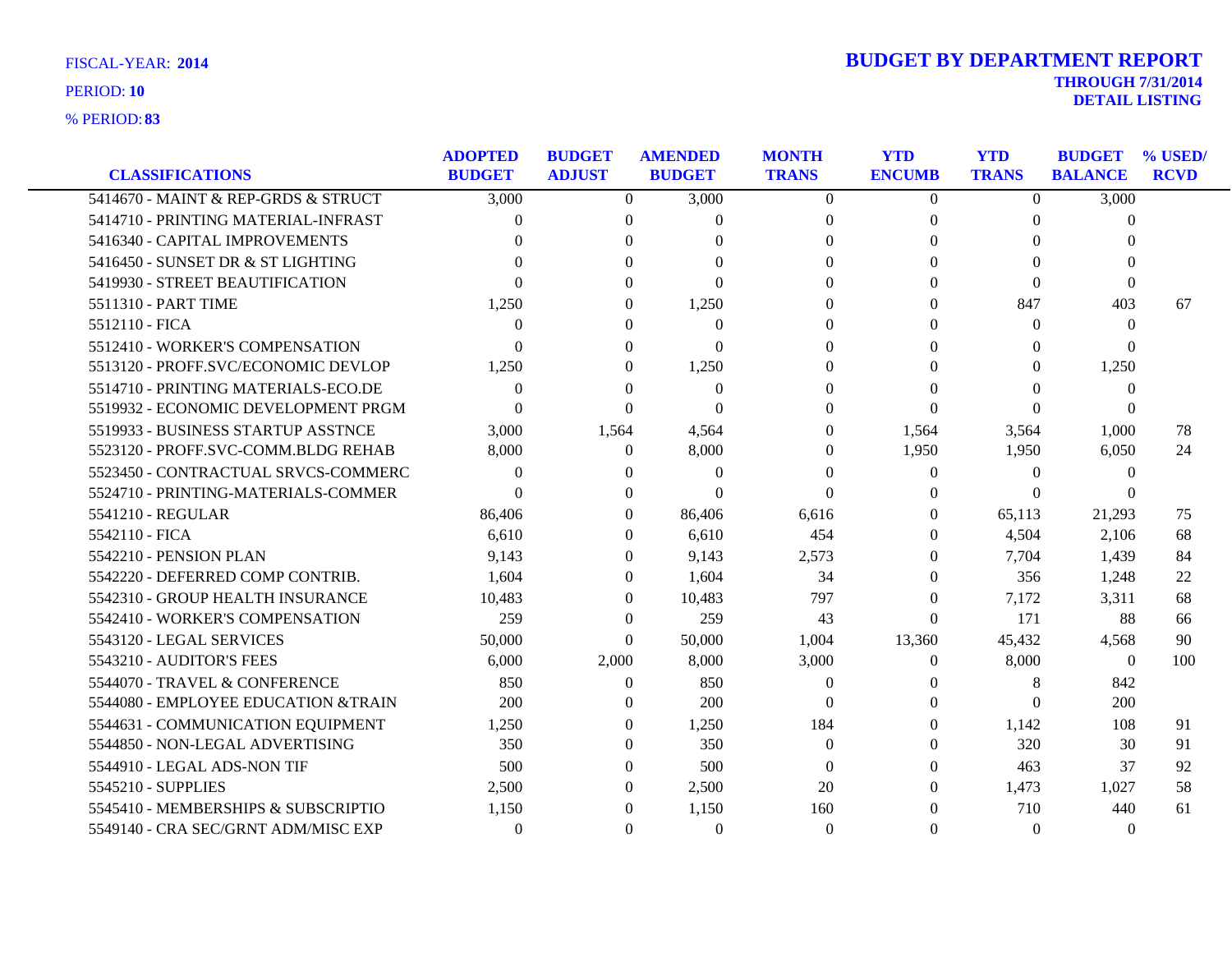**83** % PERIOD:

| <b>CLASSIFICATIONS</b>              | <b>ADOPTED</b><br><b>BUDGET</b> | <b>BUDGET</b><br><b>ADJUST</b> | <b>AMENDED</b><br><b>BUDGET</b> | <b>MONTH</b><br><b>TRANS</b> | <b>YTD</b><br><b>ENCUMB</b> | <b>YTD</b><br><b>TRANS</b> | <b>BUDGET</b><br><b>BALANCE</b> | % USED/<br><b>RCVD</b> |
|-------------------------------------|---------------------------------|--------------------------------|---------------------------------|------------------------------|-----------------------------|----------------------------|---------------------------------|------------------------|
| 5549915 - MISCELLANEOUS-CITY CONTRB | 8,036                           | $\Omega$                       | 8,036                           | $\Omega$                     | $\theta$                    | 8,036                      | $\Omega$                        | 100                    |
| 5549920 - GENERAL CONTINGENCY       | 4.141                           | $-2,000$                       | 2,141                           | $\Omega$                     | $\overline{0}$              | 1,081                      | 1,060                           | 50                     |
| 5549925 - CRA BOARD MEMBRS DISCRT F | 7,000                           | $\Omega$                       | 7,000                           | $\Omega$                     | $\Omega$                    | 1,929                      | 5,071                           | 27                     |
| 5553120 - PROF SERVICES-INFILL PROG | $\theta$                        | $\Omega$                       | $\Omega$                        | $\Omega$                     | $\Omega$                    | $\Omega$                   | $\overline{0}$                  |                        |
| 5593120 - PROFESSNL SERV-TECH ASSTC | 40,000                          | $\Omega$                       | 40,000                          | 3,333                        | 6,667                       | 40,000                     | $\Omega$                        | 100                    |
| 5593450 - WORK STUDY PROGRAM        | 10,000                          | $\Omega$                       | 10,000                          | $\Omega$                     | $\Omega$                    | $\theta$                   | 10,000                          |                        |
| 5599931 - JAMES T. BOWMAN SCHOLARSH | 20,000                          | 3,850                          | 23,850                          | 1,000                        | 0                           | 1,000                      | 22,850                          | 4                      |
| 5599932 - SCHOOL ASSISTANCE PROGRAM | $\Omega$                        | $\overline{0}$                 | $\overline{0}$                  | $\Omega$                     | $\Omega$                    | $\theta$                   | 0                               |                        |
| 5643120 - PROFESSIONAL SERV-LEGAL S | $\Omega$                        | 3,040                          | 3,040                           | $\Omega$                     | $\Omega$                    | 3,040                      | $\Omega$                        | 100                    |
| 5643450 - CONTRACTUAL               | 0                               | $\Omega$                       | $\Omega$                        | $\Omega$                     | $\Omega$                    | $\Omega$                   | $\Omega$                        |                        |
| 5649921 - MULTI-FAMILY REHAB PROGRM | $\Omega$                        | 0                              | $\theta$                        | $\Omega$                     | $\Omega$                    | $\Omega$                   | $\Omega$                        |                        |
| 5649930 - SINGLE FAMILY REHAB PRGRM | 22,000                          | $\Omega$                       | 22,000                          | $\Omega$                     | $\Omega$                    | 14,251                     | 7,749                           | 64                     |
| 5649935 - ASSISTANCE PROGRAM        | 75,000                          | $-3,850$                       | 71,150                          | 507                          | $\Omega$                    | 27,757                     | 43,393                          | 39                     |
| 5691210 - REGULAR                   | 24,728                          | $\Omega$                       | 24,728                          | 2,274                        | $\Omega$                    | 23,875                     | 853                             | 96                     |
| 5692110 - FICA                      | 1,892                           | $\Omega$                       | 1,892                           | 167                          | 0                           | 1,763                      | 129                             | 93                     |
| 5692210 - PENSION PLAN              | 3,561                           | $\overline{0}$                 | 3,561                           | 1,002                        | $\Omega$                    | 3,000                      | 561                             | 84                     |
| 5692310 - GROUP HEALTH INSURANCE    | 3,120                           | $\Omega$                       | 3,120                           | 298                          | $\Omega$                    | 2,684                      | 436                             | 86                     |
| 5692410 - WORKER'S COMPENSATION     | 67                              | $\Omega$                       | 67                              | 11                           | $\Omega$                    | 44                         | 23                              | 65                     |
| 5723120 - PROF. SVC-PARK IMPROVEMNT | $\Omega$                        | 17,801                         | 17,801                          | $\Omega$                     | 17,801                      | 17,801                     | $\theta$                        | 100                    |
| 5723450 - CONTRACTUAL               | 50,000                          | 47,576                         | 97,576                          | $\overline{0}$               | 48,862                      | 90,030                     | 7,546                           | 92                     |
| 5726450 - MATCHING CONTRIBUTION     | 3,000                           | $\overline{0}$                 | 3,000                           | $\Omega$                     | $\theta$                    | $\theta$                   | 3,000                           |                        |
| 5741210 - SPECIAL EVENTS PLANNING   | 46,902                          | $\Omega$                       | 46,902                          | 3,796                        | $\Omega$                    | 38,546                     | 8,356                           | 82                     |
| 5742110 - FICA                      | 3,588                           | $\theta$                       | 3,588                           | 253                          | $\Omega$                    | 2,598                      | 990                             | 72                     |
| 5742210 - PENSION                   | 6.660                           | $\overline{0}$                 | 6.660                           | 1.874                        | $\Omega$                    | 5,612                      | 1,048                           | 84                     |
| 5742310 - HEALTH INSURANCE          | 6,239                           | $\theta$                       | 6,239                           | 500                          | $\Omega$                    | 4,496                      | 1,743                           | 72                     |
| 5742410 - WORKER'S COMPENSATION     | 127                             | $\Omega$                       | 127                             | 21                           | $\Omega$                    | 84                         | 43                              | 66                     |
| 5743120 - PROFESSIONAL SERV-MRKTNG  | 22,000                          | $\overline{0}$                 | 22,000                          | $\Omega$                     | $\Omega$                    | 15,498                     | 6,502                           | 70                     |
| 5819120 - TRANSFER TO GENERAL FUND  | 33,173                          | $\overline{0}$                 | 33,173                          | $\Omega$                     | $\Omega$                    | 33,173                     | $\theta$                        | 100                    |
| 5819140 - TRANSFER TO GENERAL FUND  | $\Omega$                        | $\Omega$                       | $\Omega$                        | $\Omega$                     | 0                           | $\theta$                   | $\Omega$                        |                        |
| 5833120 - - PROFESSIONAL SERVICES   | 100,000                         | $\Omega$                       | 100,000                         | $\Omega$                     | 0                           | 19,522                     | 80,478                          | 19                     |
| 5833125 - PROPERTY MANAGEMENT       | 40,000                          | $\Omega$                       | 40,000                          | 1,570                        | $\Omega$                    | 39,590                     | 410                             | 98                     |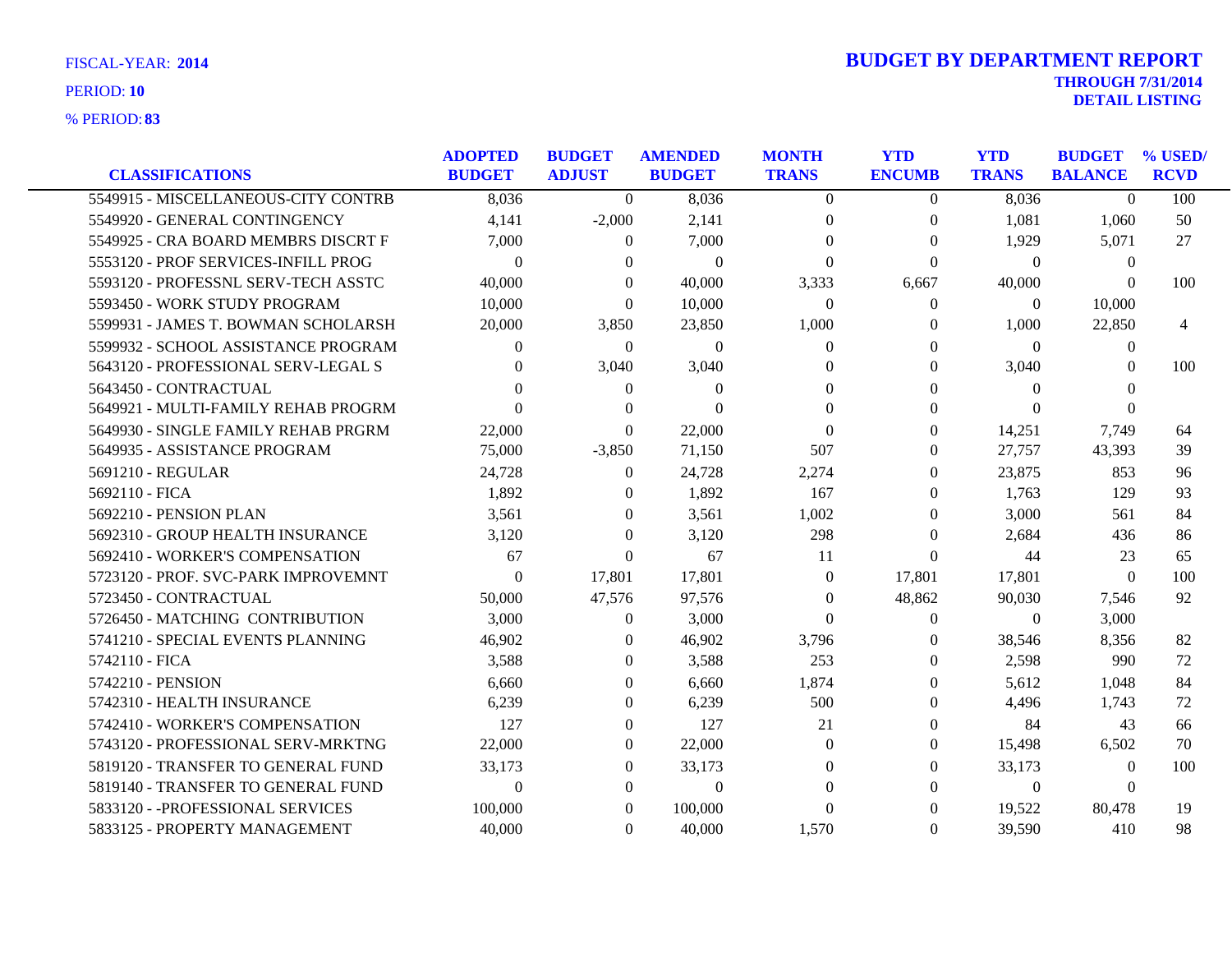**83** % PERIOD:

|                                                                                              | <b>ADOPTED</b> | <b>BUDGET</b>    | <b>AMENDED</b>   | <b>MONTH</b>     | <b>YTD</b>       | <b>YTD</b>   | <b>BUDGET</b>  | % USED/     |
|----------------------------------------------------------------------------------------------|----------------|------------------|------------------|------------------|------------------|--------------|----------------|-------------|
| <b>CLASSIFICATIONS</b>                                                                       | <b>BUDGET</b>  | <b>ADJUST</b>    | <b>BUDGET</b>    | <b>TRANS</b>     | <b>ENCUMB</b>    | <b>TRANS</b> | <b>BALANCE</b> | <b>RCVD</b> |
| 5833455 - RESIDNT.RELOCATION ASSIST                                                          | 25,000         | $\theta$         | 25,000           | 4,624            | 6,118            | 25,019       | $-19$          | 100         |
| 5836110 - LAND ACQUISITION                                                                   | 30,000         | $\overline{0}$   | 30,000           | $\boldsymbol{0}$ | $\mathbf{0}$     | 945          | 29,055         | 3           |
| 5837110 - REGIONS BANK LOAN \$2,730,                                                         | 266,186        | $\overline{0}$   | 266,186          | $\boldsymbol{0}$ | $\mathbf{0}$     | 198,148      | 68,038         | 74          |
| 5837210 - REGIONS LN 2006 - \$2,730M                                                         | 31,589         | $\overline{0}$   | 31,589           | $\theta$         | $\mathbf{0}$     | 25,182       | 6,407          | 79          |
| Department 1110-CRA BOARD FOR TIF TOTAL                                                      | 1,555,611      | 69,981           | 1,625,592        | 74,730           | 121,317          | 1,153,386    | 472,206        | 70          |
| <b>EXPENSE TOTAL</b>                                                                         | 1,555,611      | 69,981           | 1,625,592        | 74,730           | 121,317          | 1,153,386    | 472,206        | 70          |
| Fund 610-CRA TRUST FUND TOTAL                                                                |                |                  |                  |                  |                  |              |                |             |
| <b>REVENUE TOTALS</b>                                                                        | 1,163,084      | $\overline{0}$   | 1,163,084        | 1,897            | $\overline{0}$   | 1,157,616    | 5,468          | 99          |
| <b>EXPENSE TOTALS</b>                                                                        | 1,555,611      | 69,981           | 1,625,592        | 74,730           | 121,317          | 1,153,386    | 472,206        | 70          |
| Fund 610-CRA TRUST FUND TOTAL                                                                | $-392,527$     | $-69,981$        | $-462,508$       | $-72,833$        | $-121,317$       | 4,230        | $-466,738$     |             |
| Fund 615-FEDERAL FORFEITURE FUND<br><b>REVENUE</b><br><b>Department 0000-Description N/A</b> |                |                  |                  |                  |                  |              |                |             |
| 3511000 - CONFISCATED REVENUE                                                                | $\overline{0}$ | $\overline{0}$   | $\boldsymbol{0}$ | $\theta$         | $\boldsymbol{0}$ | 12,505       | $-12,505$      |             |
| 3612000 - INTEREST INCOME                                                                    | 9,000          | $\overline{0}$   | 9,000            | 1,366            | $\Omega$         | 13,413       | $-4,413$       | 149         |
| 3699200 - MISC OTHERS                                                                        | 80,000         | $\boldsymbol{0}$ | 80,000           | $\mathbf{0}$     | $\mathbf{0}$     | 46,424       | 33,576         | 58          |
| Department 0000-Description N/A TOTAL                                                        | 89,000         | $\mathbf{0}$     | 89,000           | 1,366            | $\overline{0}$   | 72,342       | 16,658         | 81          |
| <b>REVENUE TOTAL</b>                                                                         | 89,000         | $\bf{0}$         | 89,000           | 1,366            | $\bf{0}$         | 72,342       | 16,658         | 81          |
| <b>EXPENSE</b>                                                                               |                |                  |                  |                  |                  |              |                |             |
| <b>Department 1910-POLICE</b>                                                                |                |                  |                  |                  |                  |              |                |             |
| 5211410 - OVERTIME                                                                           | 50,000         | $\mathbf{0}$     | 50,000           | $\boldsymbol{0}$ | $\boldsymbol{0}$ | 5,735        | 44,265         | 11          |
| 5211414 - BARTRA                                                                             | 30,000         | $\overline{0}$   | 30,000           | $\boldsymbol{0}$ | $\boldsymbol{0}$ | 7,801        | 22,199         | 26          |
| 5213450 - CONTRACTUAL SERVICES                                                               | 170,300        | $\Omega$         | 170,300          | $\overline{0}$   | $\theta$         | 9,190        | 161,110        | 5           |